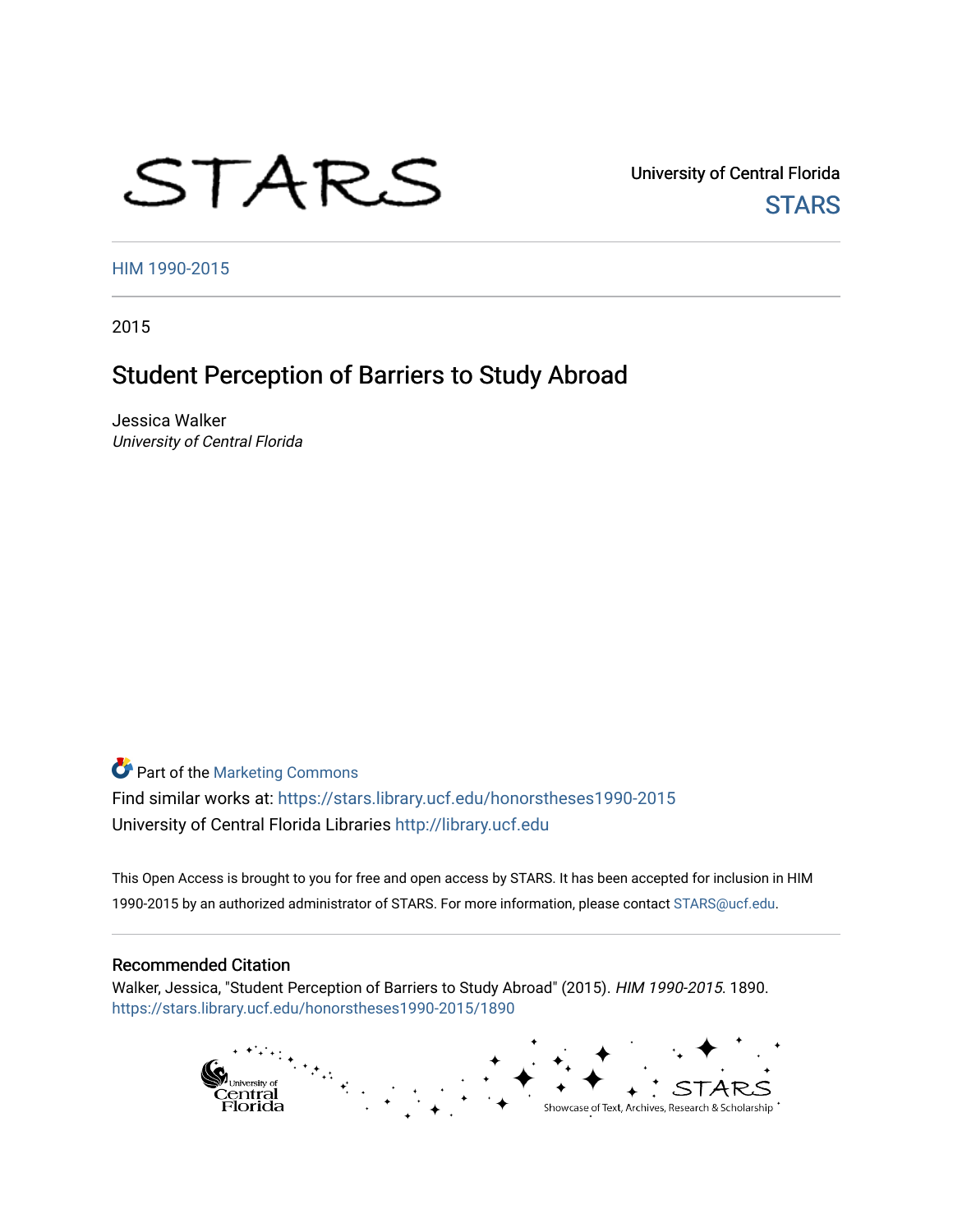# STUDENT PERCEPTION OF BARRIERS TO STUDY ABROAD

by

# JESSICA WALKER

A thesis submitted in partial fulfillment of the requirements for the Honors in the Major Program in Marketing in the College of Business Administration and in the Burnett Honors College at the University of Central Florida Orlando, Florida

Fall Term 2015

Thesis Chair: Carlos Valdez, Ph. D.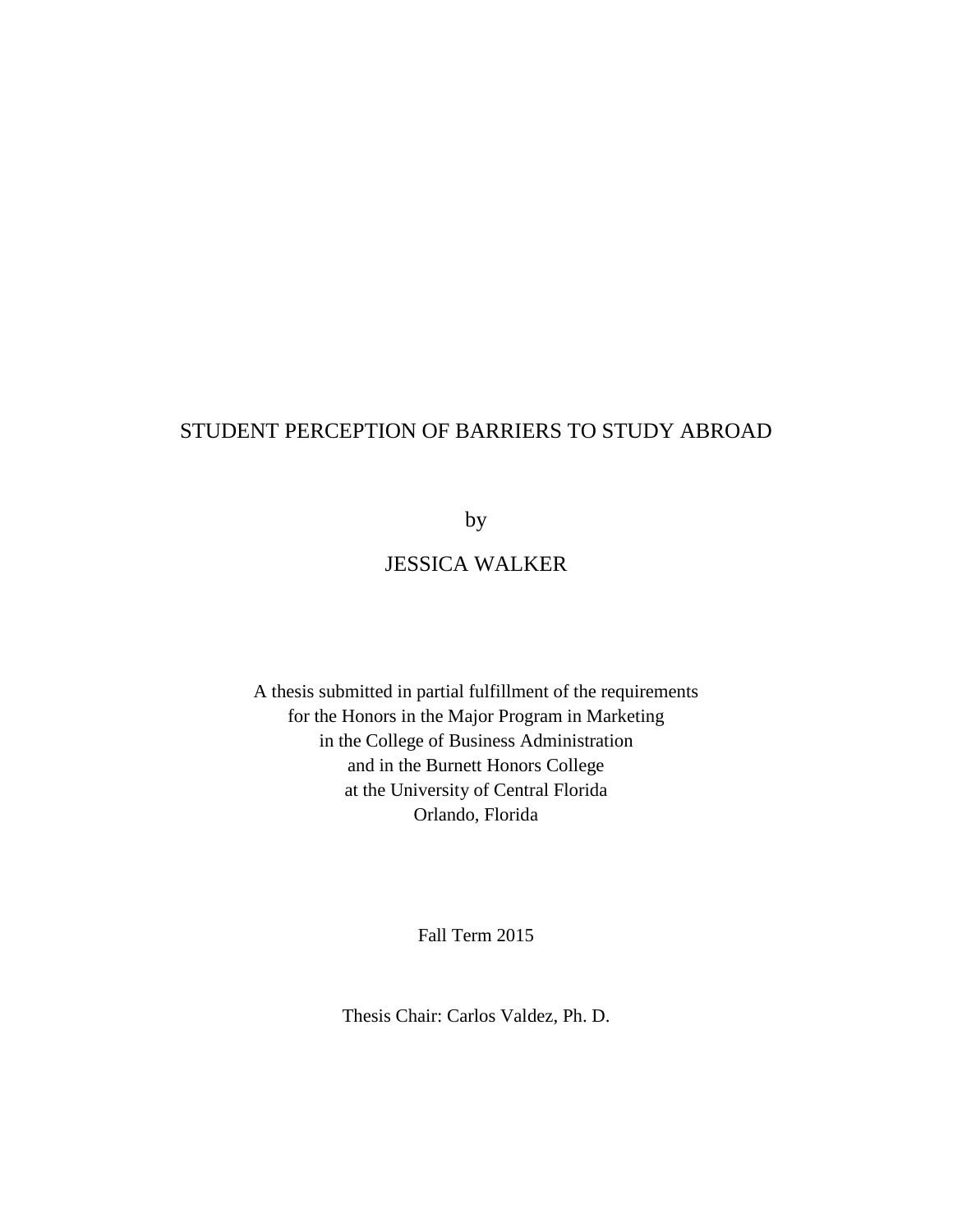©2015 Jessica Walker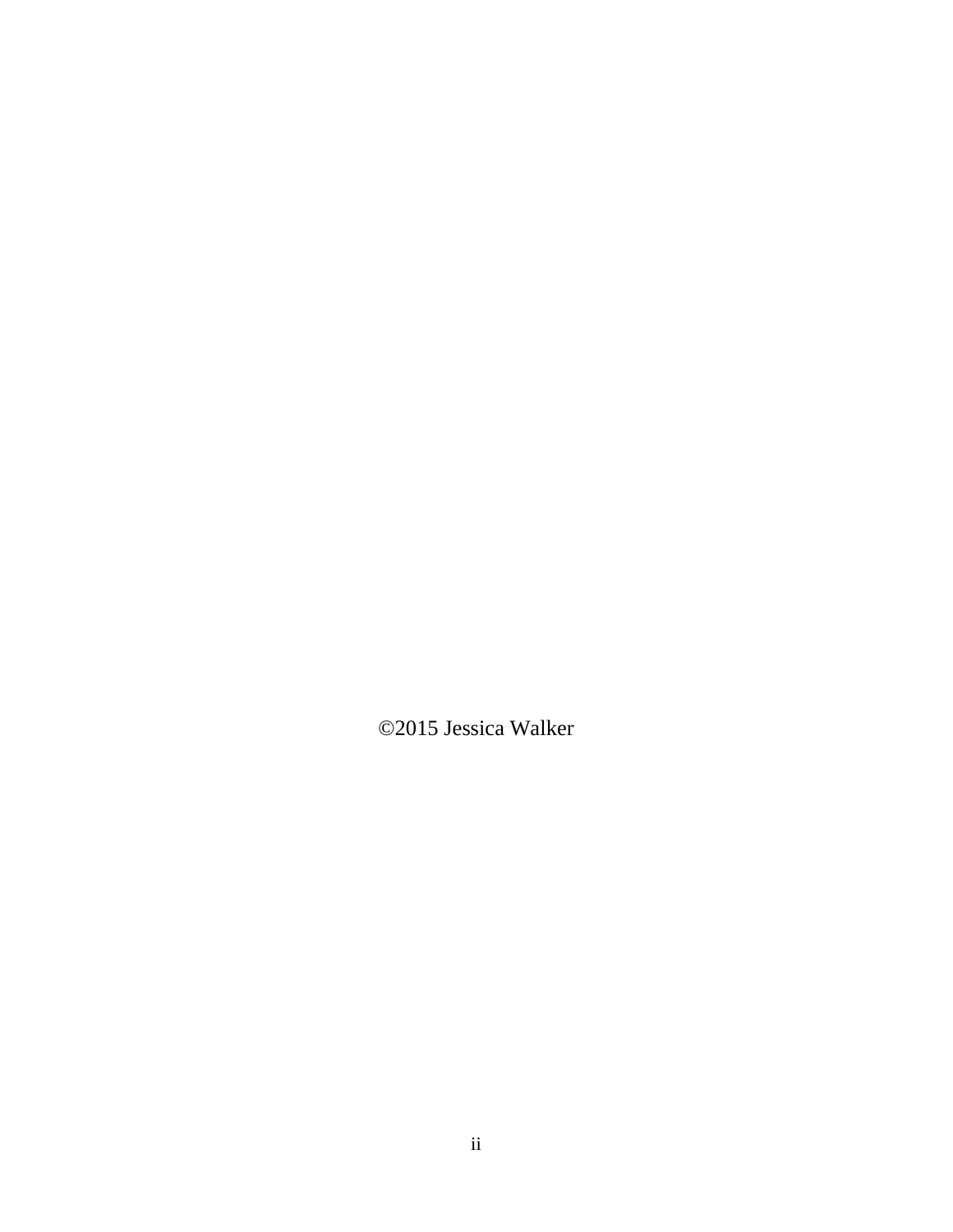## **Abstract**

Studying abroad during the collegiate experience is an idea sought by the many high school seniors and college freshmen alike. The social, intellectual, and cultural benefits received from participating makes it a seemingly easy decision. Yet, lack of action plagues the nation as there exists a miniscule number of students who follow through with their desire to study abroad. Prior research exemplifies that students rely on the perceptions of their peers and family when approaching an unfamiliar subject. These perceptions result in concocted barriers that dissuade the student from participating in study abroad before they seek concrete information. There are a limited number of studies completed at universities to identify these specific barriers. Thus, this research examines the student population at the University of Central Florida, the perceived barriers they possess concerning study abroad, and their sources of these perceptions. This is a qualitative and quantitative study that investigates the effects of perceived cost and graduation delay on the willingness of a student to study abroad. The unexpected ramifications of the marketing mix, utilized by the department of Study Abroad, will shed light upon the steps necessary to revise their position in order to transform student intent into action.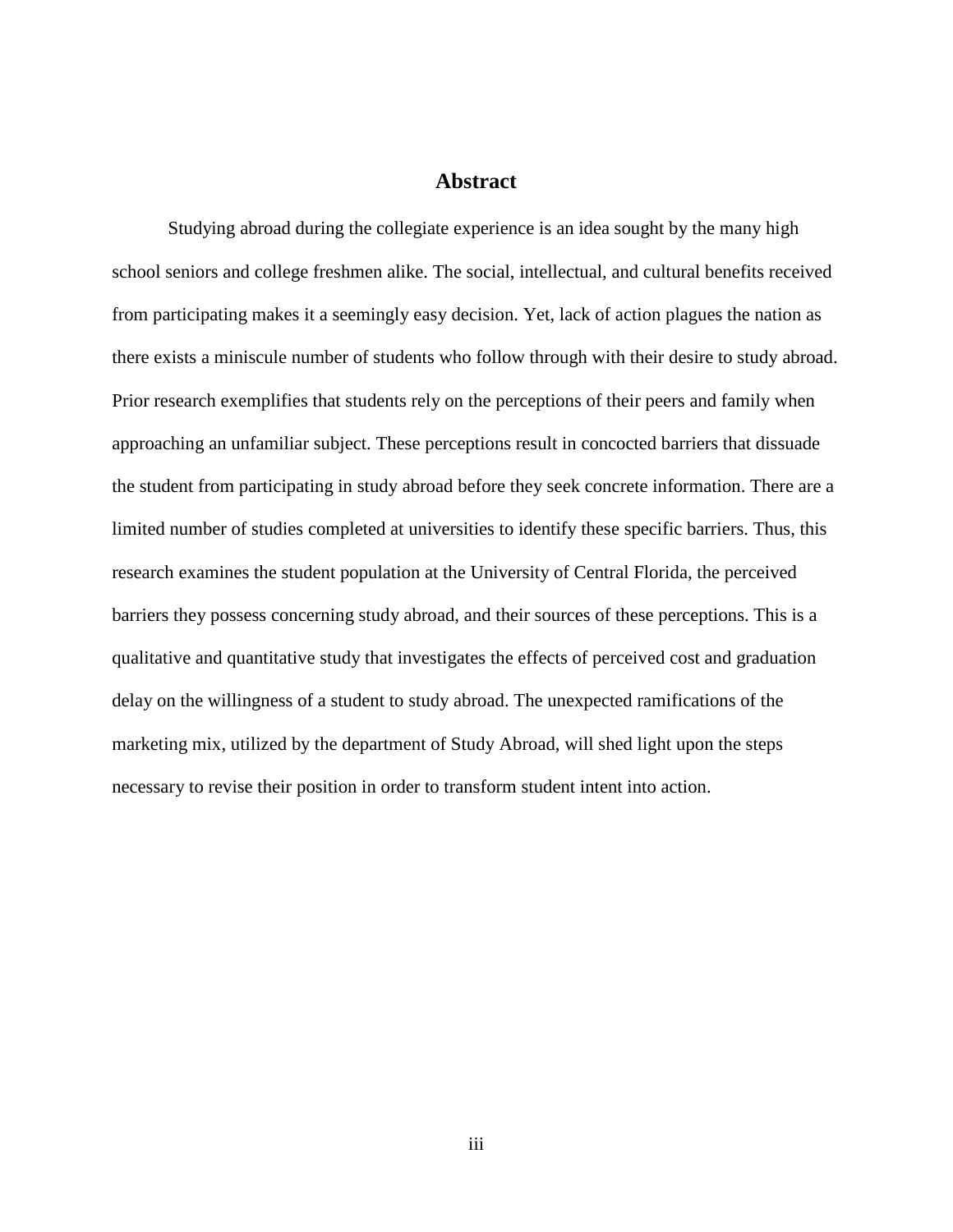# **Acknowledgments**

First and foremost, thank you to Dr. Carlos Valdez for spending the past year developing my skills as a researcher. Even from over 4,000 miles away you provided endless support as you motivated me to challenge myself and guided me through the process of undergraduate research. Thank you to Denise Crisafi for making what at first seemed like an overwhelming venture become achievable and providing the initial encouragement for me to step out of my comfort zone and pursue this study. Thank you to Dr. Keith Folse who inspired a direction for my research and a true moment of clarity when this began. Thank you to Dr. Carolyn Massiah for volunteering your expertise within the field. Last but certainly not least, I wish to thank the department of Study Abroad who dedicated their time to aid in the construction of the focus groups and surveys by contributing their invaluable insight and helping to acquire participants for the studies. It is my hope that this research will benefit the department sufficiently in return for your assistance.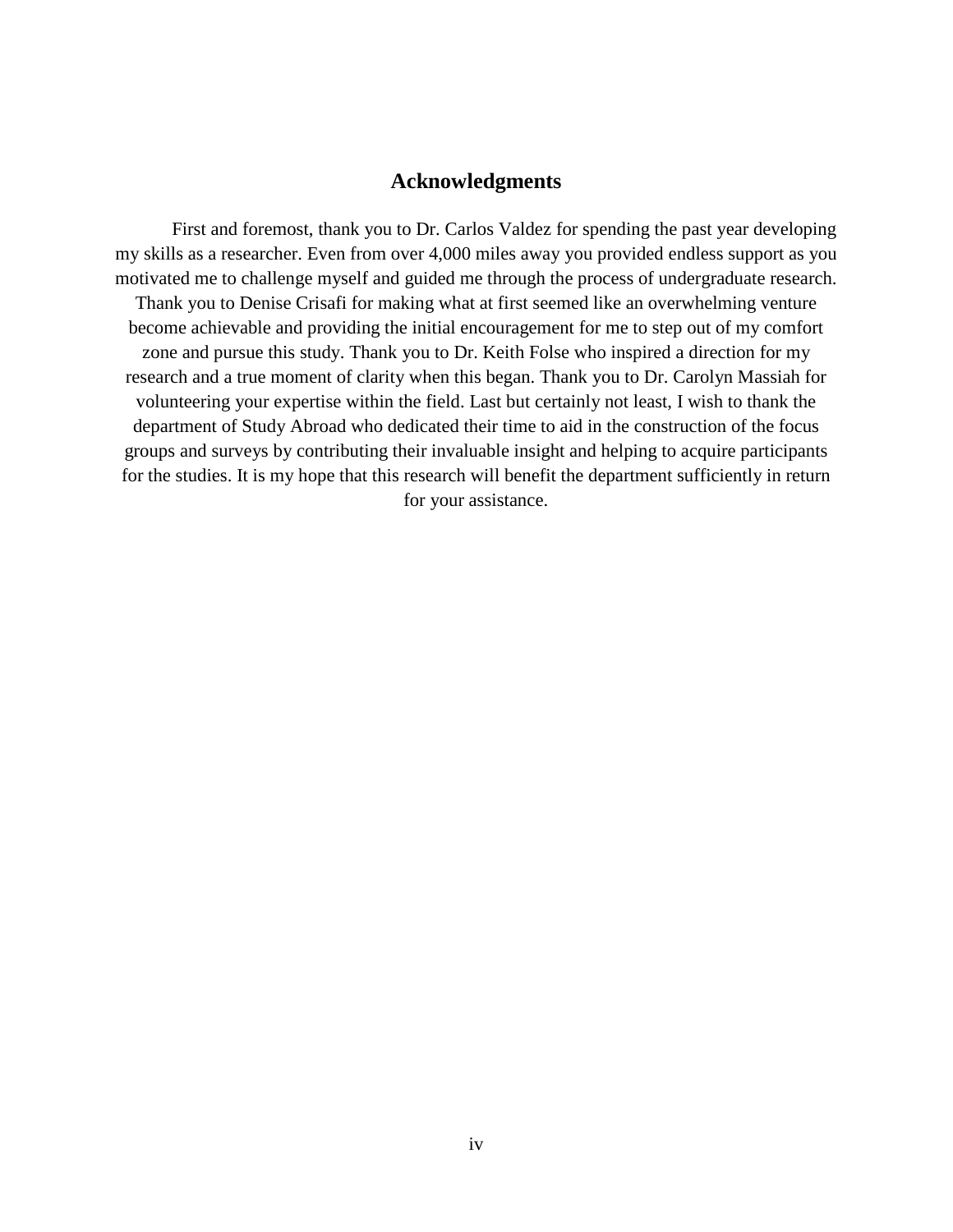# **Table of Contents**

| Price<br>30 |
|-------------|
|             |
|             |
|             |
|             |
|             |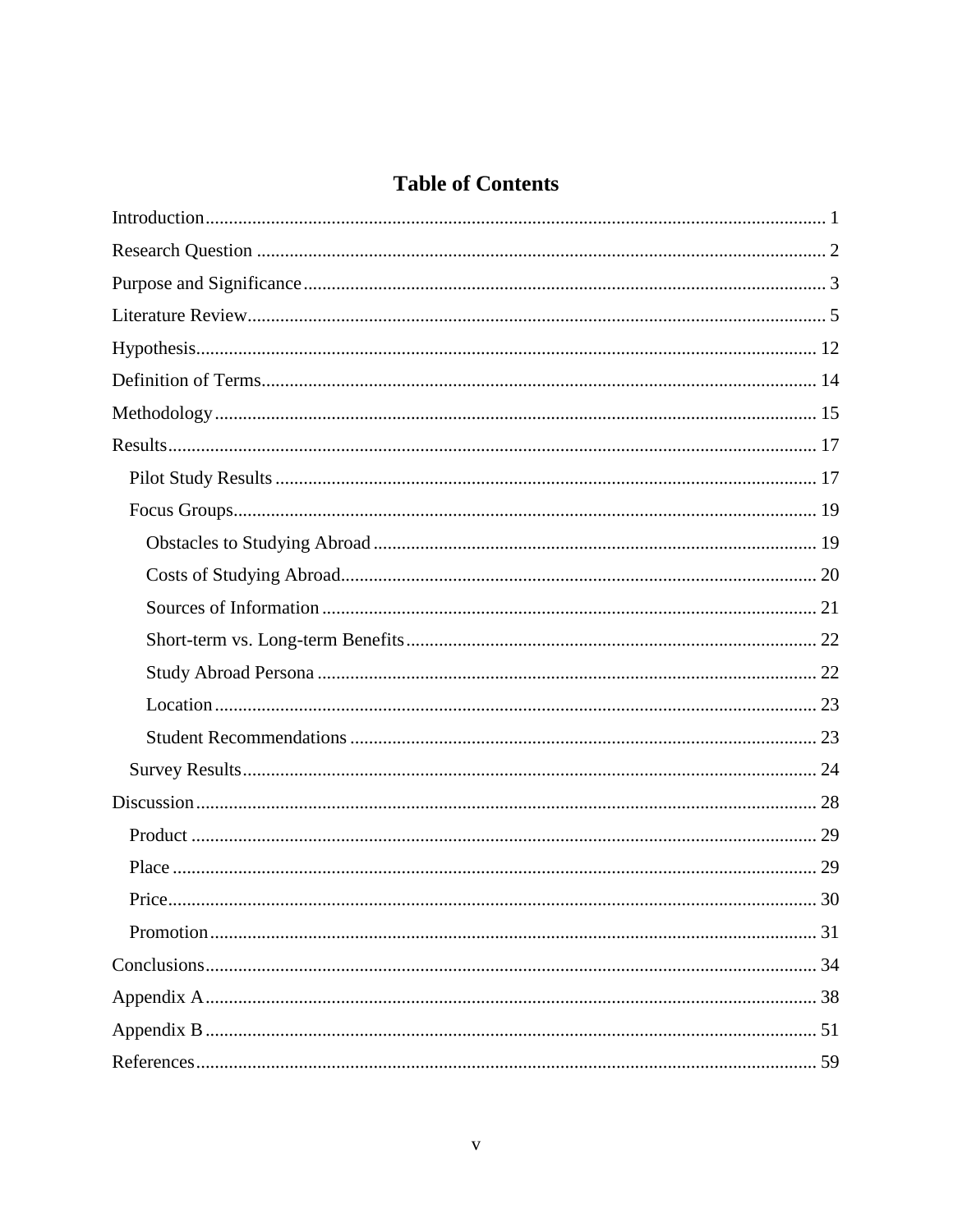# **List of Tables**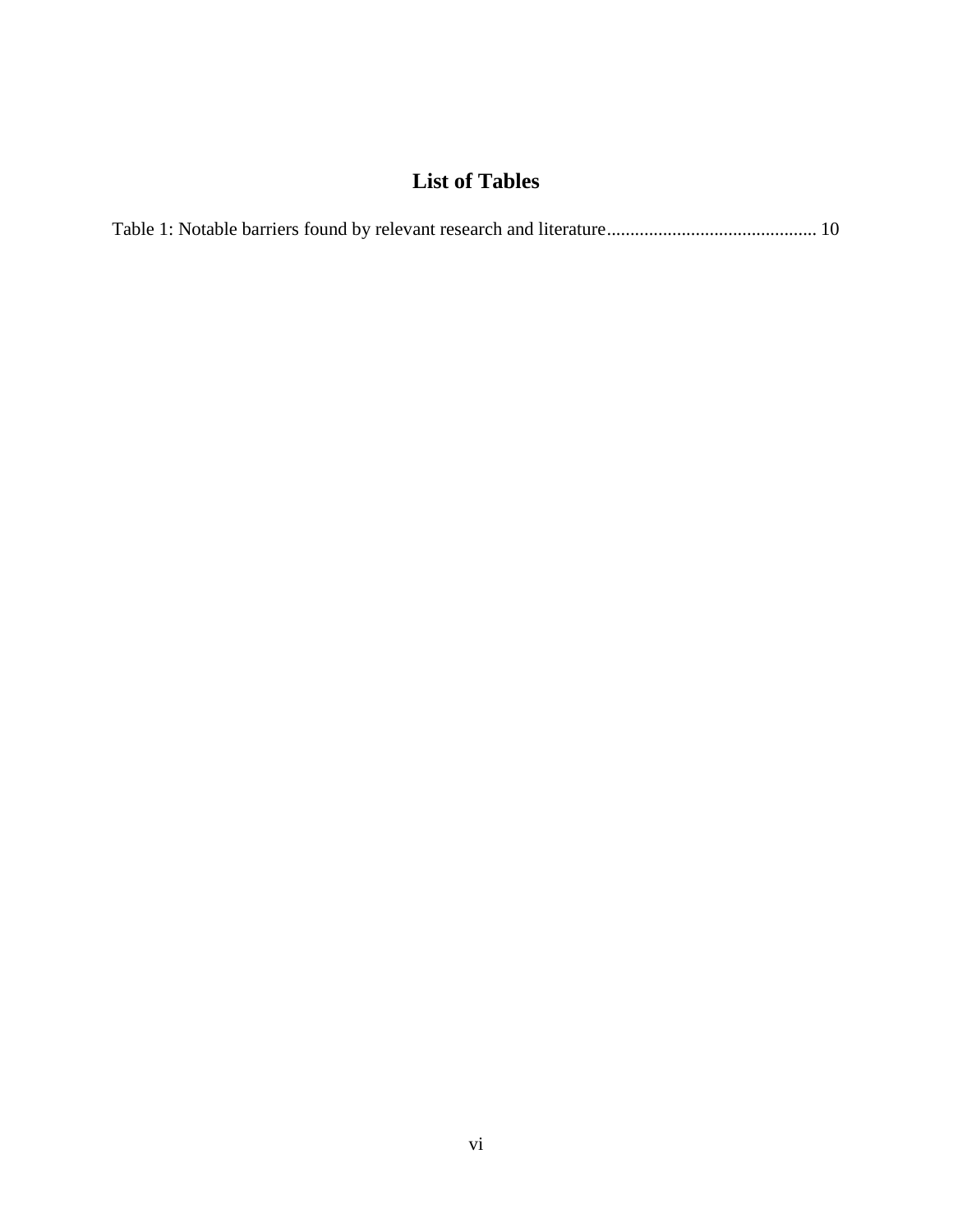## **Introduction**

<span id="page-7-0"></span>Forty-eight percent of high school seniors in the United States reported that they expected to study abroad at some point during their collegiate experience (Rust et al., 2008). This is not surprising due to the wide breadth of proven benefits of studying abroad. Ranging from the practicality of enhancing students' resumes by preparing for the rapidly increasing globalization of today's business world (Stroud, 2010) to the glamour of experiencing another culture firsthand and exploring a country far from home.

However, according to NAFSA: Association of International Educators, approximately 1% of all university students in the United States are following through with that desire (Gordon et al., 2014). In fact, despite its wealth and international influence, the United States is  $15<sup>th</sup>$  in the world for number of students studying abroad, a devastatingly low ranking (OECD, 2011). Due to this position, in 2005 NAFSA created the goal of having one million American students studying abroad annually by the academic 2016/2017 year. Unfortunately, as of the 2013/2014 academic year, the number participating reached only 289,408 students and experienced a slower growth rate than the previous year. According to the Open Doors 2014 report, there exists more than three times as many students from foreign countries studying in the United States as there are American students studying abroad (Open Doors, 2014).

With such distressing data and greater pressure than ever to produce students competitive for a global economy, educators are continuously faced with the question- if these students possess the initial intent to study abroad and have a variety of programs available to them, why are so few students taking advantage of it?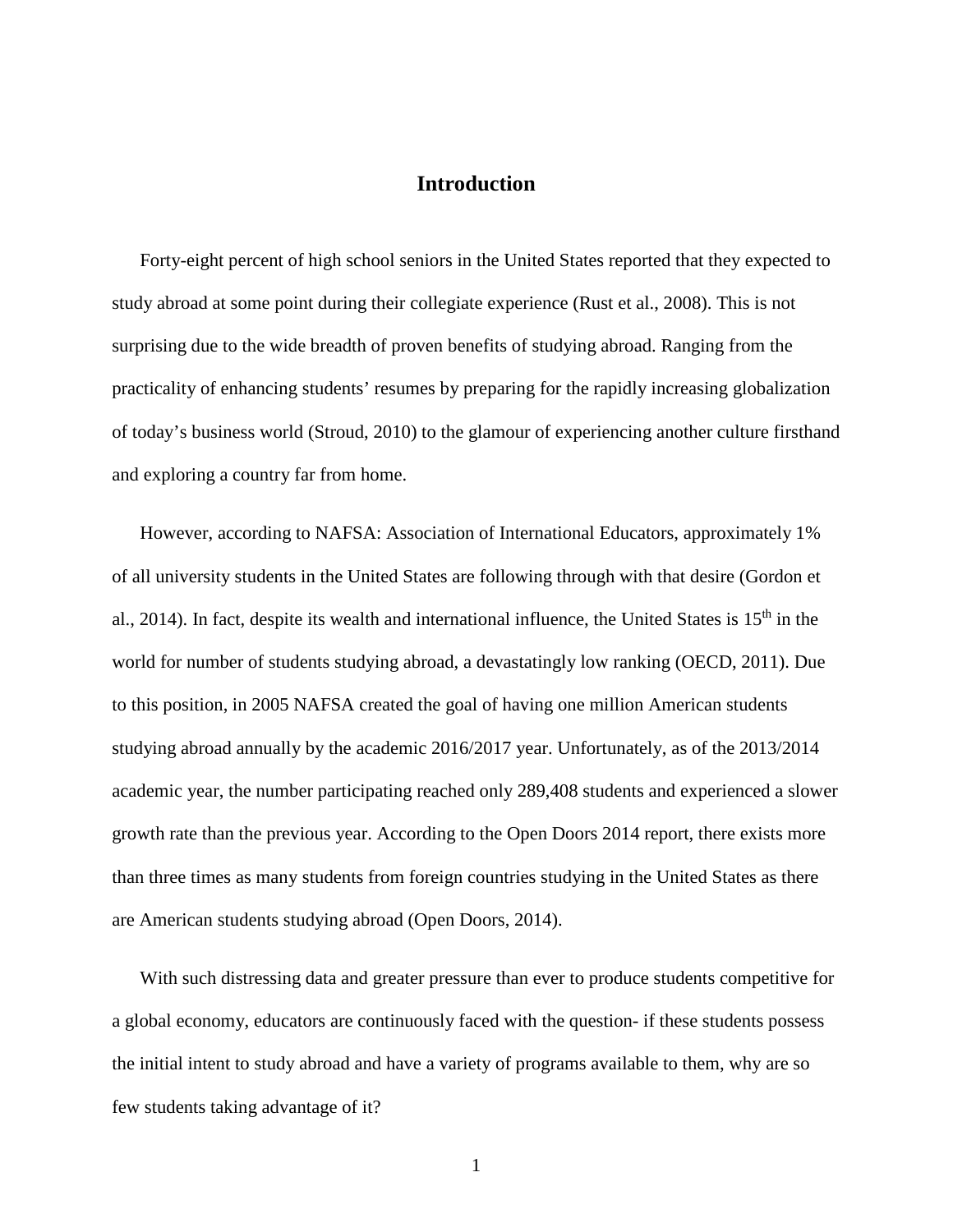# **Research Question**

<span id="page-8-0"></span>This study will focus its research on the undergraduate student body of the University of Central Florida (UCF). As one of the largest universities in the country, UCF possesses a diverse population of over sixty thousand students. Much like other undergraduate institutions in the United States, UCF struggles to transform student intent to study abroad into action. Many misconceptions transpire concerning study abroad causing students to become discouraged and abandon their ambition without pursuing further information. The purpose of this study is to discover what is keeping students at UCF from accomplishing this desire and therefore, the research will ascertain which perceived barriers prevent UCF students from following through with study abroad.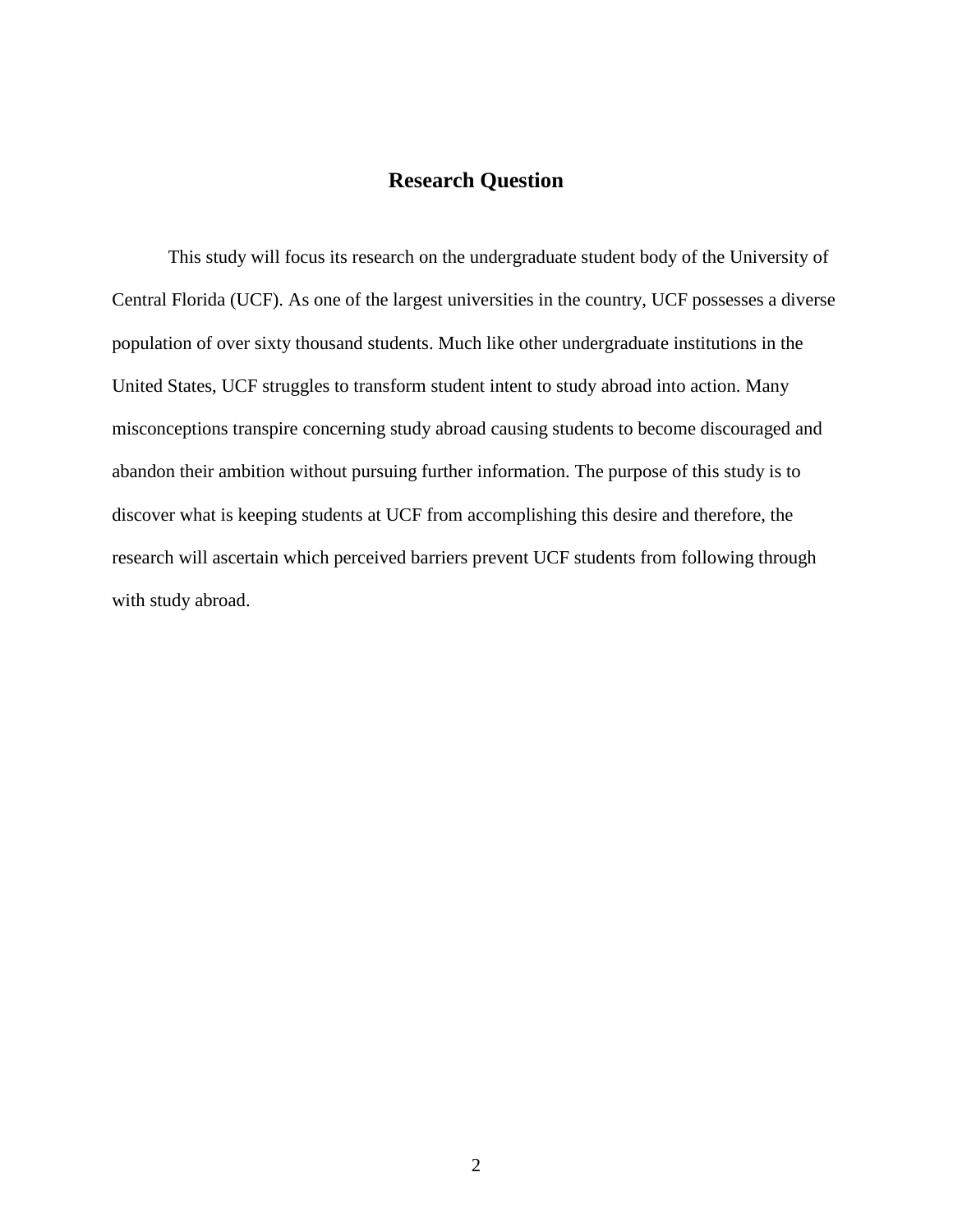# **Purpose and Significance**

<span id="page-9-0"></span>In today's progressively global economy, employers seek applicants adaptable to change and conscious of diversity (Joiner, 2004). One in every six jobs in the United States is tied to international trade (NAFSA, 2005). Friedman (2007) states that "*Every young American today would be wise to think of himself or herself as competing against every young Chinese, Indian, or Brazilian.*" (pg. 278) However, when compared to the majority of the United States' international trading partners, Americans speak fewer languages, exhibit less interest in other cultures, and are generally less knowledgeable in how to handle foreign social interactions (Adler, 2002). Americans are privileged that their native language is considered the universal business language, however, this also works to their disadvantage as many do not pursue a second language for this very reason. When compared to ERASMUS students in Europe, the language skills of American students are substantially less. A survey distributed to ERASMUS students revealed that 97% were proficient in at least two languages, 75% demonstrated moderate competence in three or more languages, and 31% spoke four or more (Otero et al., 2006).

A multitude of benefits are attributed to studying abroad. Academic performance, retention, and persistence are skills obtained through studying abroad that are exemplified immediately (Sutton and Rubin, 2004). Increased intercultural competency (Twombly et al., 2012), capability to comprehend moral and ethical issues, communication skills, and overall satisfaction are identified as college outcomes of studying abroad (Luo, 2013). Additionally,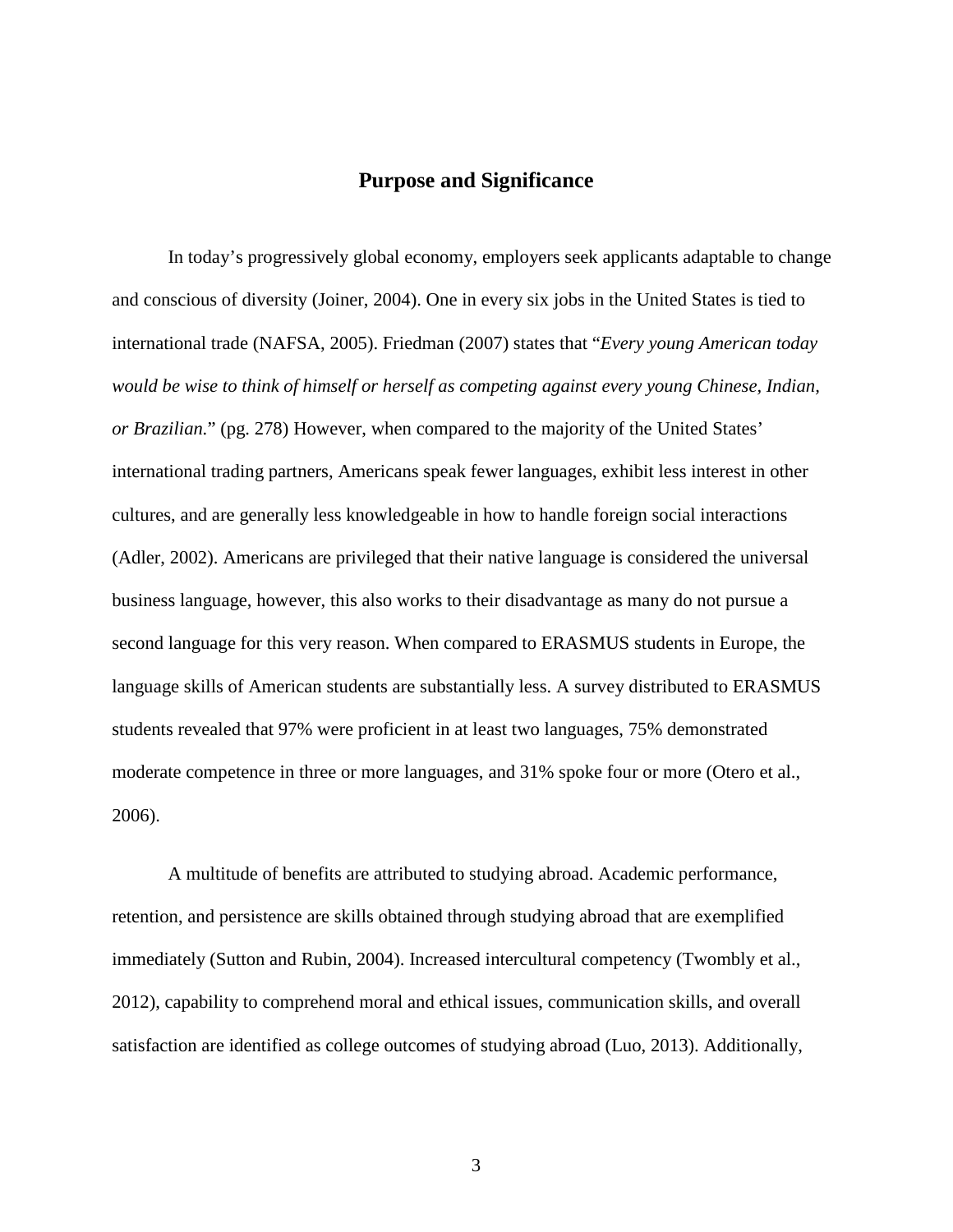students who study abroad are more likely to participate in civic engagement and philanthropic efforts (Paige et al., 2009).

Recognizing the consumer behavior patterns of UCF students will aid the development of a marketing plan to destruct the myths and misinformation that diffuse amongst students and fortify perceived barriers to study abroad. This research is significant because by understanding which barriers most obstruct UCF students' aim to study abroad, a recommendation can be provided to the UCF Study Abroad Marketing Department. These findings can assist other universities across the nation suffering from similar plagues of misconception.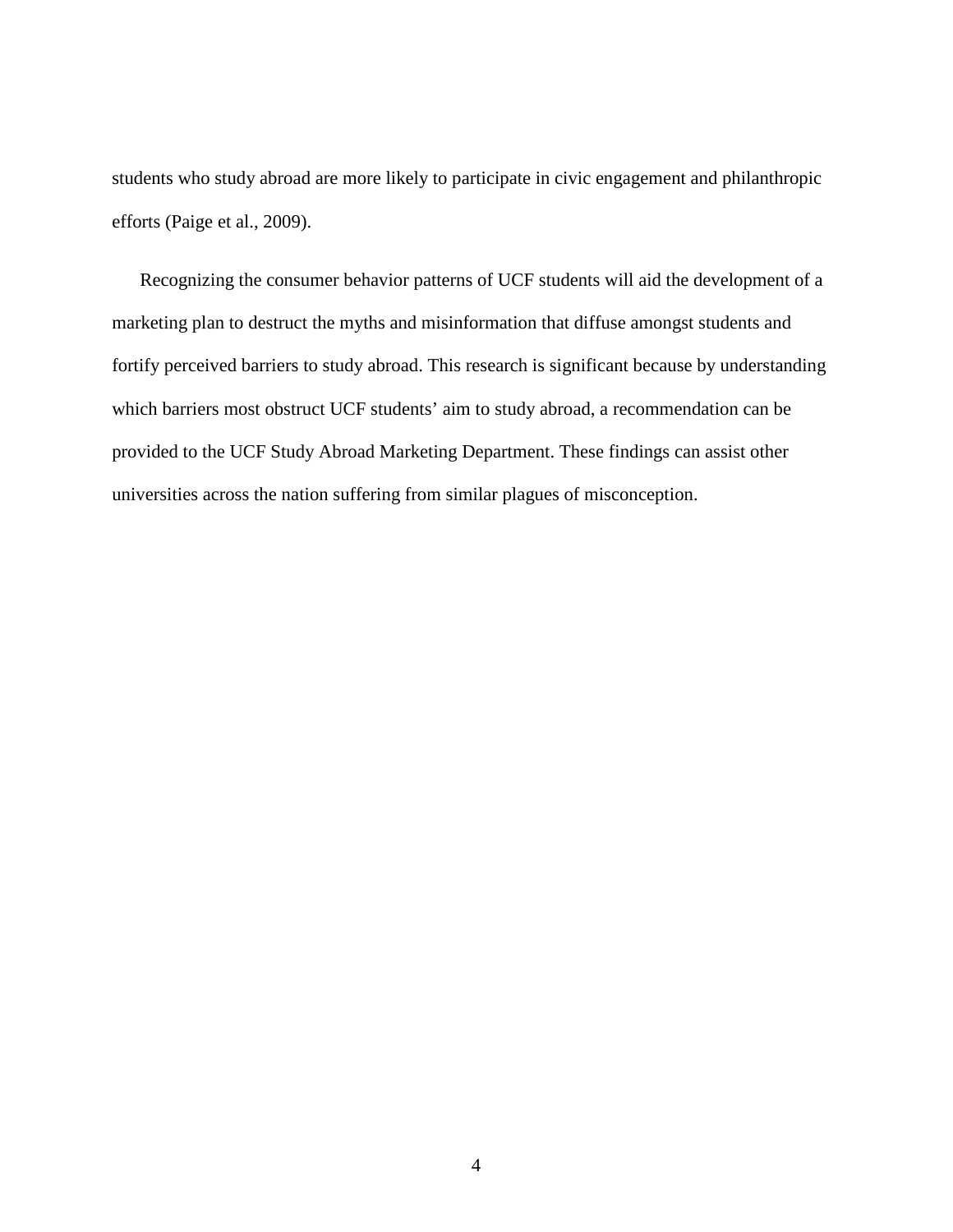# **Literature Review**

<span id="page-11-0"></span>Many of the perceived barriers as well as student motivations to study abroad are a result of attitude formation. Attitudes are harbored in memories that are continuously preserved until automatically drawn to the surface due to a related circumstance (Olson and Zonna, 1993). How students feel towards studying abroad can be a sum of past experiences and influences subconsciously collected over a lifetime. A study by Nyaupane (2010) brought to light the differences between inner-directed and outer-directed attitude formation and its effect on student selection of destination for study abroad. Nyaupane (2010) discovered that while inner-directed motivations such as international travel, escape, and academics play a part in attitude formation; when approaching an unfamiliar situation like studying in a foreign country, attitudes are more reliant on outer-directed values by heightening their cognitive function and contingent on the experiences of others. Thus, Nyaupane (2010) found that student pre-trip attitude formation was most swayed by the outer-directed value of social motivation.

According to the Theory of Planned Behavior, this formed attitude combined with subjective norms (perceived social pressure) and behavioral control (the difficulty level in executing the behavior) interact to create intentions that ultimately become behaviors (Presley, 2010). Presley's research supported her hypothesis that these three attributes influence student intentions to study abroad. In addition, this study demonstrated the most prevalent concerns of students to be cost and availability of financial aid and that students most strongly weighed the opinions of parents and future employers when making the decision to study abroad. A study conducted by Hamir (2011) reinforced this finding by investigating where students receive their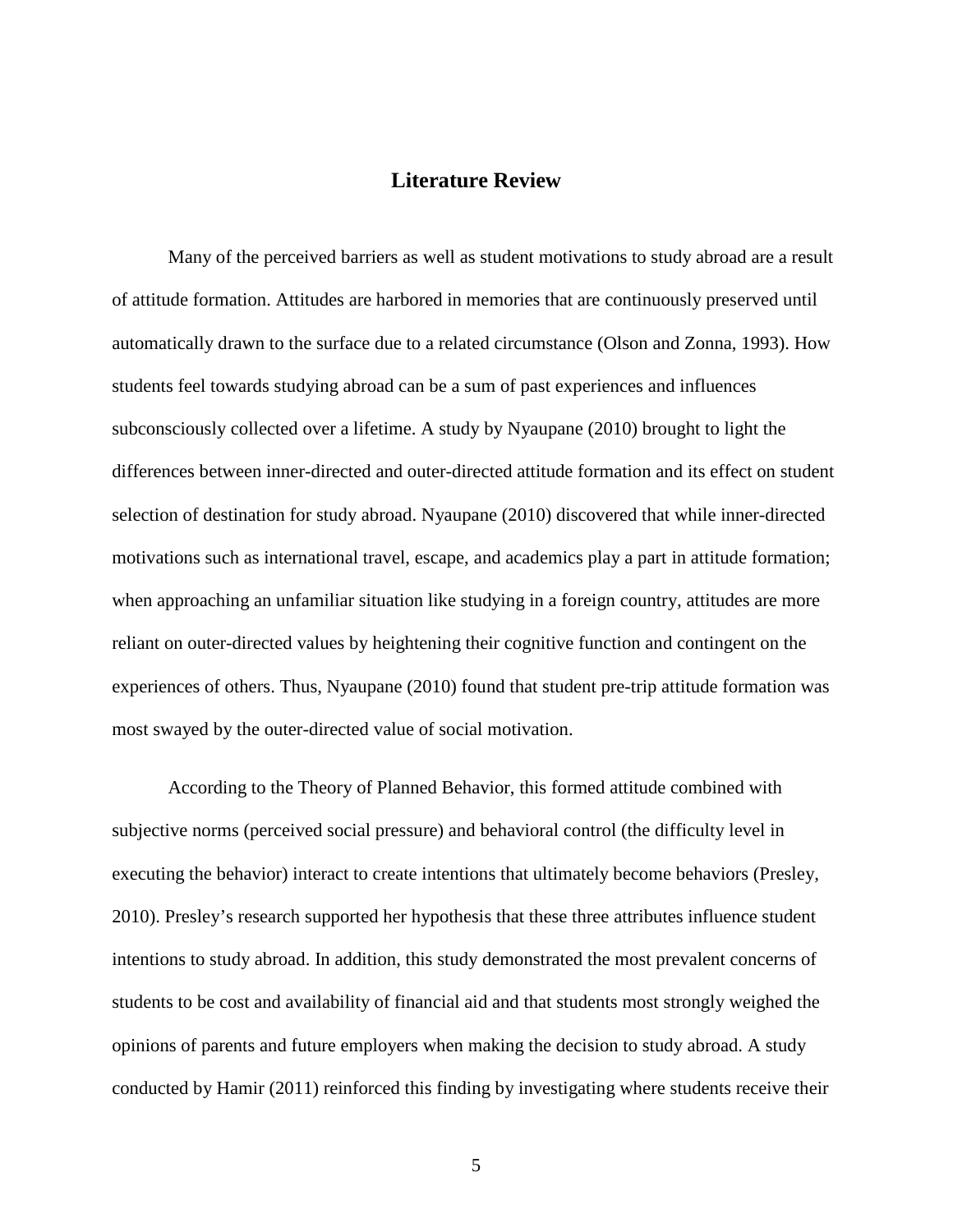information and encouragement to study abroad, finding that family and friends were the highest while university faculty was "disturbingly low" in comparison.

A study by Hackney (2012) revealed that a student's willingness to study abroad longterm was positively correlated with their perceived benefit of the program, their level of selfefficacy, having family or friends with international experience, and having previous personal international experience. Hackney identified a negative correlation for students having committed personal relationships domestically.

Risk propensity was also recognized as a significant factor of a student's likelihood to study abroad. It was determined that students with high risk propensity had a greater desire to study abroad but that this propensity was not sufficient if the student did not perceive a high career value from studying abroad. These two combined factors held true regardless of gender, age, or foreign language skills (Relyea et al., 2008). This study implicated that the perceived risks need to be portrayed as manageable in order to increase student likelihood to study abroad.

Aspects of student personality such as openness and tolerance of ambiguity play important roles in a student's decision. Those who are more open and possess a higher tolerance to ambiguity are those more likely to participate in study abroad (Joiner, 2004). Likewise, Goldstein and Kim (2005) found students with low levels of ethnocentrism and prejudice along with high levels of language interest had more favorable expectations of study abroad.

Similar research conducted with undergraduate students at a university in New Zealand found the most obtrusive perceived barriers to be the cost of studying overseas, leaving friends and family, preferring to finish their undergraduate degree first, and the obstacle of studying in a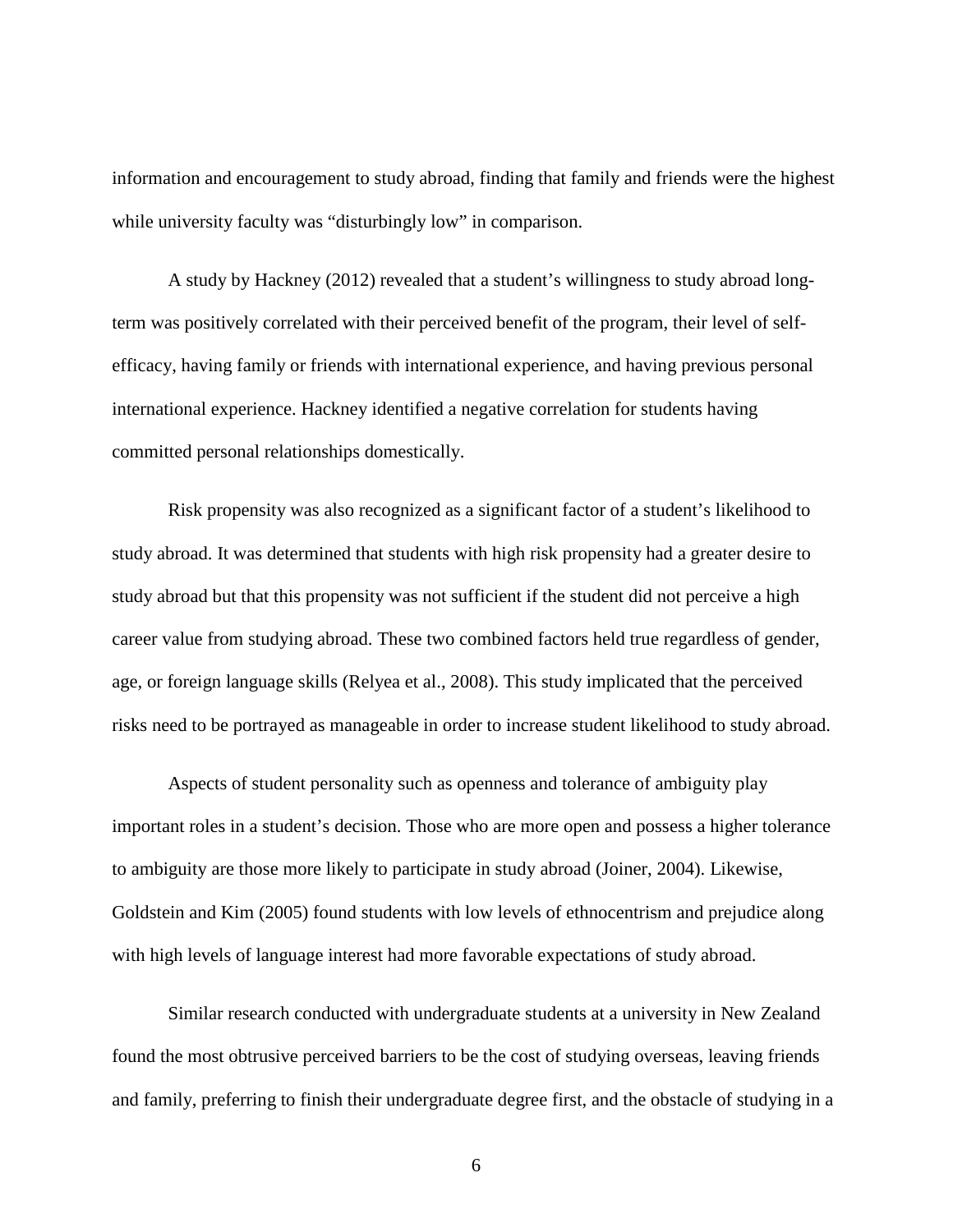language other than English. Forty-six percent of students expressed the attitude towards cost of studying overseas that they would not be able to afford it because it would be far too expensive and 57% percent had the attitude that they did not know enough about studying abroad. Almost a third of the students possessed the attitude that studying abroad would interrupt their degree and negatively affect their academics by causing them to lose up to a year of schooling (Doyle et al., 2010). Spiering found comparable results that students who chose not to study abroad still believed it to be beneficial but were unwilling to sacrifice the time and money in distress it would delay their graduation (Spiering and Erikson, 2006). A study at York University found that cost, curriculum restrictions, and inadequate support to be the most opposing barriers to study abroad for their students (Trilokekar et al., 2011). In a comparison of American students verses those in France and China, Sanchez (2006) found that all students possessed familial, financial, psychological, and social barriers towards studying abroad though for each nationality these barriers were associated with different denotations and intensities. Joiner's (2004) study on personality also found that the most common perceptions of drawbacks associated with study abroad to be lack of financial support (more than half of students responded with this perception) and administrative difficulties, which included acquiring a Visa and finding equivalent subjects of study, indicated by almost a third of students.

Loberg (2012) created a visual pyramid representation of the factors leading to participation in study abroad in which barriers such as myths, perceptions, and financial constraints were the foundation of the pyramid. This indicates that without the destruction of these barriers, participation will be unable to progress (Loberg, 2012).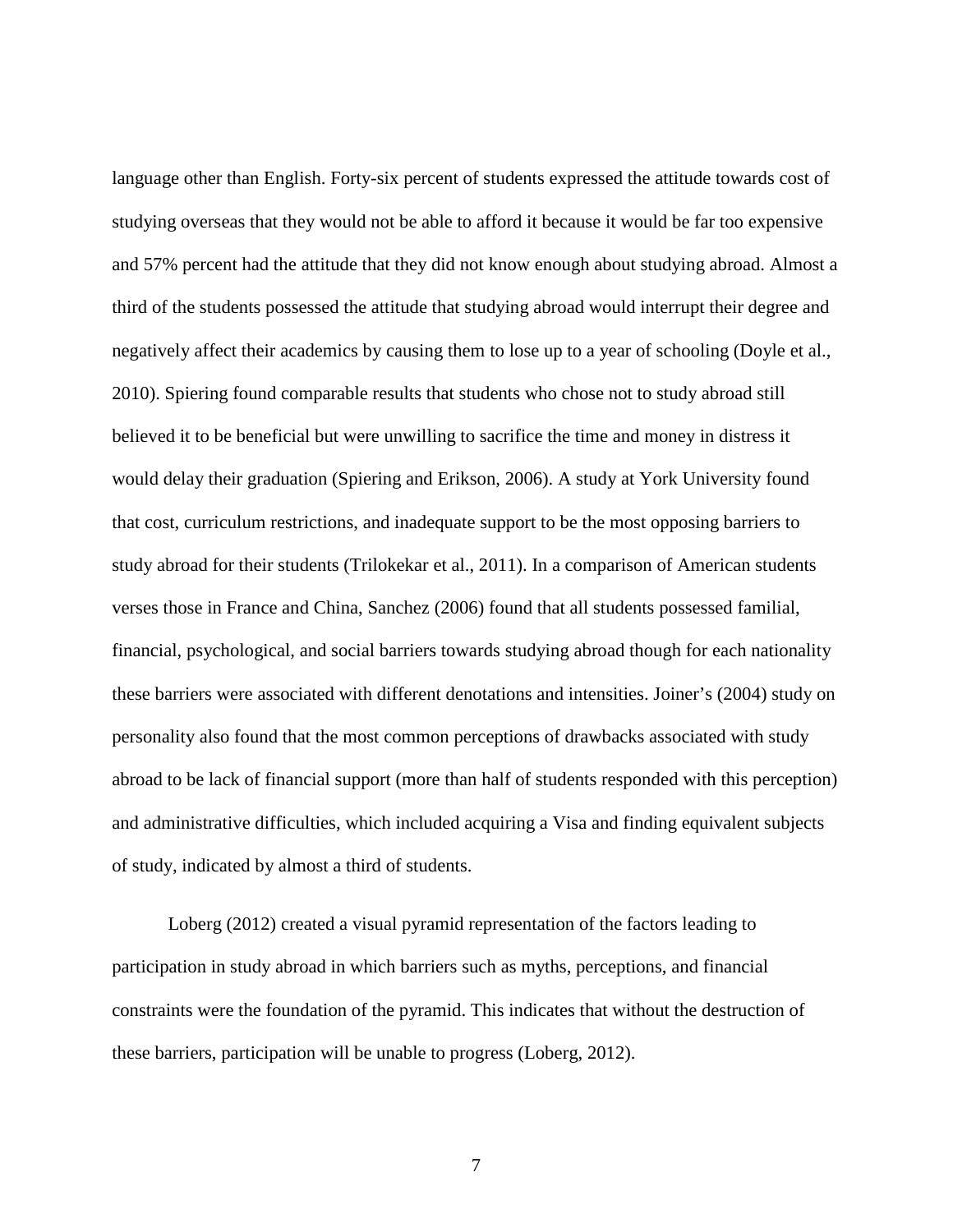When studying consumer behavior, it is important to understand the current consumer profile. The 2014 Open Doors Report paints a picture of the typical student participating in study abroad from the United States. More than 53% of these students study within Europe. Over 60% of students attend a program of eight weeks or less. Social Sciences, Humanities, and Business majors comprise the largest fields of study for students participating in study abroad with nearly 20% of participants in each field, while in comparison only 8% of participants are engineering majors. This is attributed to the fact that most STEM majors consist of numerous required courses that are scheduled in a rigid manner with almost no flexibility (NAFSA, 2005). More than 76% of study abroad participants in the United States are Caucasian and over 65% of participants are female. These figures have remained relatively constant over the past several decades. Over time it has become increasingly obvious that solely diversifying programs to study abroad by creating additional destinations and fields of study will not attract minority and male students, hence, research must be conducted as to which factors inhibit their decision to study abroad to ensure any real progress (ASHE, 2012). Salisbury (2010) conducted a study regarding the factors that influenced African-American, Asian-American, and Hispanic students to study abroad in comparison to White students. It was concluded that these factors differed in strength and positive/negative correlations amongst the races. For example, while a factor such as "aspire to graduate degree" had a negative effect on white students' intent to study abroad, it encouraged intent in minority students in varying degrees. Salisbury (2010) induced the same analysis upon the gender gap to discover the differences in factors on intent to study abroad between the male and female populations. The study demonstrated that parent education had a significant impact on females' intent to study abroad while it had no significance with males. According to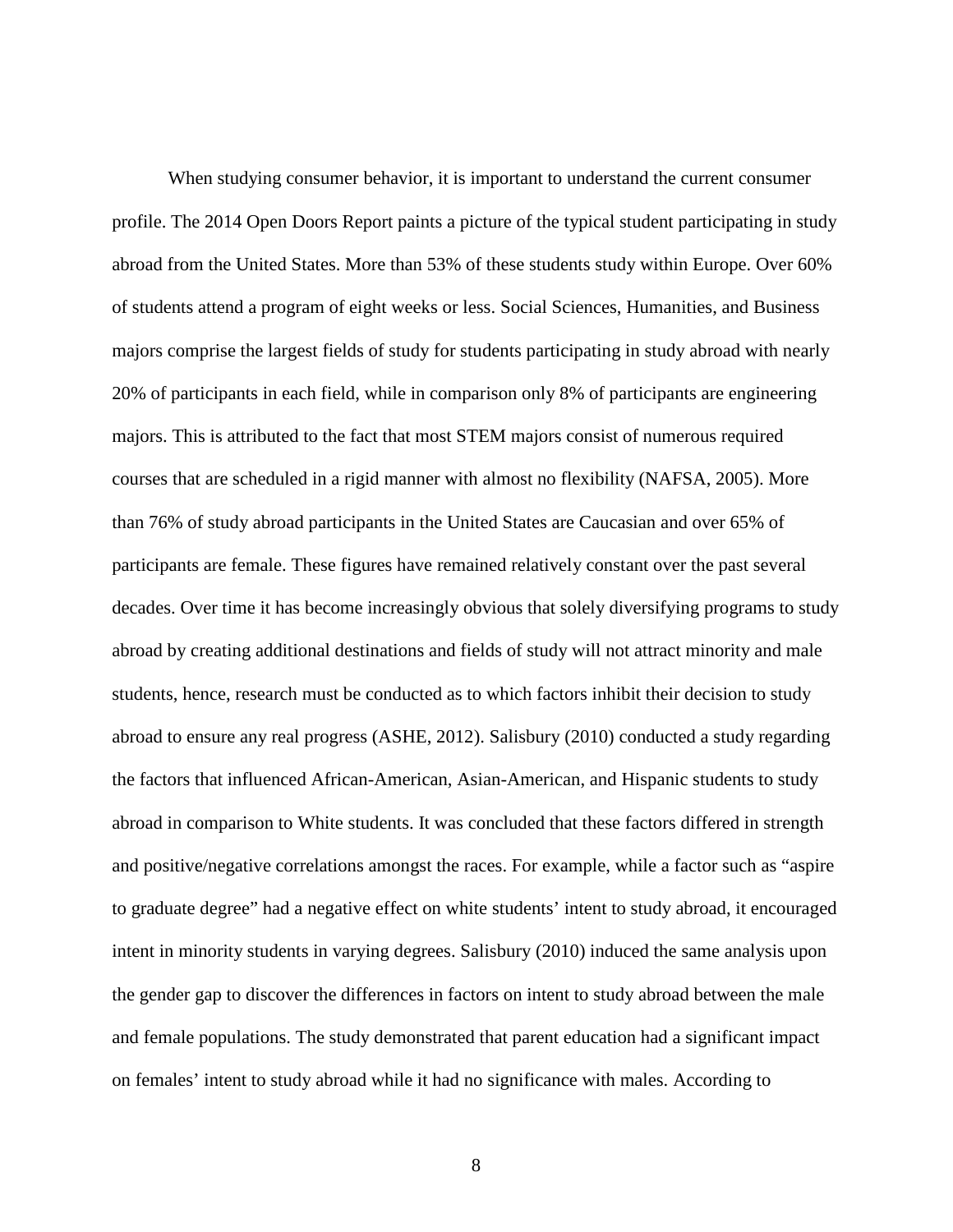Salisbury (2010) this may be due to either females holding their parents opinions in higher esteem or the greater autonomy in decision making given to male children by their parents. Men exhibited a negative impact on intent if they were involved in high-school extracurricular activities, though with women it did not contribute any impact. While having an openness to diversity has positive impact on both sexes, it was a much stronger impact with male correspondents. Attending a regional institution or community college rather than a liberal arts college had a significantly negative impact on women, but not on men. This speculates that the environment at regional institutions and community colleges is somehow inhibiting women's intent to study abroad. Men who were undecided in their major had a significantly greater intent to study abroad whereas women exhibited no impact. Salisbury (2010) indicated that colleges forcing male students to adopt a major too abruptly may be prohibiting their initial intent to study abroad. These differences in perception and barriers are important to note before proceeding with the study.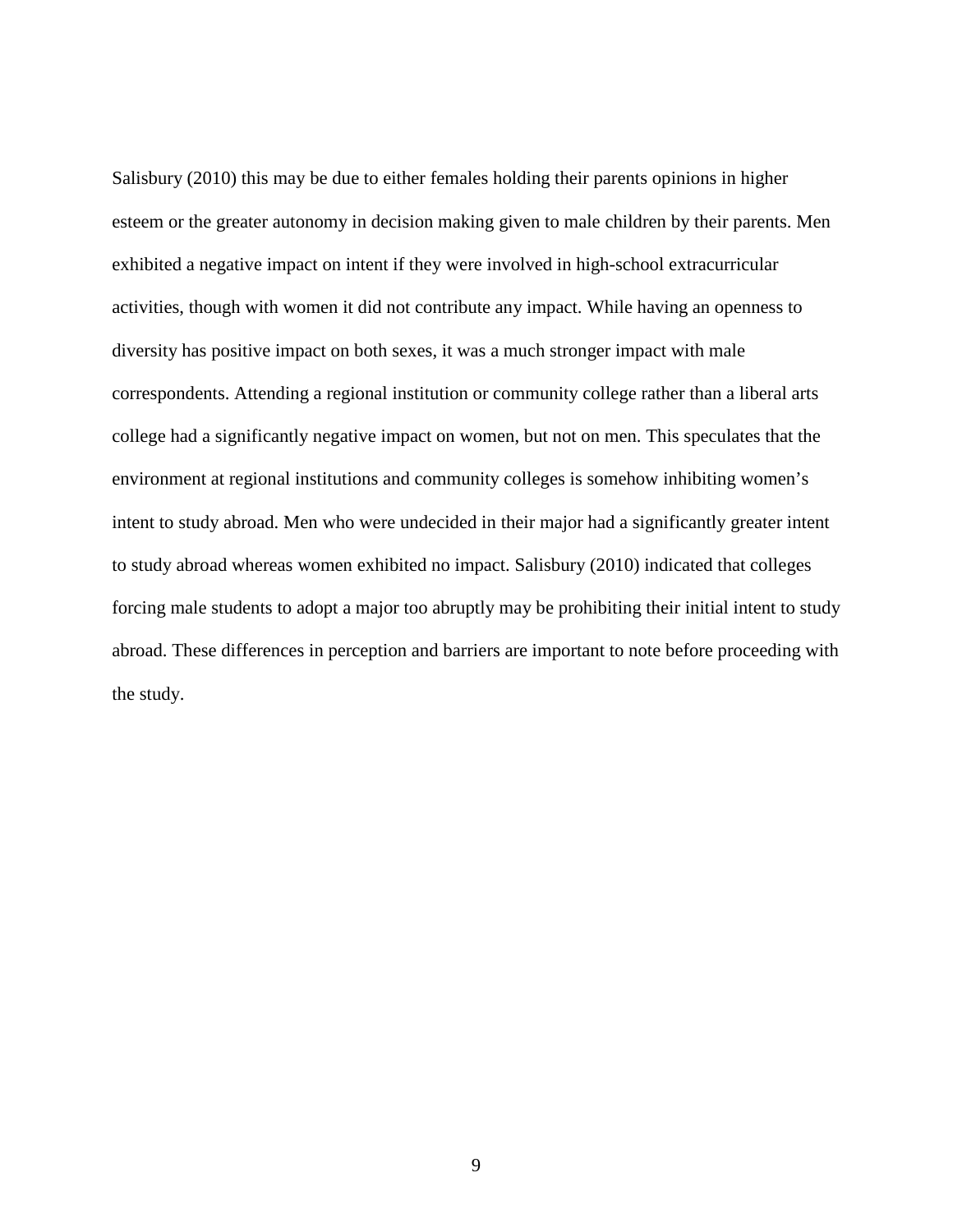| <b>Literature</b>                         | <b>Subjects Observed</b>                                                                    | <b>Most Common</b><br><b>Barriers Observed</b>                                                                                                                                                        |
|-------------------------------------------|---------------------------------------------------------------------------------------------|-------------------------------------------------------------------------------------------------------------------------------------------------------------------------------------------------------|
| Hackney et al., 2012                      | Undergraduate business<br>students at a public<br>Midwestern university                     | • Separation from<br>spouse/child/significant other                                                                                                                                                   |
| Doyle et al., 2010                        | Five New Zealand tertiary<br>institutions                                                   | • Cost of studying overseas<br>• Leaving family/friends<br>• Prefer to finish degree first<br>• Studying in a language other<br>than English                                                          |
| Spiering and Erickson, 2006               | Undergraduate students at<br>a medium-sized<br>Midwestern university                        | • Fear of delaying graduation                                                                                                                                                                         |
| Trilokekar et al., 2011                   | First and second-year<br>undergraduate students at<br>York University in<br>Toronto, Canada | $\bullet$ Cost<br>• Curriculum restrictions/Delay<br>of graduation<br>• Inadequate support                                                                                                            |
| Sanchez et al., 2006                      | Business students in the<br>United States, France, and<br>China                             | $\bullet$ Familial<br>$\bullet$ Financial<br>• Psychological<br>$\bullet$ Social                                                                                                                      |
| Taylor et al., 2001                       | Young adult college<br>students and a major<br>southeastern university                      | • Year of study<br>$\bullet$ Cost<br>• Time/Delay of graduation                                                                                                                                       |
| <b>Lincoln Commission Report,</b><br>2005 | Students in the United<br><b>States</b>                                                     | $\bullet$ Financial<br>• Lack of awareness<br>• Perception of unimportance<br>• Familial and social<br>constraints<br>· Rigid curriculum<br>requirements<br>• Fear of racism for minority<br>students |

<span id="page-16-0"></span>**Table 1: Notable barriers found by relevant research and literature**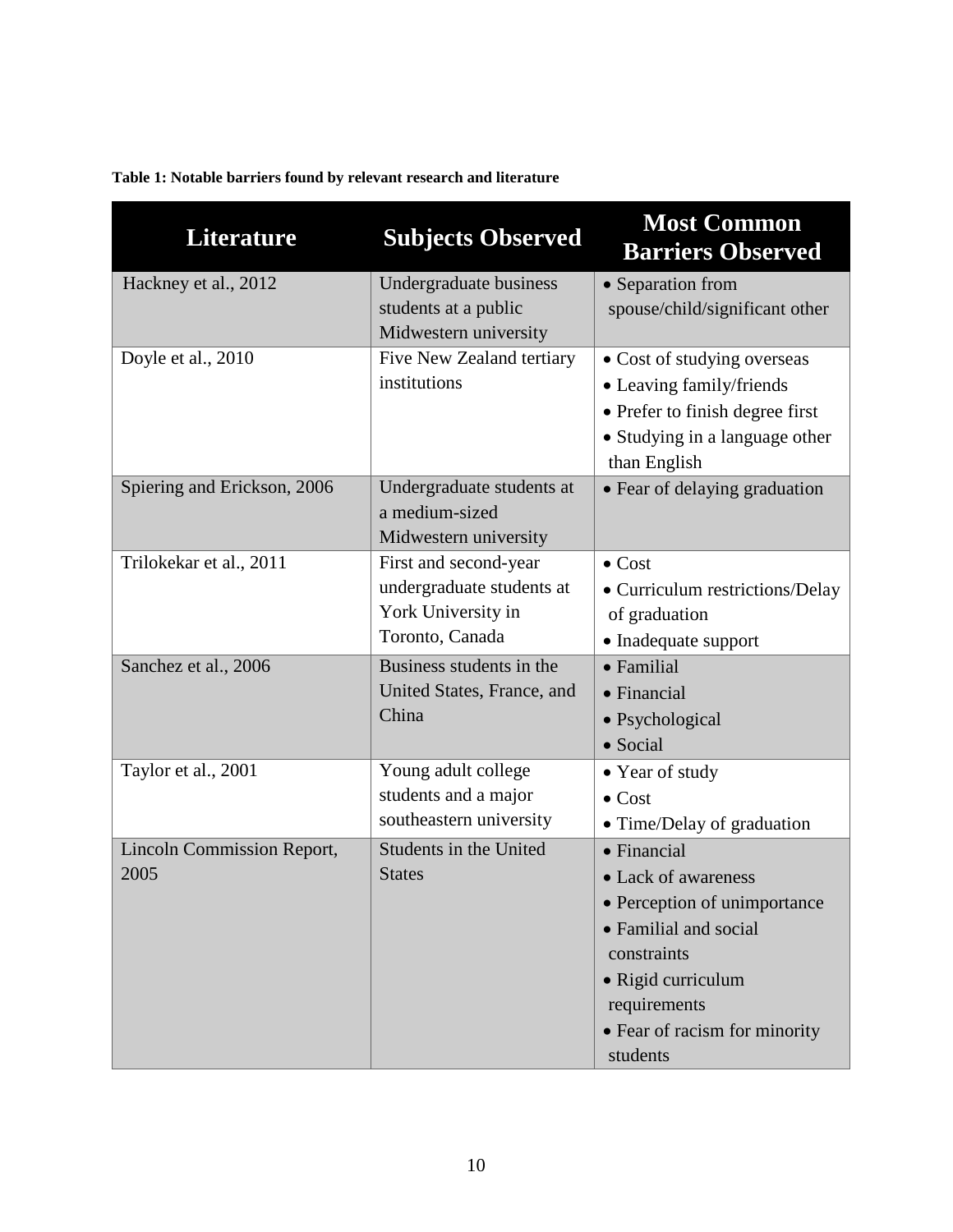The prior research conducted edifies the process in which these perceptions of study abroad are created by students and furthermore, some of the most predominant barriers perceived in similar studies. This study aims to discover which barriers are perceived by UCF students as a result of their formed attitudes, beliefs, and behaviors towards study abroad.

The literature review was able to identify how students are creating barriers through the process of attitude formation and their tendency to rely more strongly on the opinions and experiences of others when confronted with a foreign situation. Without first understanding how these perceptions are constructed, the research would be unable to demolish them.

By finding common barriers demonstrated by other universities' students, this literature review developed a groundwork from which to build. Discovering the differences in perception by minority students and between male and female students along with the current consumer profile enables this research to better understand its target market and its varying patterns in consumption.

The literature review highlighted cost and fear of delaying graduation as the most prominent barriers which helped to develop the corresponding hypotheses. However, all aforementioned barriers will all be examined within the survey and focus groups. Using these tools, the research will explore which barriers UCF students perceive that most obstruct them from studying abroad.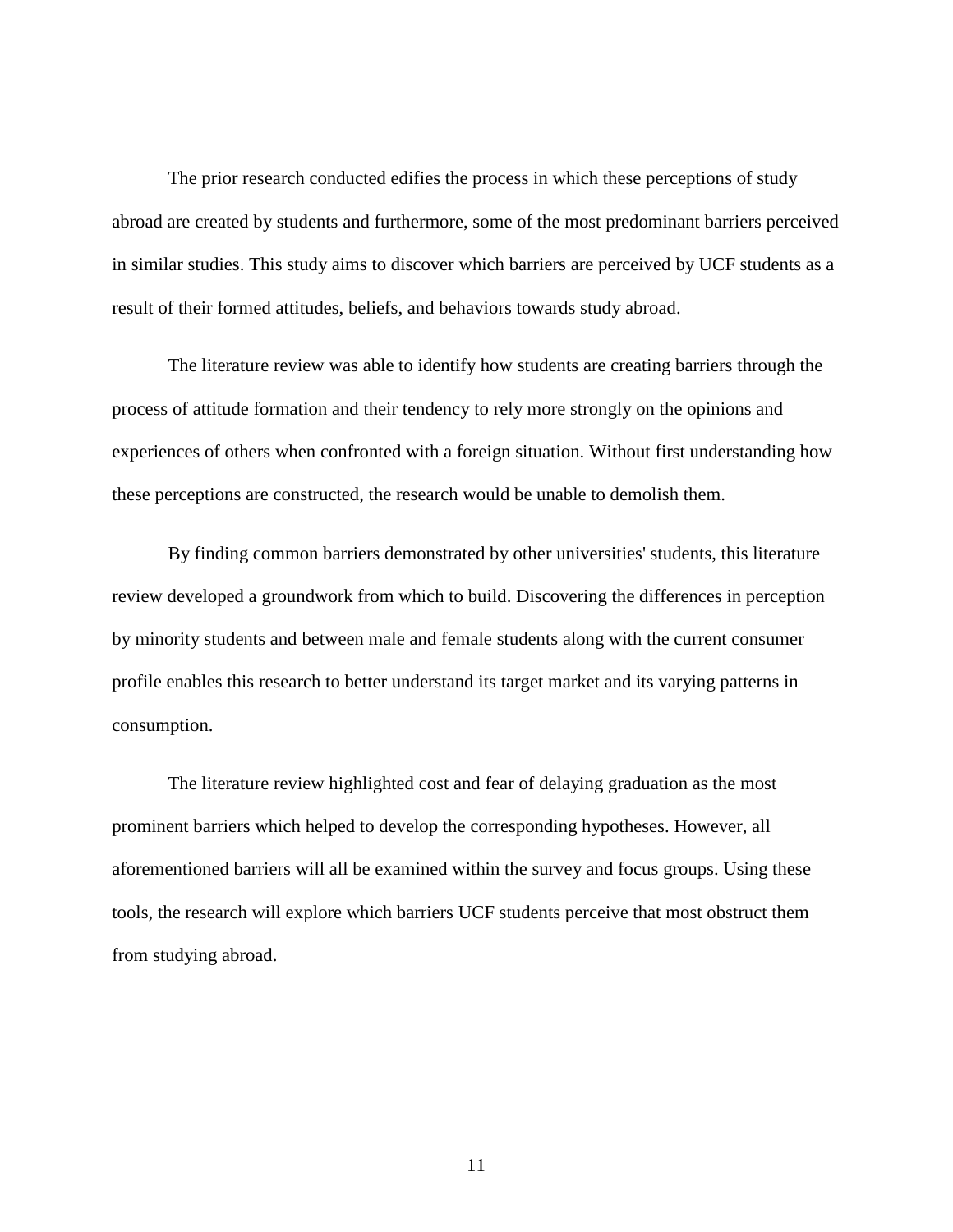# **Hypothesis**

<span id="page-18-0"></span>The first hypothesis of this study is that UCF students are most likely to not study abroad due to the perception that it is unaffordable. This includes the belief that debt due to loans acquired to study abroad for the additional costs of flights, housing, passports, etc. are imminent and unavoidable. This study will seek the perceived total cost of studying abroad by UCF students, the perceived likelihood of needing a loan and the likelihood of receiving scholarships. This hypothesis is supported by previous research conducted at universities in New Zealand and Canada that found cost to be the largest hindrance to student participation (Doyle et al., 2010; Trilokekar et al., 2011). The Lincoln Commission Report also identified this as the greatest obstacle to overcome in order to reach one million American students studying abroad (NAFSA, 2005).

The second hypothesis states that the other largest barrier for UCF students to study abroad is the perception that they will be unable to complete their degree on time due to a lack of courses offered abroad within their major. It is hypothesized that STEM majors are most susceptible to this belief. Fear of delaying graduation is continually quoted in prior studies as a barrier to study abroad participation (Doyle et al., 2010; Spiering and Erickson, 2006; Taylor et al., 2001; NAFSA, 2005). Due to the limited flexibility in STEM majors' academic plans, they are particularly vulnerable to this fear (NAFSA, 2005).

The final hypothesis regards where and from whom these students receive information regarding study abroad to formulate their perceived barriers, and it is hypothesized that students are more likely to form attitudes based on the reviews and opinions of friends and family who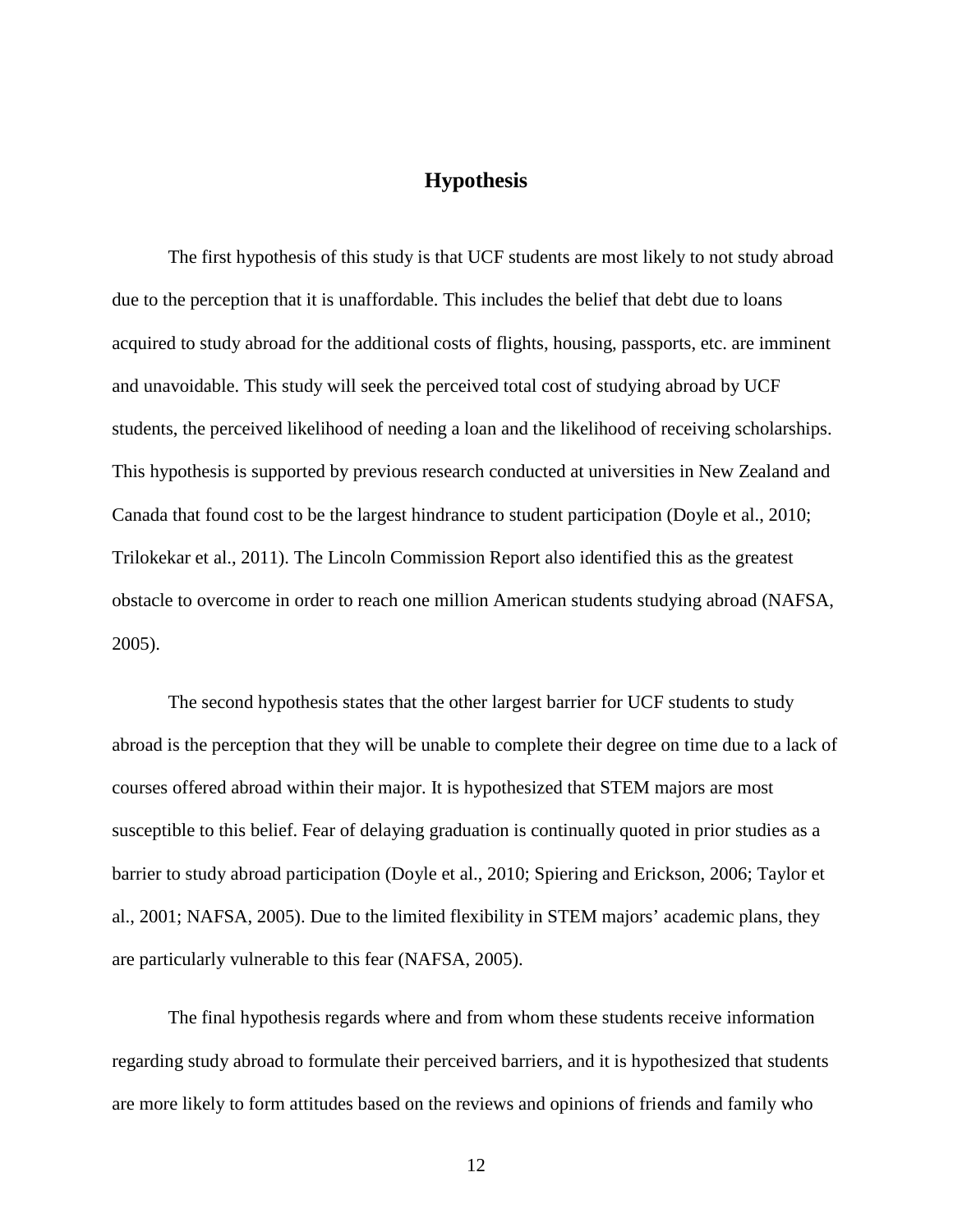have studied abroad rather than seek out factual evidence regarding the expenses of time and money from UCF services such as the departments of Financial Assistance or Study Abroad. This hypothesis is due to the fact that students rely more heavily on the experiences of others when forming attitudes about an unfamiliar subject (Nyaupane, 2010).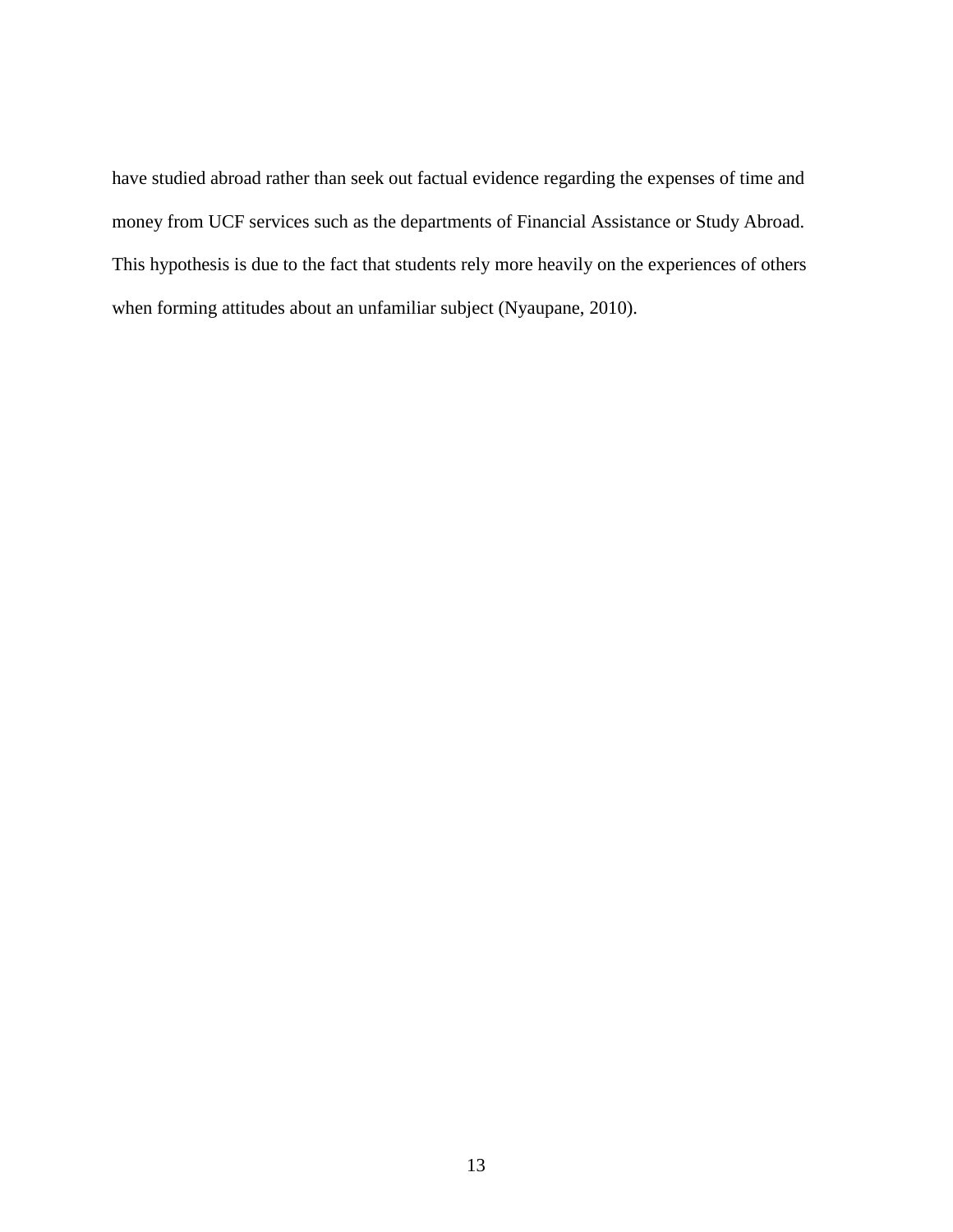# **Definition of Terms**

<span id="page-20-0"></span>The term study abroad can possess a myriad of meanings depending on the institution. There are many variations of programs with differing durations and academic value. In the University of Central Florida, both short-term and long-term exchanges exist; some with faculty accompaniment, some for pleasure, some for internships, and the list continues. For the purpose of this paper, the term study abroad will indicate a program of at least one semester in length, in which the student receives academic credit towards their major.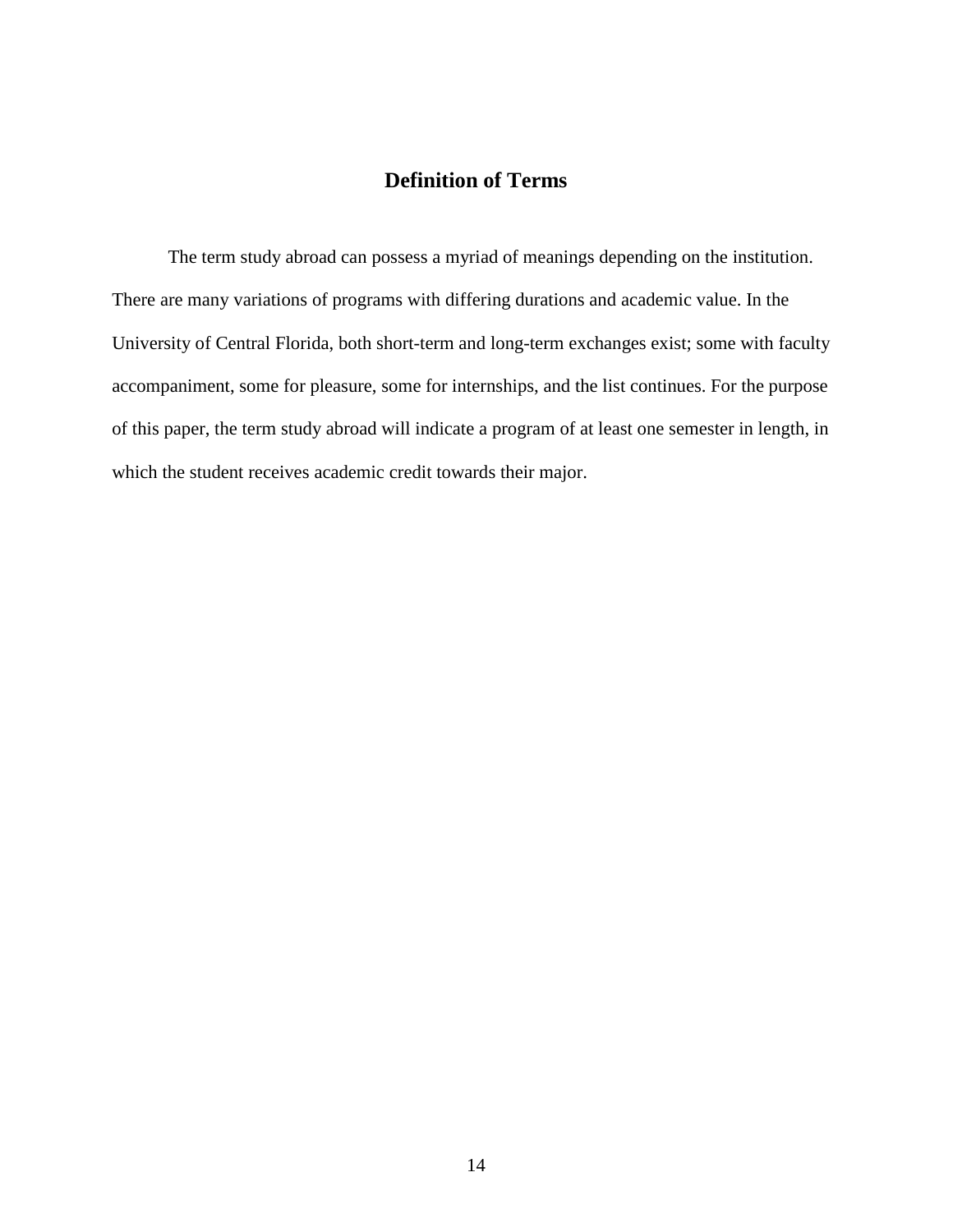# **Methodology**

<span id="page-21-0"></span>This study will examine which perceived barriers are preventing the transformation of UCF students' intent to study abroad into action. It is hypothesized that the two most obstructive barriers to students will be the perceptions that is unaffordable without accruing debt and that studying abroad will delay their graduation date due to the unavailability of required classes for their major, and that STEM majors will be more susceptible to the latter. In addition, it is hypothesized that students form these attitudes about barriers to study abroad in most part due to the experiences and opinions of friends and family rather than seeking factual evidence from the university concerning the necessary costs and curriculum.

After distributing an online survey to nearly seventy University of Central Florida students to serve as a pilot study, the results were analyzed to prepare discussion topics for the next step of conducting focus groups. The participants in this study were male and female undergraduate students at the UCF with a diverse mix of majors. The focus groups were advertised via social media outlets, by several professors in the marketing department, and by the Burnett Honors College. In addition, the UCF Study Abroad office advertised the focus group to any student who previously studied abroad or ever created an application (either partially or fully) on their website indicating they had interest in the program. After collecting applicants, two focus groups were formed within a period of a week with nine to eleven participants in each. The students were a blend of those who studied abroad, want to study abroad, or used to want to study abroad. The focus groups were held for approximately an hour in the university's library. The focus groups were recorded for the sole purpose of preparing this thesis and all participants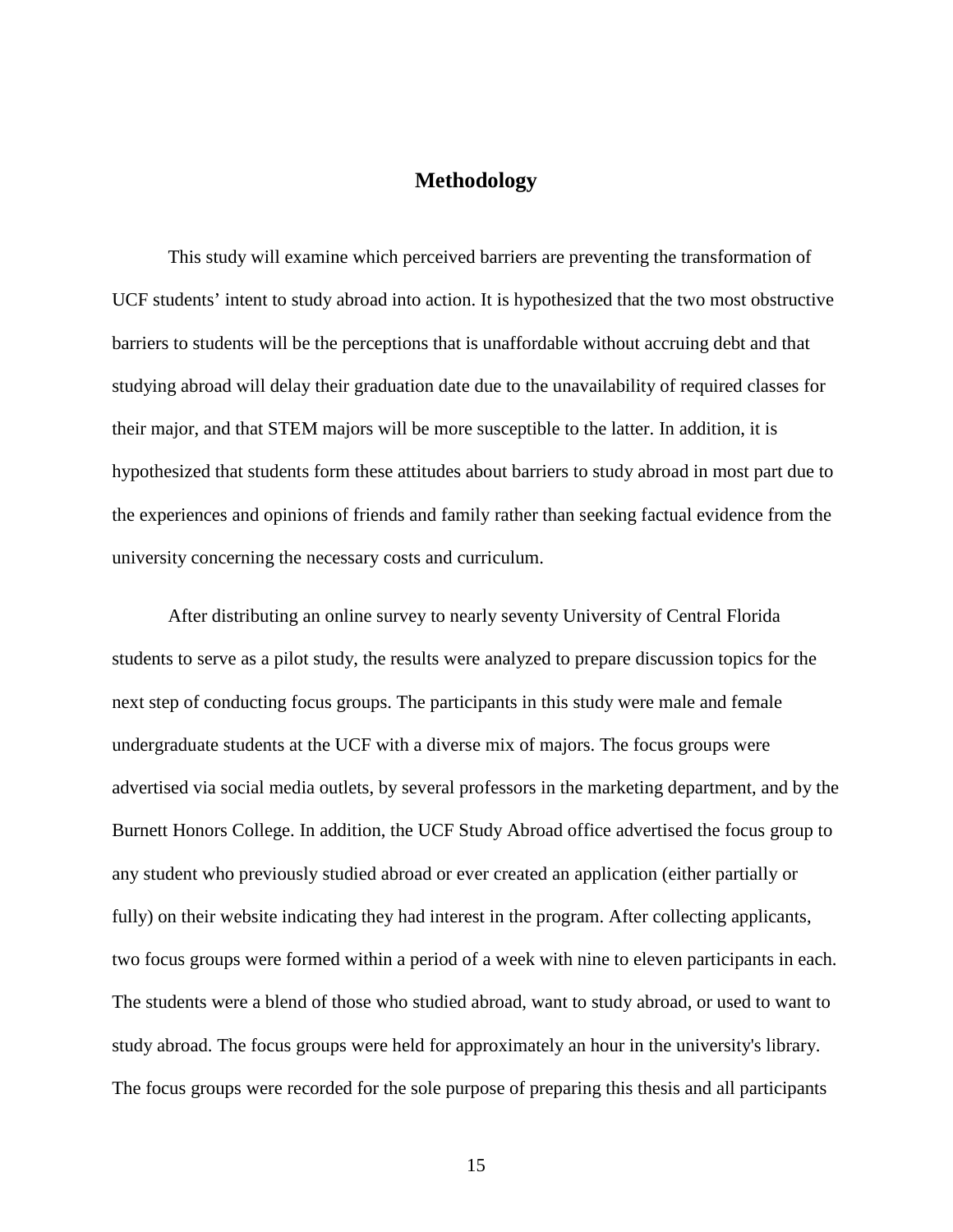delivered their consent to be filmed. The students were questioned about their perceptions of study abroad and its affordability, feasibility to graduate on time, access to information, and other barriers.

Furthermore, an online survey created through UCF Qualtrics was distributed to students to examine their perceived barriers and obtain a more extensive number of student responses. The responses of the focus groups and survey were analyzed to learn which barriers are the largest contributors in preventing student action to study abroad and to draw conclusions about the aforementioned hypotheses.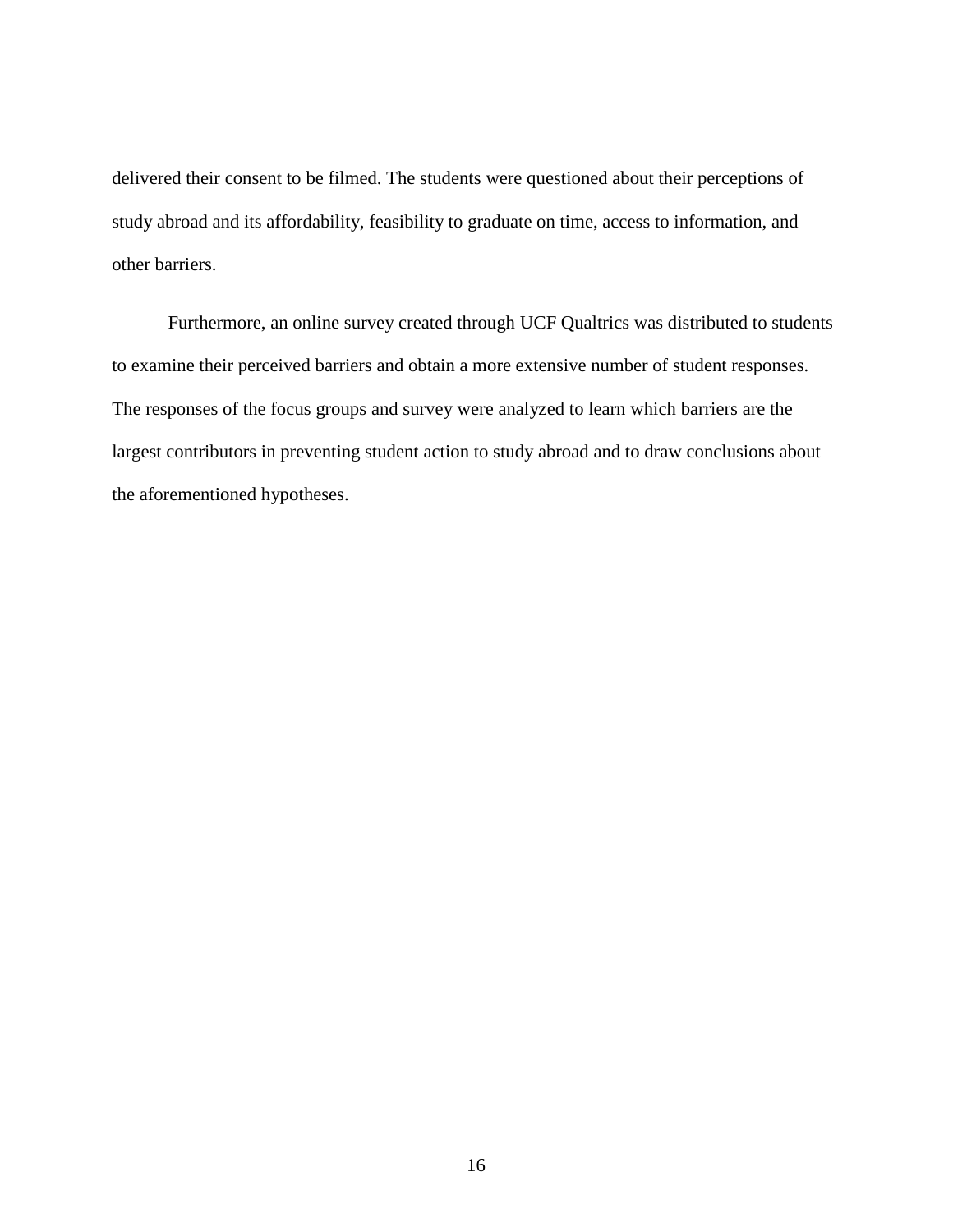## **Results**

#### Pilot Study Results

<span id="page-23-1"></span><span id="page-23-0"></span>A pilot study in the form of an online survey was distributed and completed by 43 undergraduate students from UCF in which 81% of participants were female and 90% were Caucasian. The majority of participants were upperclassmen, 35% junior standing and 49% seniors.

Nearly 70% of participants agreed to some level that they entered college with the intent to study abroad and 83% felt that studying abroad would be beneficial to them academically and socially. Students were presented with several statements concerning their perceptions of costs to study abroad and asked to respond using a likert scale which valued their responses between 1 and 7 (1 being strongly disagree and 7 being strongly agree). Later, these students were provided facts about UCF's study abroad fees, scholarships, as well as an example of an engineering study abroad program for a semester in Hong Kong's costs. They were then asked the same questions concerning their perceptions a second time. The students' perceptions changed and they generally found studying abroad to be more affordable, perceived they would be less likely to need loans, and more likely to receive scholarships to assist their endeavor.

A similar strategy was used when questioning students on the feasibility of studying abroad academically. Students were first asked about their perceptions, then given facts regarding UCF programs and asked to answer a second time. However, this time the facts generally decreased students' perception of feasibility to study abroad. This may be due to large number of respondents in the College of Health and Public Affairs (21% of participants) and the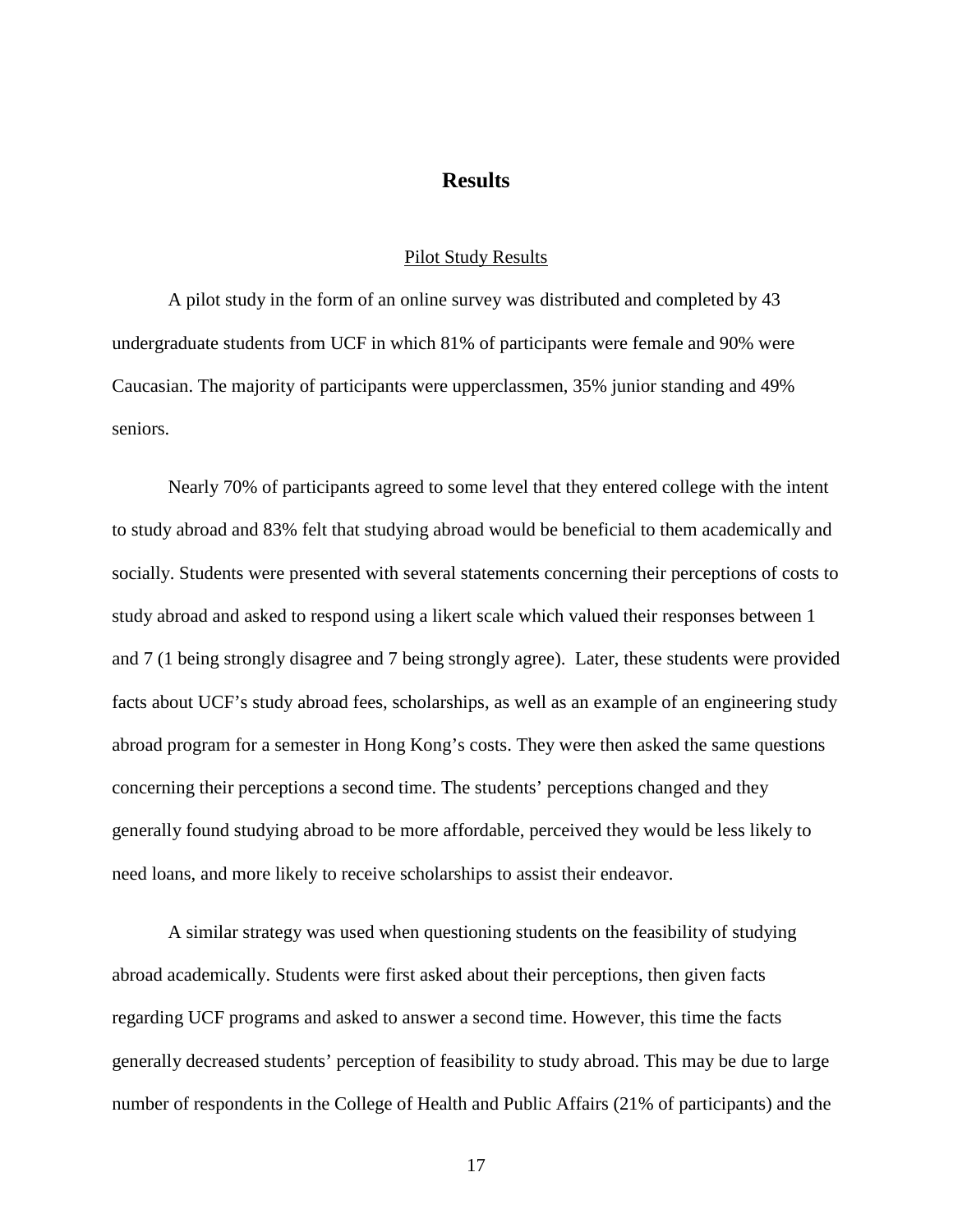College of Sciences (31%). Currently, UCF study abroad offers academic credit for eight fields of study during exchanges which are: business, communication, engineering, hospitality, political science, math, English, and foreign language. Out of the 52% of participants in either College of Health and Public Affairs or College of Sciences, only two majors currently receive credit through study abroad which may have been discouraging to a number of students responding to the survey. This was an enlightening demonstration in the pilot study which ensured that a more diverse group of majors were questioned in detail during later focus groups to identify if this is the root cause of the barrier.

When it came to social obligations, nearly half of participants agreed to some level that they would miss their family and friends too much if they studied abroad. Over 40% agreed they had too many familial or relationship obligations to study abroad and more than 58% had too many extracurricular obligations for it to be possible.

Students were questioned where they received their information concerning study abroad. Over 80% of participants agreed that they were informed about studying abroad from family and friends' experiences. Only 43% had been to a meeting with a member of UCF faculty to learn more about studying abroad and a little more than one third of participants had attended a study abroad event or orientation to receive more information. More than 35% of participants considered themselves to be uninformed about studying abroad.

The pilot study provided the insight to create a foundation from which the remaining focus groups and survey of the study were structured. Results of the pilot study support the hypothesis that the majority of students acquire their information and form perceptions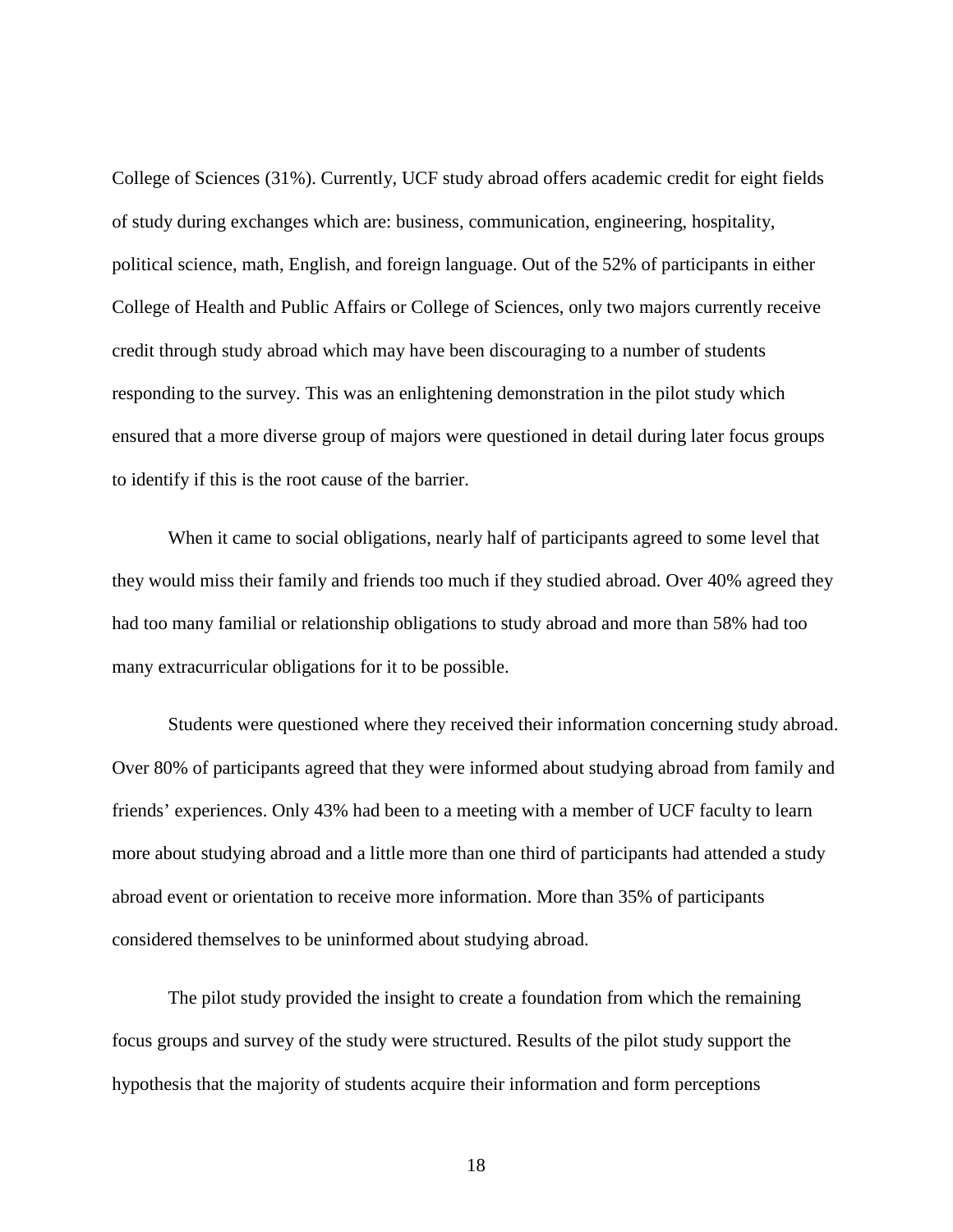concerning study abroad from the experiences of family and friends, reaffirming Nyaupane's (2010) study on attitude formation.

#### Focus Groups

#### **Obstacles to Studying Abroad**

<span id="page-25-1"></span><span id="page-25-0"></span>The first focus group began by discussing everyone's major, year of study, and prior experience or interest with studying abroad. Those who used to want to study abroad discussed the various reasons they did not follow through with their desire. These included anything from social commitments such as Reserve Officers' Training Corps (ROTC) to owning cats that could not be left alone for a semester. The discussion transitioned into the topic of excess hours. The freshmen and transfer students were relatively unknowledgeable although six of the eleven participants had changed their major at least once and would be in danger of going over their allotted hours if they studied abroad. The second focus group was comprised of nine students, most of whom were contacted by the Study Abroad office. The discussion began with the prompt of defining study abroad at UCF with a single word. A student quickly spoke up with the word "challenging." She explained that the process seemed easier for her friends in other majors and at different universities than it did at UCF for her. The other students pitched in agreeing it seemed challenging partially due to the expense and culture shock associated with studying abroad. When asked what their greatest obstacle was to study abroad, five of the nine cited finances, two of the nine related it to time, and two said nothing could stop them from studying abroad if they plan ahead. The freshmen in the focus group also mentioned that acclimating to college was a challenge in itself and therefore, it was difficult to even consider study abroad until they were better adjusted. The students agreed they were willing to stay in college an extra semester to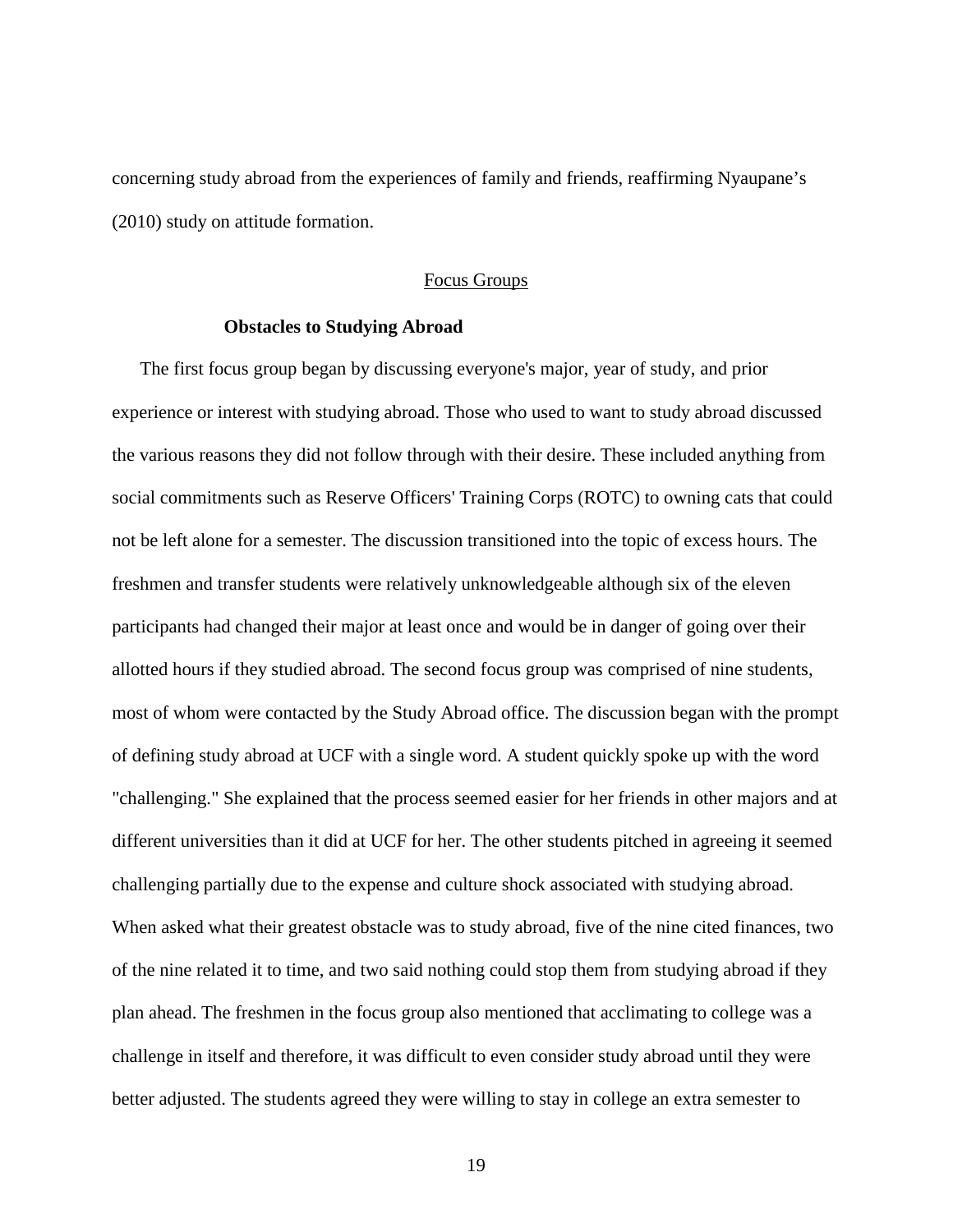study abroad but almost no one would be willing to sacrifice a full year. Both groups discussed a need for greater transparency during the process so it was clearer to students about costs and other requirements. Currently, students perceive the process as overwhelming and confusing thus, corrective measures should be set in place.

#### **Costs of Studying Abroad**

<span id="page-26-0"></span>During the first focus group, only one out of the eleven students cited finances as their largest obstacle. When asked to approximate the cost of studying abroad aside from UCF tuition, the guesses were between \$3,000 and \$12,000 with the most common answer being \$8,000. In the second focus group, the students' estimates were anywhere from \$2,000 to \$30,000. These students were then given a price of \$1,000 and asked if they would be willing to pay it to study abroad. Everyone agreed they would so the price increased in \$1,000 increments until the student decided it was unaffordable. A few students became hesitant at \$4,000 and many refused to pay above \$5,000. Those who were left agreed it needed to be less than \$8,000 to consider. Notably, the vast majority of students in both groups agreed that their parents would help them study abroad in some aspect financially. In each focus group, only one student was willing to take out a loan to study abroad. Students discussed fear of debt and came to agreement that the experience was not worth this financial risk. In both focus groups, the students who were largely concerned with the financial hardships of studying abroad were out of state students who pay a higher tuition to attend the university. Both groups had students who discussed out of state friends at other universities who were offered incentives to study abroad, such as in-state tuition while abroad, that would make them more likely to consider the program.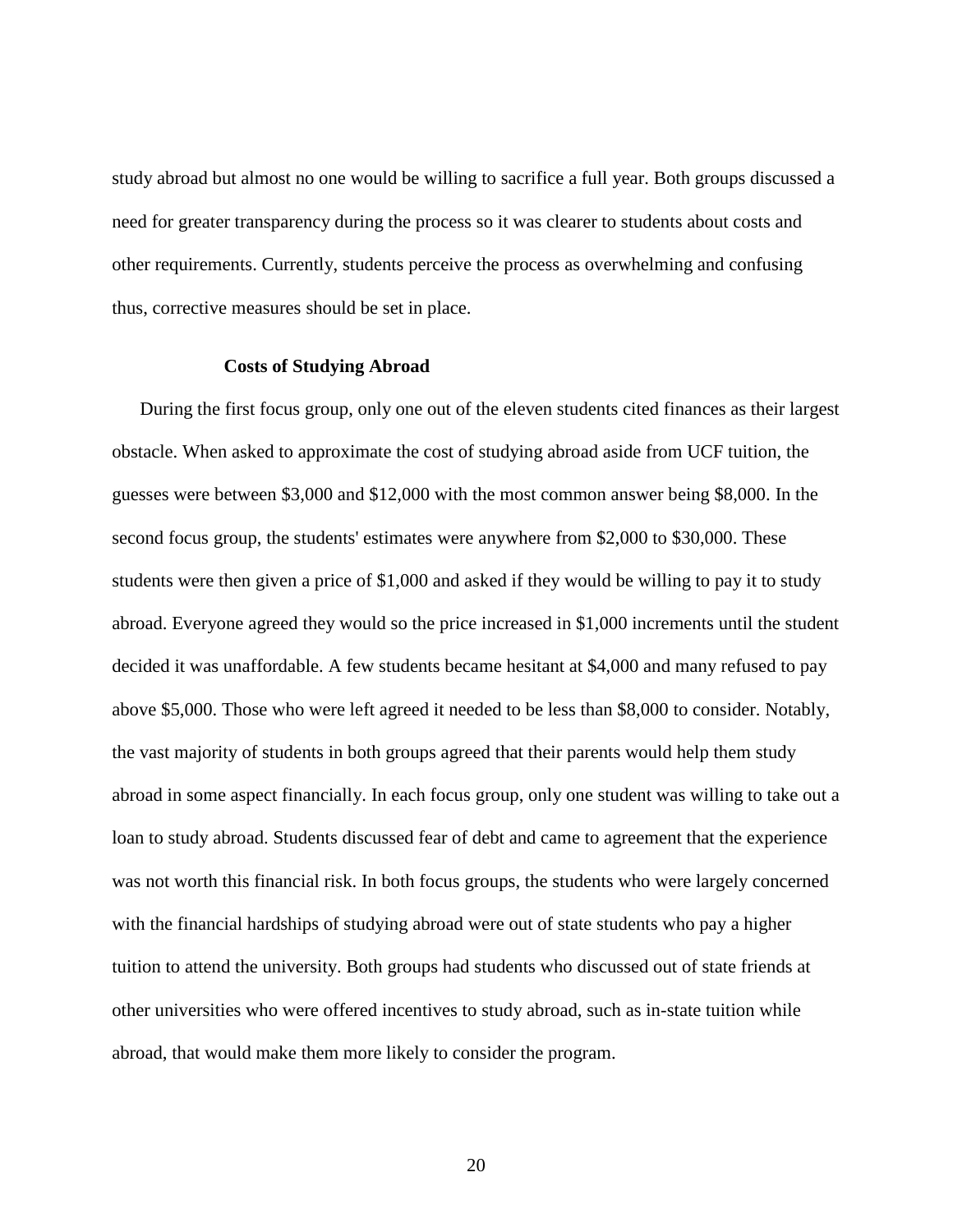#### **Sources of Information**

<span id="page-27-0"></span>The next set of questions focused on where students received their information; in the first focus group, only two of the eleven had visited the study abroad office. Only one student had seen an academic advisor about studying abroad due to the fact she had an international engineering minor in which studying abroad is required. The students were asked if their professors ever promoted studying abroad in class which was uncommon for anyone other than students in the Nicholson School of Communications. All students stressed that if academic advisors and professors were promoting study abroad, it would seem more accessible and they would be more likely to take the initiative to talk to a faculty member about it. One student raised her concern that as a transfer student she felt uniformed about studying abroad due to lack of promotion at the community college and her limited number of peers there who had studied abroad. The students had limited recollection of advertisements, campaigns or promotions they had seen about studying abroad during their time at UCF. The students expressed that if they were to study abroad they would want someone accessible to discuss the requirements because they found the website to be confusing and overwhelming. However, several students mentioned a distrust of faculty obtained from previous poor experiences with advising staff. When the second focus group was asked if their professors had promoted studying abroad in class before, the room was relatively silent save for two students who heard it in either art history or a foreign language class. One student complained she was in International Marketing yet had heard no mention of study abroad.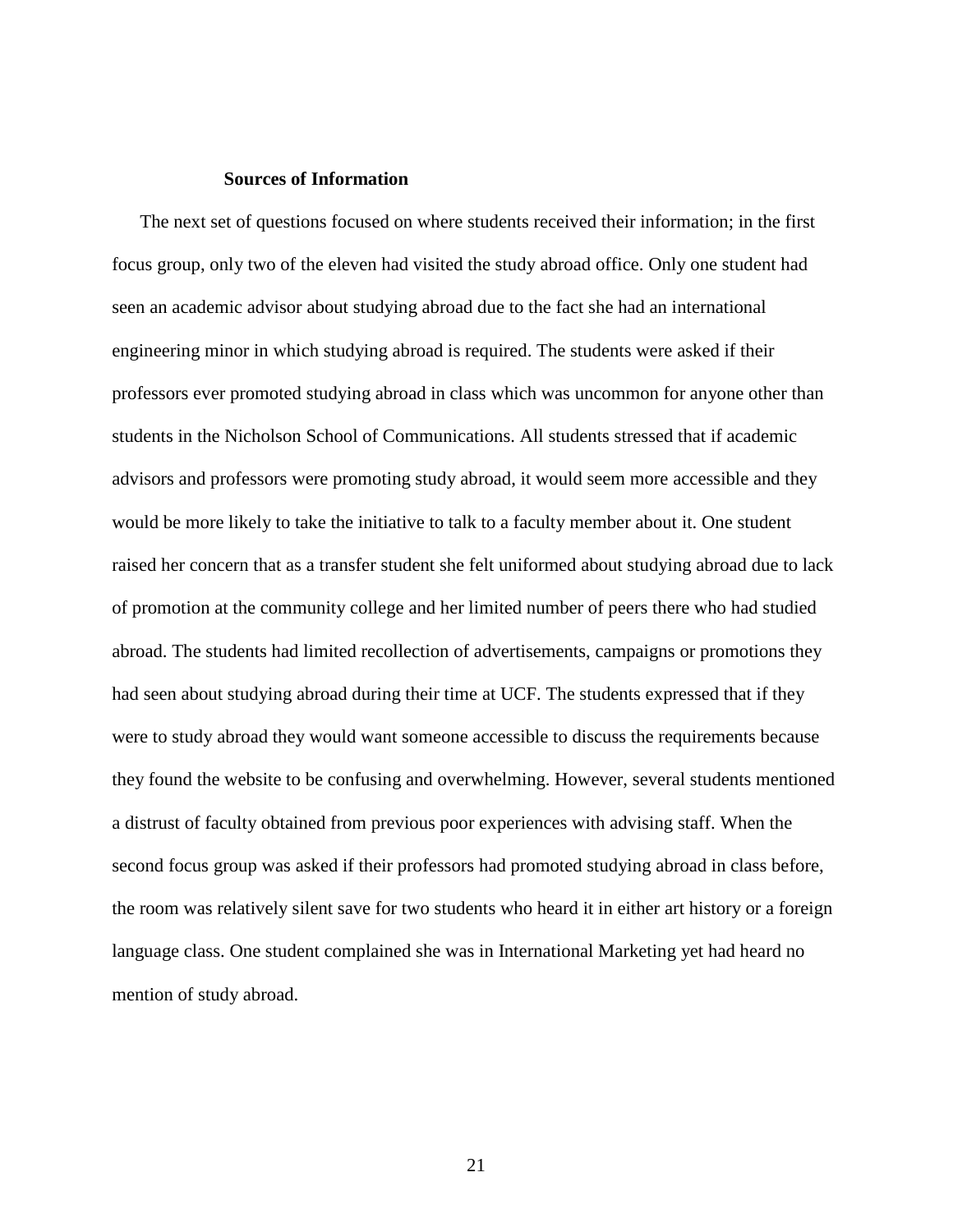#### **Short-term vs. Long-term Benefits**

<span id="page-28-0"></span>When asked if they considered studying abroad to be beneficial enough to enumerate on a resume or during a job interview, both groups agreed it could help them to become more prosperous. A student from the second focus group mentioned she obtained several skills that she depicted in a cover letter after studying abroad such as the ability to adapt to an unfamiliar environment and communicating despite a language barrier. Another student who wants to study abroad in the group was surprised to hear these valuable skills, that she had never previously considered, could apply to her desired career in pre-clinical health services. The students were questioned whether they thought they could receive the same benefits from a short-term study abroad program rather than a full semester. In both groups they came to the consensus that they could not. One student discussed her motivation to study abroad is to learn another language and that she would not be able to achieve this during a short-term program. Another student referred to the benefits of a short-term program as "shallow and touristic" and the other students agreed it was viewed as more of a vacation than a full culturally immersive experience.

#### **Study Abroad Persona**

<span id="page-28-1"></span>The focus groups were challenged to describe the typical student who studies abroad. Both groups depicted the student as a Caucasian with a junior class standing who was most likely studying business, communications, history, art, foreign language or hospitality. The second group was insistent that the student was a female because they considered female students to be more likely to plan ahead and to take initiative; to which even the two male students in the focus group agreed.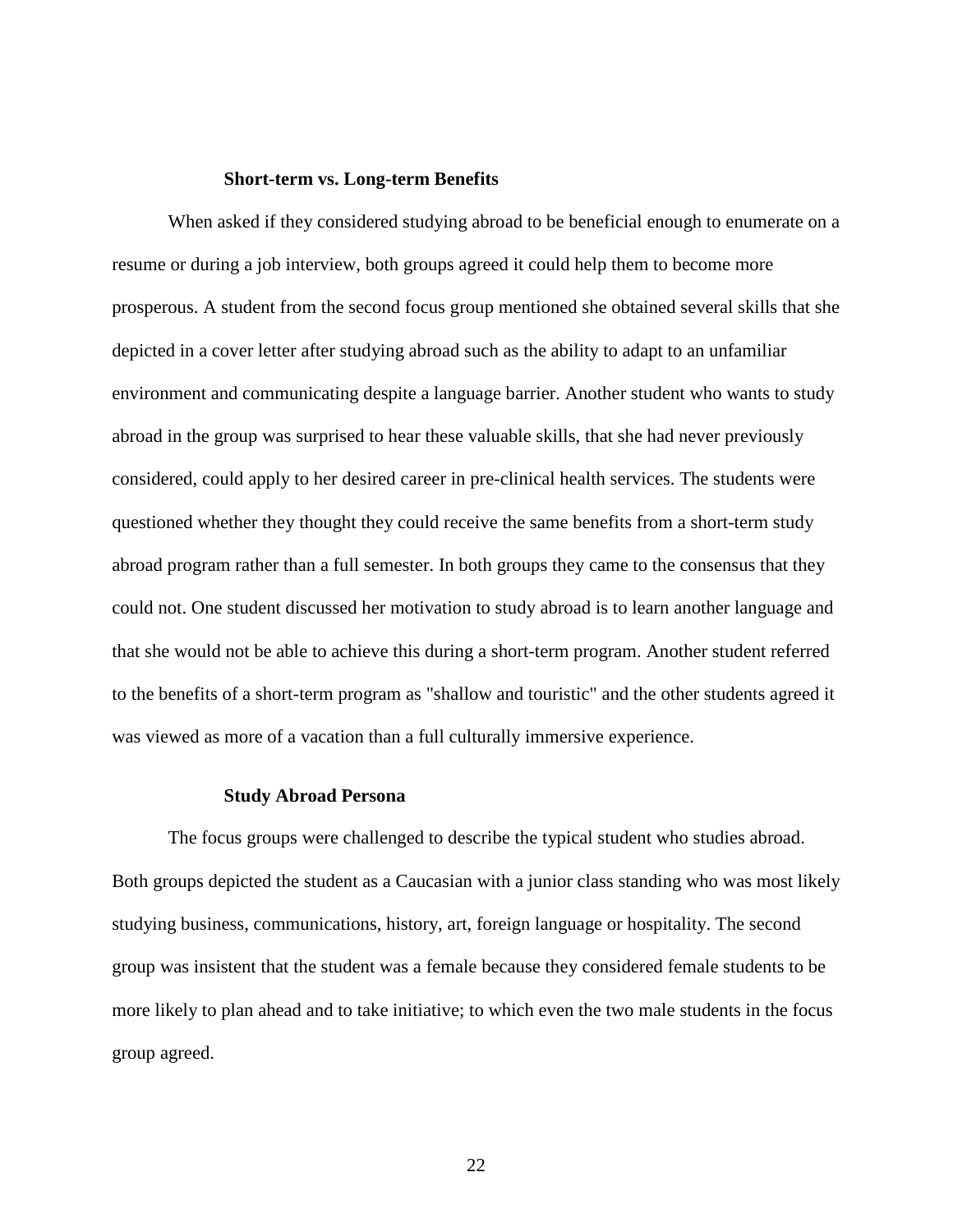#### **Location**

<span id="page-29-0"></span>Merely three of the eleven students in the first focus group knew the location of the study abroad office. When the others were informed it was in Milican Hall, they provided disgruntled reactions. Both focus groups associated Milican Hall by its long wait times, frustration in the financial aid office, florescent lighting, general displeasure and anxiety. They explained that they try to avoid the building at all costs therefore, none of the students would ever stumble across the study abroad office without specific intent. Those who had visited the study abroad office described the entryway as unwelcoming and with limited signage to attract students towards the department.

#### **Student Recommendations**

<span id="page-29-1"></span>The students were asked how they believed UCF's department of Study Abroad could attract more participants. They explained that they needed to chance upon it more because college life is too hectic and there exist too many negative perceptions for students to take the initiative to visit the study abroad office. Both groups were emphatic about the need for outreach, and the need to start freshman year with this outreach so that students could begin to plan accordingly as to not endanger themselves with excess hours or other academic limitations. They brainstormed solutions such as tabling outside the student union and areas with high freshmen traffic such as the meal plan dining facilities and the Libra housing community. One student suggested a presence at freshman and transfer orientations. The students highly recommended moving the office into the student union and displaying bold signage to be more welcoming and visible to students.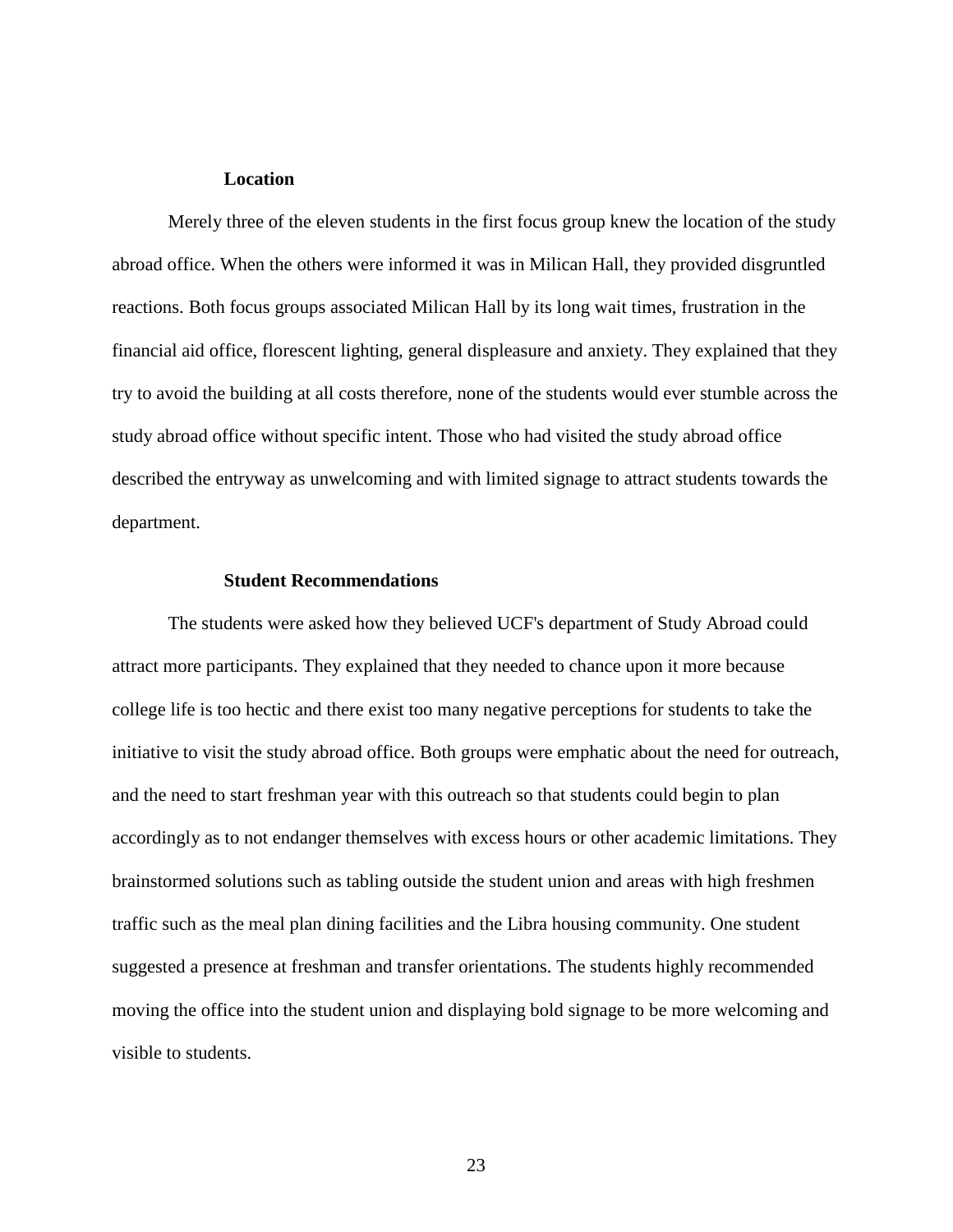#### Survey Results

<span id="page-30-0"></span>Over three hundred UCF students and alumni participated in the online survey. The participants were 76% female and 24% percent male. Twelve percent of respondents were freshmen, 14% sophomore, 20% juniors, 43% percent seniors, and 11% alumni. Fifteen percent of respondents were considered Hispanic or Latino. The racial identities of respondents were 91% White, 4% Black or African-American, and 4% Asian. Eighteen percent of students were transfer students. The survey began by asking students to indicate their interest in studying abroad. Six percent said they were never interested, 52% want to study abroad, 26% of students used to want to study abroad, and 15% had studied abroad. Nearly a third considered themselves not knowledgeable about study abroad, a little over half considered themselves somewhat knowledgeable, and 18% considered themselves very knowledgeable about the topic. Students were then asked to rank between first and fourth place where they receive their information about studying broad. Their options were the study abroad office (which included the study abroad fair and promotions on campus), friends and family, professors and academic advisors, and an "other" option where students could write in additional sources. Friends and family was the most prominent source with a score of 1.90, second was the Study Abroad office with a score of 2.24 closely followed by professors and academic advisors with a score of 2.35. Some of the sources students mentioned in the other category included: online searches, other UCF academic websites, personal experience, guest speakers, and student testimonials. The students were asked during their academic career how frequently they saw either the study abroad office or their professors promoting study abroad between a four point scale where Never was a score of one and Very Frequently was a score of five. Students observed the study abroad office more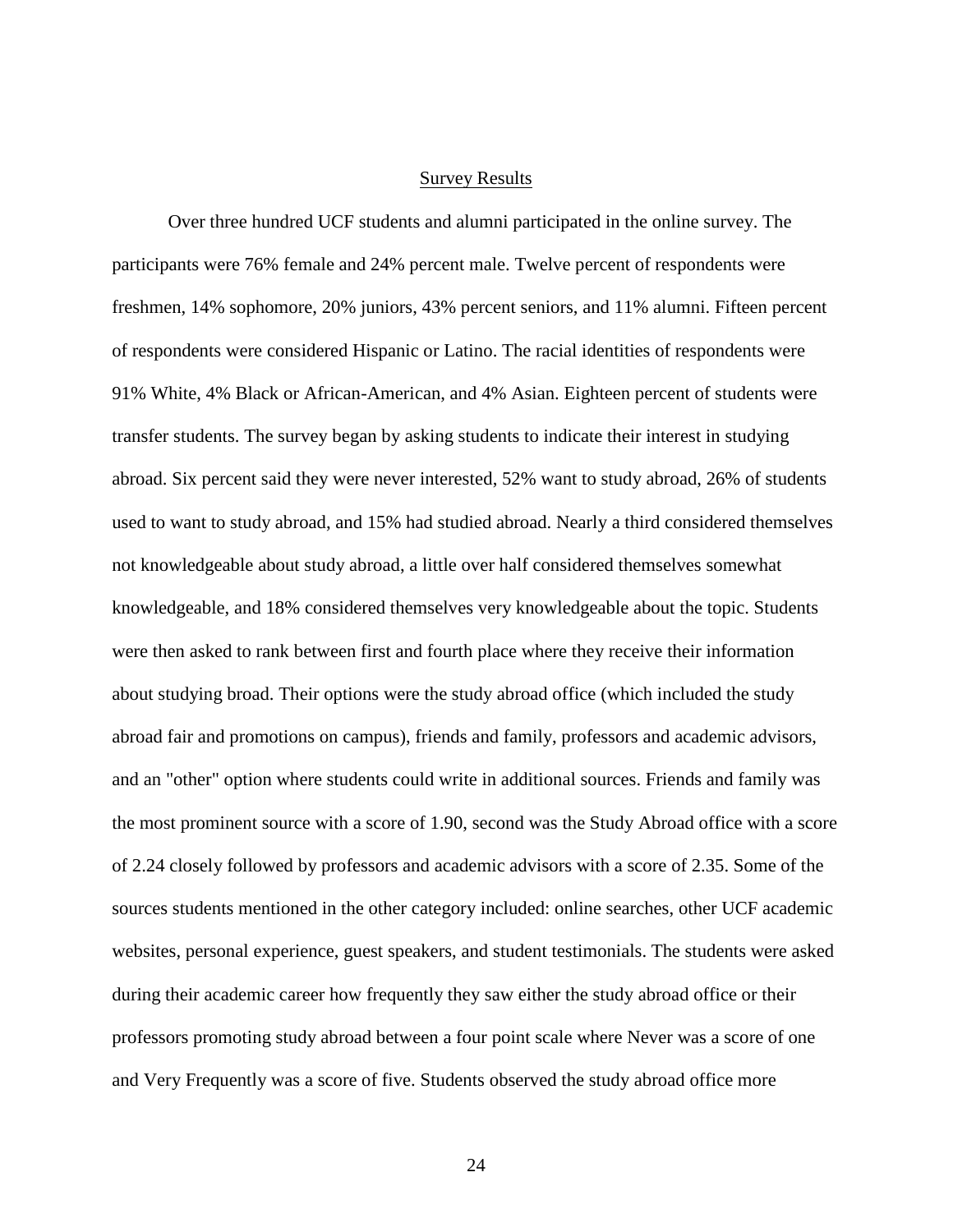frequently promoting their programs with a score of 3.25 while professors had a mean score of 2.66.

To observe how students perceived several locations on campus, they were asked to rate their overall experiences with visiting academic advisors, the student union, and Milican Hall on a five star scale. The student union received the highest rating of 4.14 stars, academic advisors placed second with 3.42 stars, and Milican Hall was last with 3.12 stars. To test their knowledge about the study abroad office, students were given four options of where the department was located and asked to select the correct answer. Seventy percent of students answered correctly with Milican Hall while the remainder of the students thought it was in either Howard Phillips Hall, the Student Union, or Career Services.

Students were then shown four common obstacles to studying abroad cited by students: too expensive, will not be able to graduate on time, family/relationship commitments, and social obligations (ex: ROTC, Greek life, etc.). Students were also given the option to write in their own response and then asked to rank the obstacles one through five, one being the most difficult to overcome. By far, the greatest deterrent was the cost with a mean score of 1.65. The second largest obstacle was the fear of delaying graduation with a mean score of 2.82 followed narrowly behind by family/relationship obligations with a score of 2.90. Social obligations were the least obstructive with a mean score of 3.08. There existed a plethora of other reasons that students provided including: not sure where to start, work obligations (which was the most common write-in response), UCF does not make it easy enough, health issues, afraid to be alone, did not consider until it was already too late, language barriers, pets, excess hours, fear of their GPA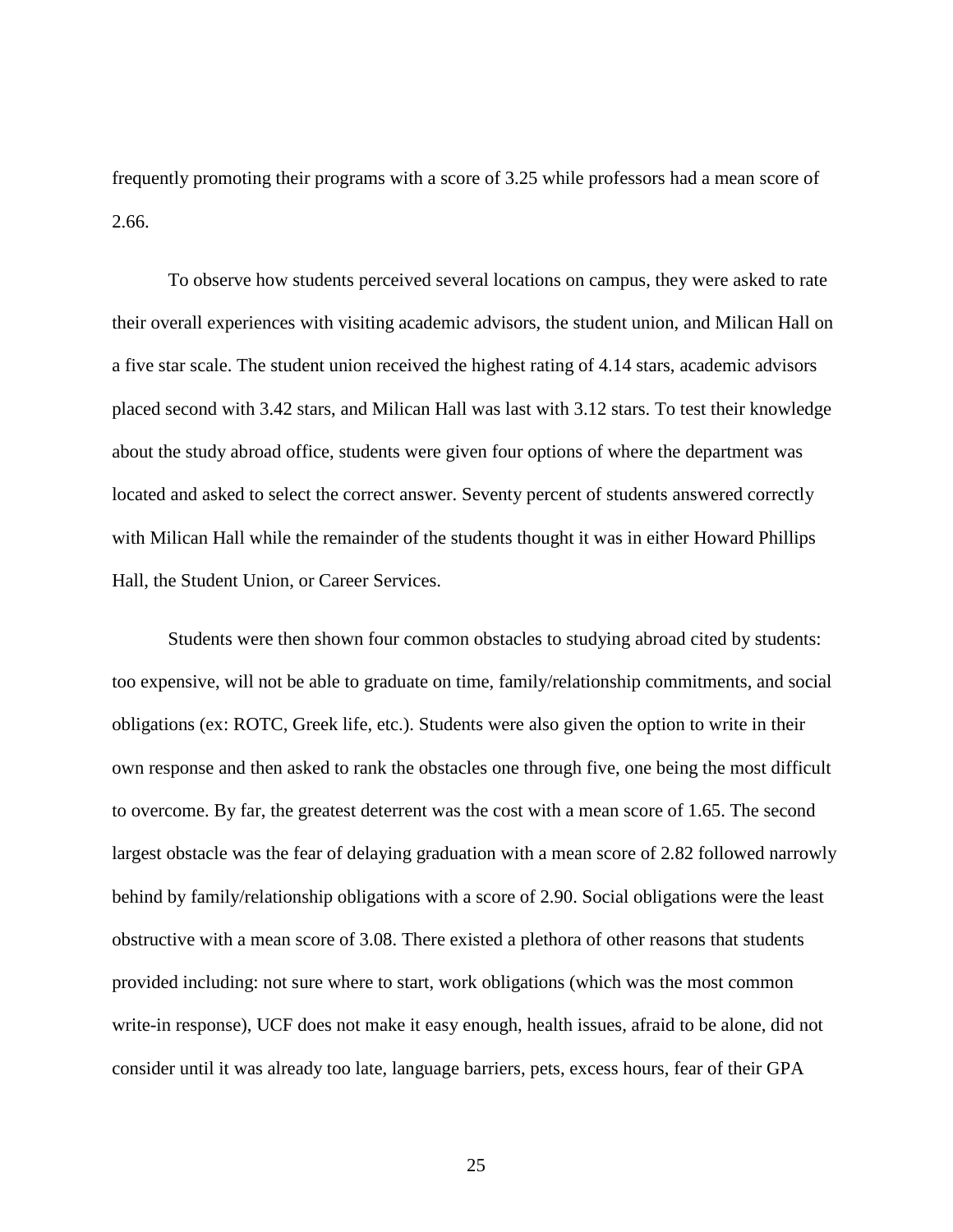dropping, fear of the unknown, not enough information provided to students, and several variations of credits not transferring or classes not being available for their major.

Next, students were asked how much they believed studying abroad cost in addition to UCF tuition rates. The answers ranged anywhere between zero and \$40,000 with the mean cost being \$6,332. Students were then questioned how much they would be willing to pay in addition to UCF tuition rates to be able to study abroad for the semester. The answers varied between zero and \$20,000 however, many students responded that they would pay whatever it would take (which did not get calculated into the mean score since it is innumerable). The mean price was \$3,237- a little more than half of what the perceived cost was.

Subsequently, students were shown several phrases concerning the cost of studying abroad and asked to agree or disagree on a seven point likert scale; one representing strongly disagree and seven indicating strongly agree. After responding to the three statements, students were shown an example of study abroad costs for a semester in China available to engineering students from the study abroad website in addition to facts about scholarships, Florida Prepaid, and Bright Futures. They were then asked to respond to the same three statements once more to gauge if their perceptions of cost changed. Students originally had a mean score of 4.56 of the perception that they could not afford to study abroad. After viewing the factual prices, this perception scored a 3.74, meaning that student perception that studying abroad is unaffordable decreased by 18%. The original perception that students would need to take out a loan or go into debt to study abroad scored an average of 4.31 which decreased to a score of 3.77 after witnessing the facts. This represents a 12.5% decrease in this perception. The perception that the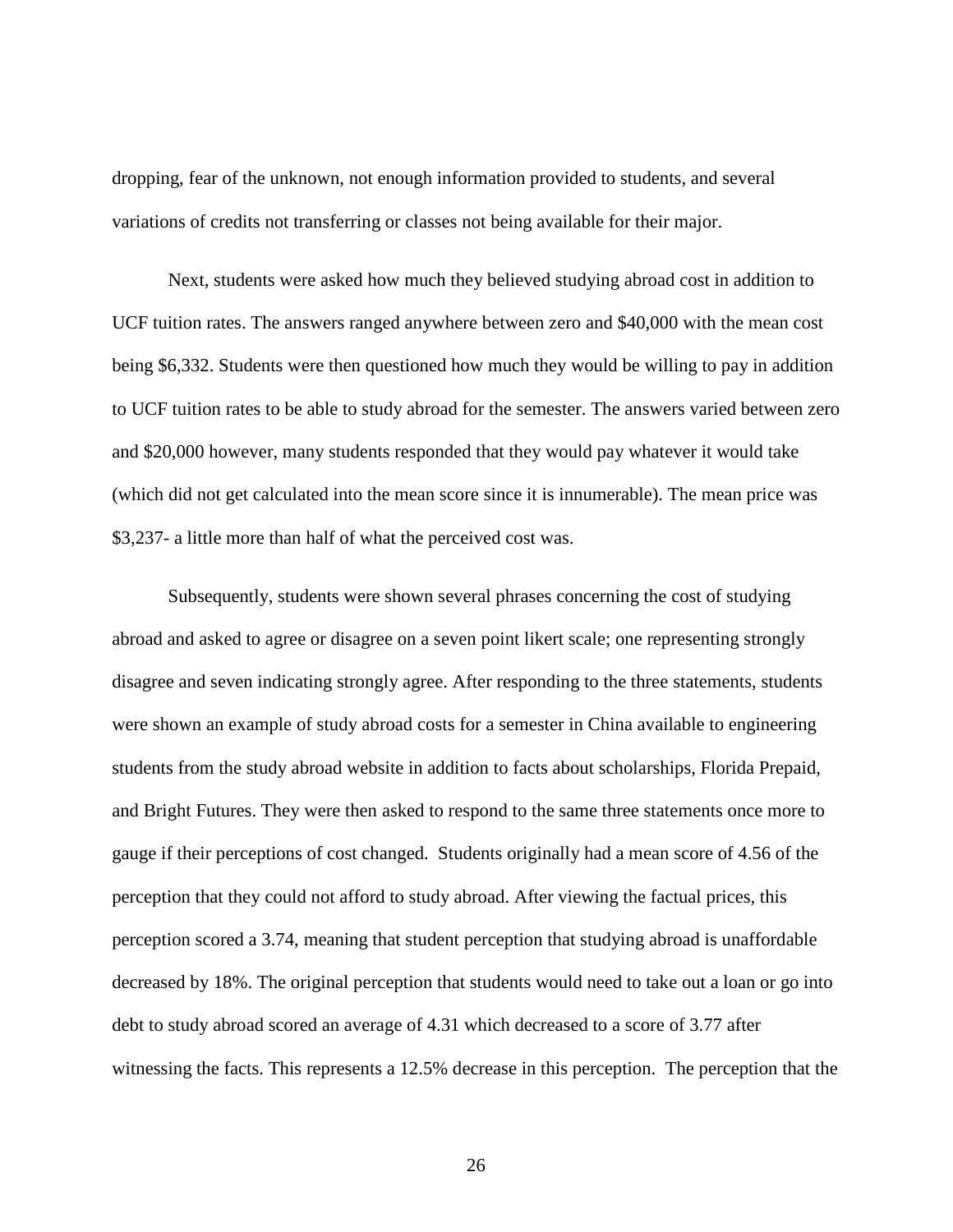student could receive scholarships to help pay for studying abroad had an original mean score of 5.31 and after the facts increased by 9.4% to a score of 5.81.

In a similar fashion, students were provided with four statements concerning academics of studying abroad. They answered on the same seven point likert scale, with strongly disagree awarded one point and strongly agree awarded seven. Afterwards, students were shown facts about the majors that offer academic credit for a semester abroad and the likelihood of needing a foreign language. The perception that students could not graduate on time if they studied abroad was originally a mean score of 4.36 but after seeing the facts changed to 4.17, a 4.4% decrease in the perception overall. The perception that their major did not offer academic credit to study abroad did not change by any significant amount. The fear of needing to know a foreign language to take classes abroad originally received a mean score of 3.42 and decreased by 19.3% after the facts were presented. Students' perception that their major did not have the flexibility to study abroad decreased by 4.5%.

The results of the focus groups and survey were synthesized and conclusions were drawn based on these results. The implications these findings suggest will be considered in the discussion section and recommendations will be made to correct the current hindrances within the department.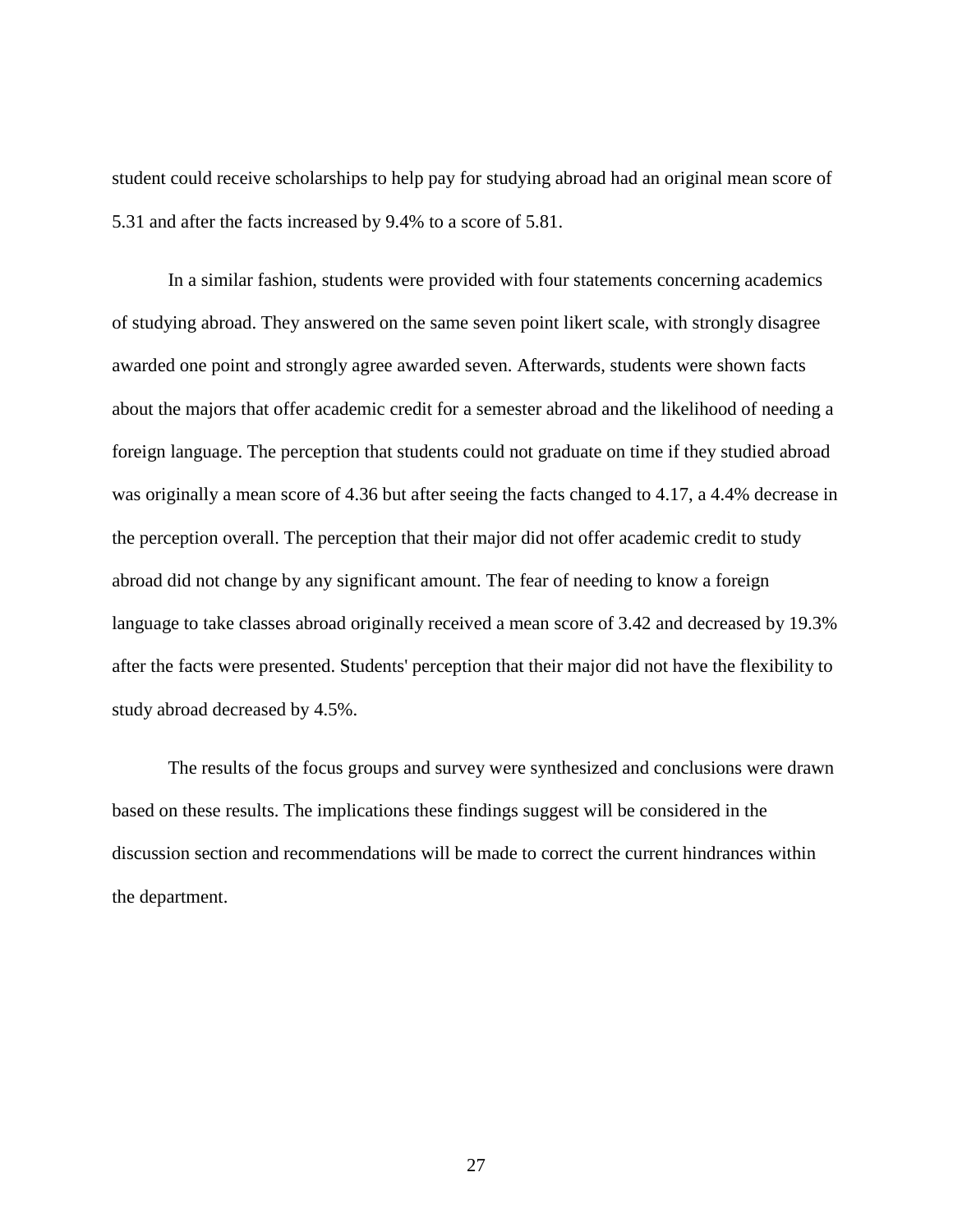# **Discussion**

<span id="page-34-0"></span>The hypothesis of this research was that the greatest obstacle of UCF students to study abroad would be the perception that it is unaffordable and the second greatest obstacle would be the perception that it would delay their graduation, in which STEM students would be more susceptible to the latter. The survey proved the perception that studying abroad is too expensive to be the greatest obstacle as the mean score was 1.65 out of five and more than 63% of participants ranked this as the most difficult for them to overcome. The perception the student would not be able to graduate on time ranked as the second greatest obstacle according to the survey. Approximately 14% of students ranked this as their most difficult obstacle to overcome and this perception had a mean score of 2.82 out of five. While this study was unable to gauge the perceptions of specifically STEM students, 65% of respondents who ranked the inability to graduate on time as their primary obstacle belonged to academic colleges that are science-based with the largest population of 25% being from the College of Sciences. However, 22% of these respondents came from the College of Business Administration which possesses an exchange program where students can receive academic credit towards their major. This may indicate these students are generally unknowledgeable about the existing program.

The hypothesis also stated that students would receive the majority of their perceptions from their family and friends which ranked as the most popular source from the survey, with over 47% students ranking it as a number one, and a mean score of 1.9 out of four.

Although the survey was able to confirm aspects of the hypothesis, this qualitative study shed light on an abundance of factors that deter students from their desire of studying abroad. It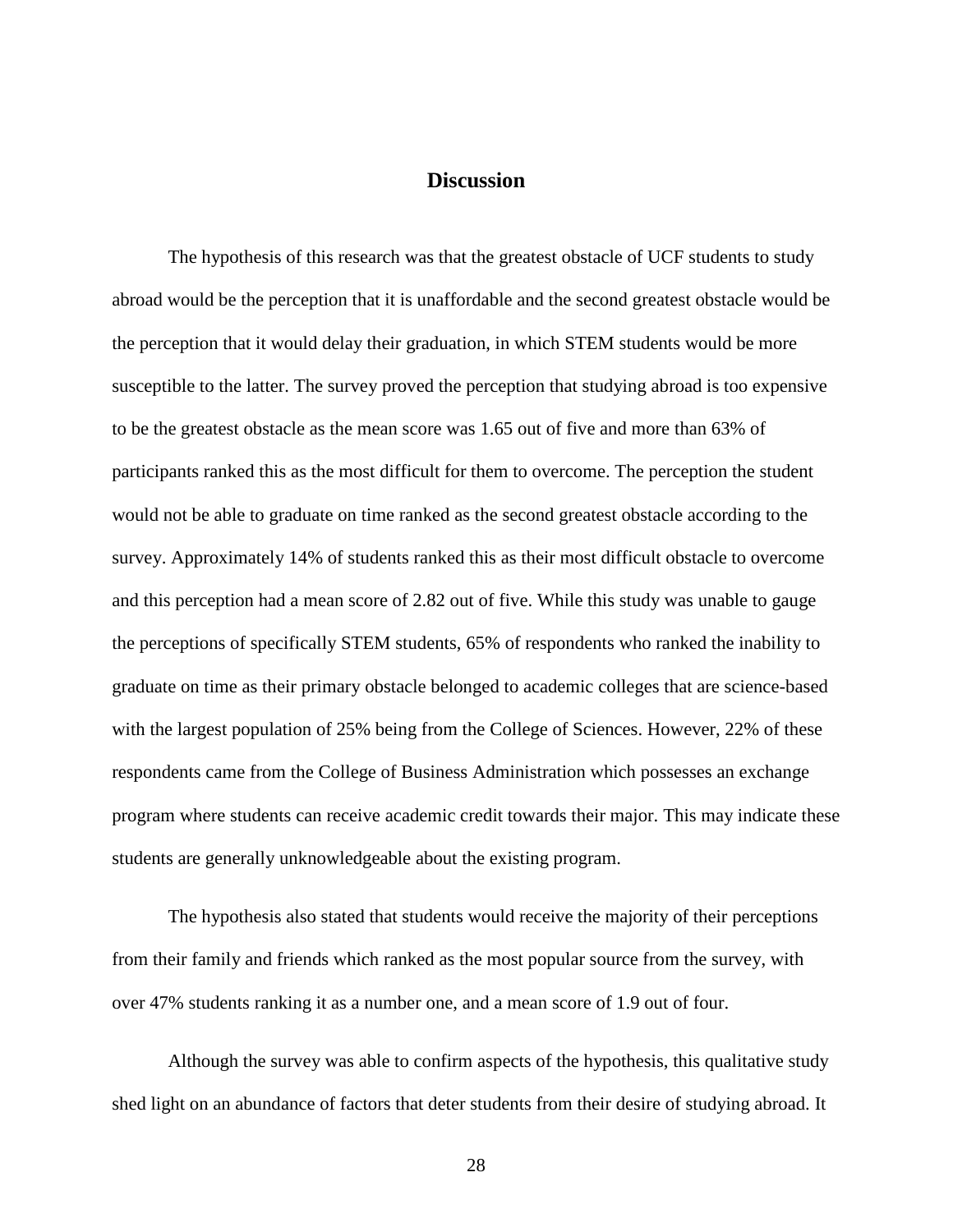is not merely one obstacle hindering UCF's program, but a conglomeration of many. One of the first concepts a marketing student is taught are the 4 P's of Marketing: Product, Place, Price, and Promotion. By strategically implementing each of these, a successful marketing position can be maintained. This discussion will divide the product of UCF Study Abroad into these four aforementioned categories to consider their associated problems and recommended solutions exhibited by the research.

#### Product

<span id="page-35-0"></span>While UCF provides many options of where and how a student can study abroad, there are key components that students seek from this product. These attributes include affordability, transferrable credits to allow timely graduation, and a transparent process. The product that should be marketed is not just "study abroad" but a priceless experience in which the student will develop necessary career skills and broaden their horizons during an adventure of a lifetime. With over five hundred extracurricular organizations on campus, students are overwhelmed with opportunities and UCF Study Abroad must compete for their attention. Study abroad must become more than a product sought only by students possessing prior interest, but develop a method of outreach to promote a community of worldly students and a product that is obtainable rather than shrouded in mystery and misguided perceptions.

#### Place

<span id="page-35-1"></span>To market a product as attainable, the product must be visible to the consumer. The Study Abroad office's current location in Milican Hall is anything but that. The limited signage and negative perception of the building inhibits students from stumbling across the product. In fact,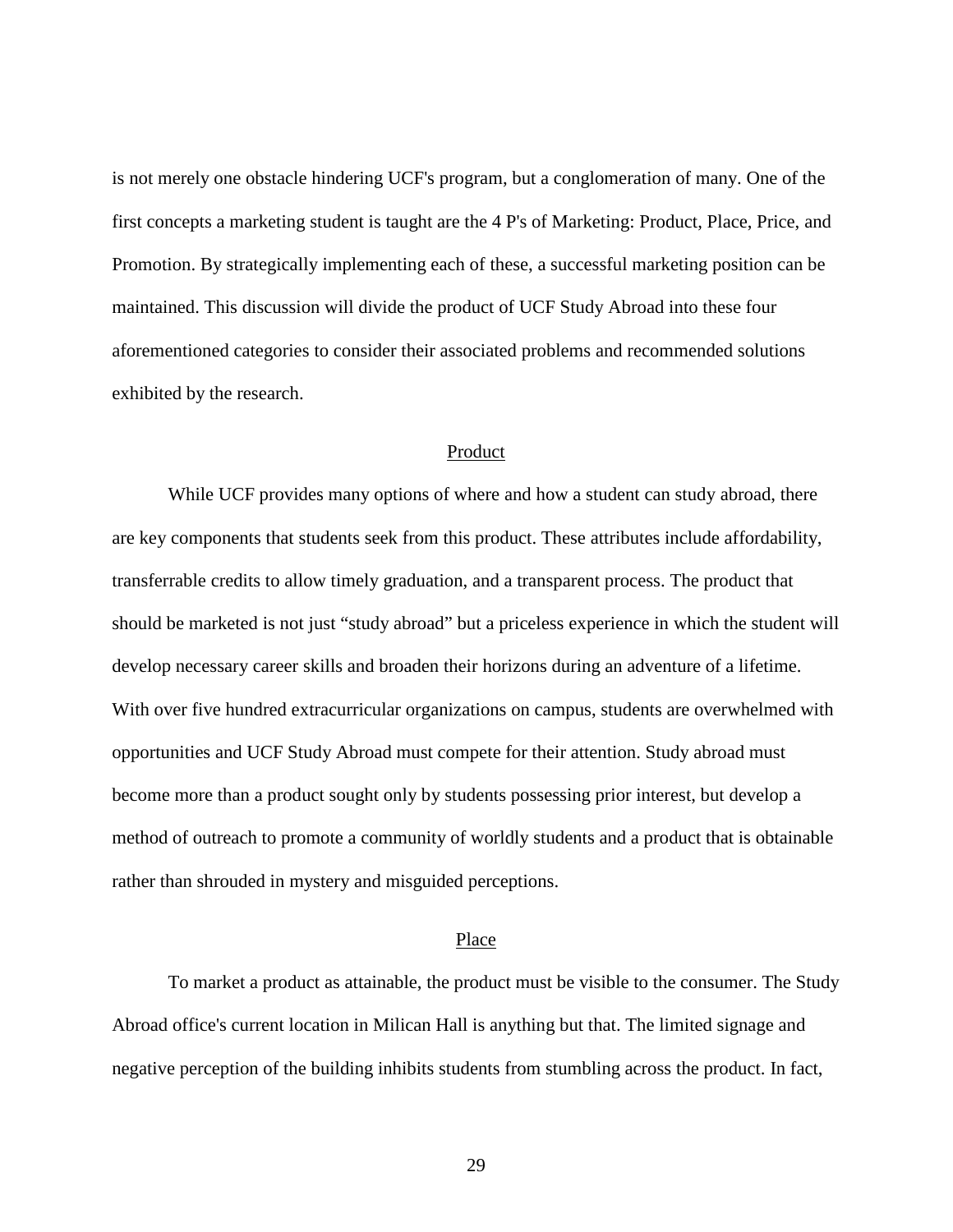nearly a third of students who participated in the online survey did not know that the office was located in Milican Hall. Instead, it is recommended that the office is moved to the Student Union. The Student Union scored a 4.14 rating out of five when students judged their overall experience there while Milican Hall was given a score of 3.12 in comparison. This indicates students find experiences in the Student Union to be 25% more enjoyable than their experiences in Milican Hall. As the office of Study Abroad is a primarily student-serving entity, it would be appropriately placed near offices such as Student Government Association and Office of Student Involvement. In addition, the Student Union experiences a tremendous amount of foot traffic and with proper signage could entice students into the office that may not have considered study abroad or thought to visit Milican Hall with their questions.

Another opportunity to make study abroad more visible to students is by implementing consistent tabling outside of the Student Union and other high-traffic locations on campus such as dining halls, the recreation center, and on-campus housing. By demonstrating a presence on campus, the office will be able to create interest in students and provide them with accurate information so they are more equipped to make a decision.

#### Price

<span id="page-36-0"></span>Since students' greatest perceived obstacle is that studying abroad is too expensive, the department of Study Abroad would be wise to promote its affordability by placing emphasis on the availability of scholarships. By viewing the number of scholarships offered by UCF during the survey, students' perception they could receive scholarships to help them study abroad increased instantly by 9.4%. Furthermore, since the average price students are willing to pay is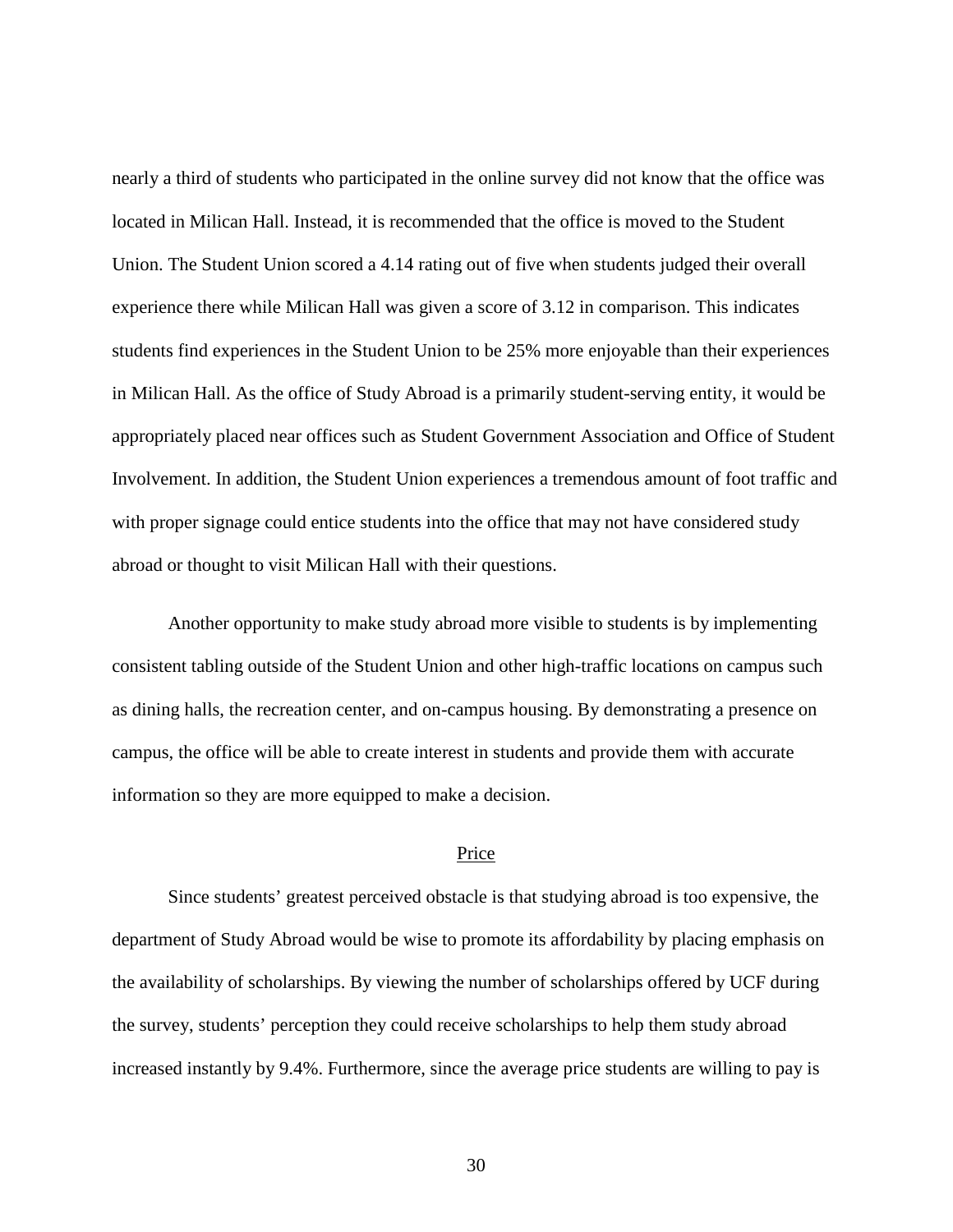\$3,237, students will need to find other means to pay for any additional expenses, and their fear of loans will deter them from that option. Therefore, scholarships could play a vital role in a student's decision to study abroad. During the focus groups students expressed their concern with transparency of the program thus, advertising approximated prices of the programs may eliminate some fear of the necessary expenses rather than leaving it up to the student's imagination. According to the focus groups, another aspect of price that should be considered is providing a discount to out of state students who study abroad. It is suggested that Study Abroad demonstrate examples of how students have afforded the program in the past so that it appears more feasible to potential applicants. The Study Abroad office could also recommend budgeting or savings plans, for example; indicating how the amount of money spent over a semester on dining out could be saved to acquire "X" amount of dollars towards study abroad.

#### Promotion

<span id="page-37-0"></span>The matter of who promotes studying abroad needs to be addressed. Without a cohesive culture at UCF to promote the program, its success will be limited. Several students stated during the focus groups that they would be more inclined to seek information about studying abroad if it were promoted by the faculty. The focus groups demonstrated that professors were unlikely to mention studying abroad to their students, even when teaching relevant courses such as International Marketing. By educating faculty on the benefits of studying abroad, professors may be more likely to encourage students to apply to the program. It is recommended that the Study Abroad office conducts a brief presentation in large lecture hall classes for direct interaction with their target market. This is a low-cost method of advertisement and will inform students with accurate information in which they can base their decision whether or not to study abroad.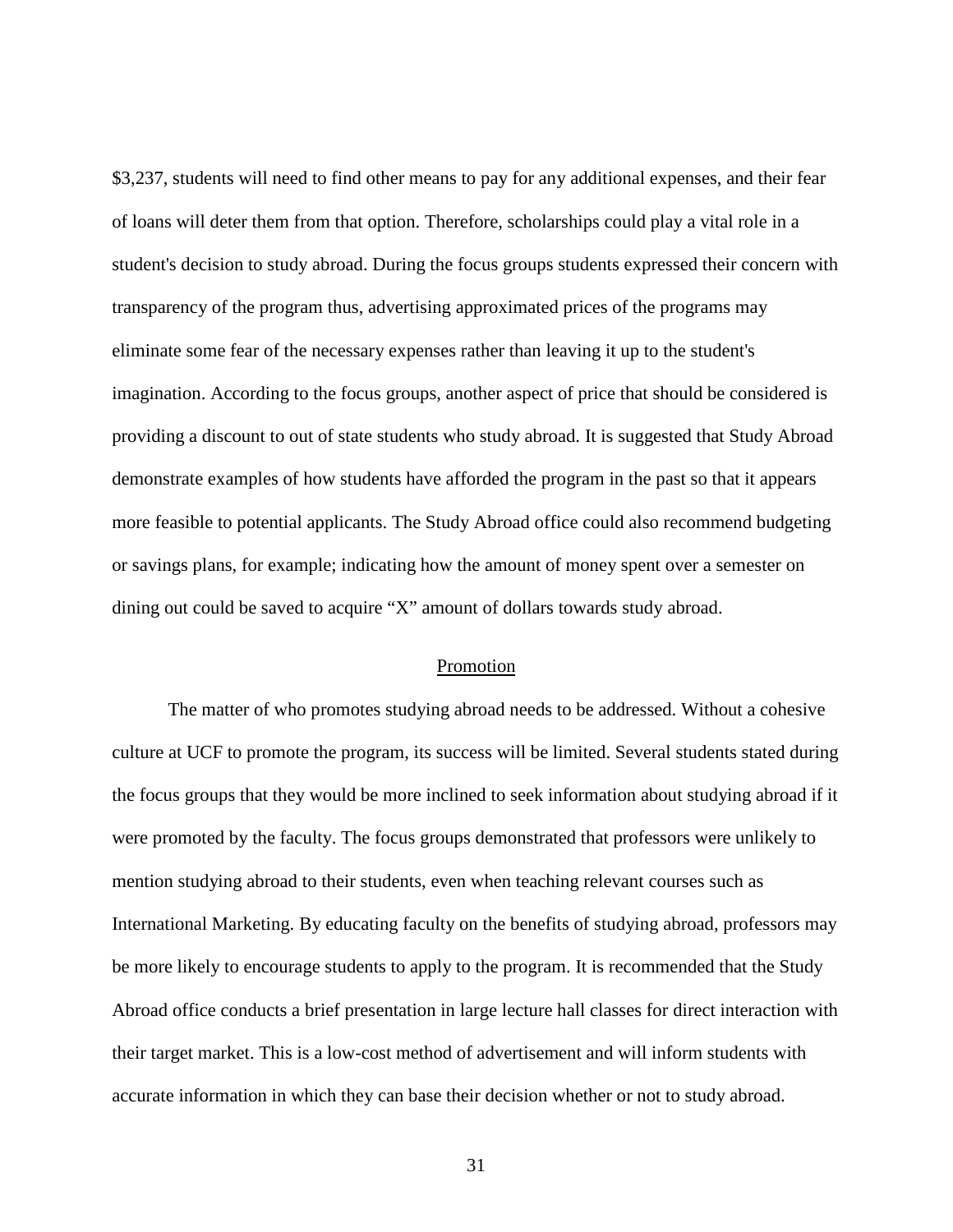Likewise, as many students are concerned about graduating on time if they study abroad, academic advisors must also be aware of the programs available to their college and able to help students plan their necessary coursework if they were to choose to participate. In addition, students rated their experiences with academic advisors higher than they did their experiences in Milican Hall, therefore, they may consult with advisors before seeking the Study Abroad Office. Students would benefit if these advisors were relatively knowledgeable on the options for students in their college or at least be able to point them in the correct direction for information.

Moreover, it is essential to begin this promotion to students as early as possible. Studying abroad takes foresight and many students failed to participate due to waiting too long into their collegiate career that their coursework was no longer compatible for exchange. By introducing study abroad to students as early as freshman orientation they can begin to consider the program, seek information, and plan accordingly. Other outlets to consider promotion include UCF's Multicultural Academic and Support Services along with the First Generation Program. It is critical to promote to first generation students as their parents are unlikely to have studied abroad and therefore, are not a reference group for them to receive their perceptions.

As students are proven to be more likely to gather their perceptions about studying abroad from friends and family, it may be beneficial for students to have access to testimonials from their peers. Educational luncheons, outreach events, and student panels are all vehicles for students to spread word to their peers and encourage discussion. Another suggestion would involve the creation of an "International Ambassador" program in which passionate students who have studied abroad perform the tabling and outreach events for the Study Abroad office in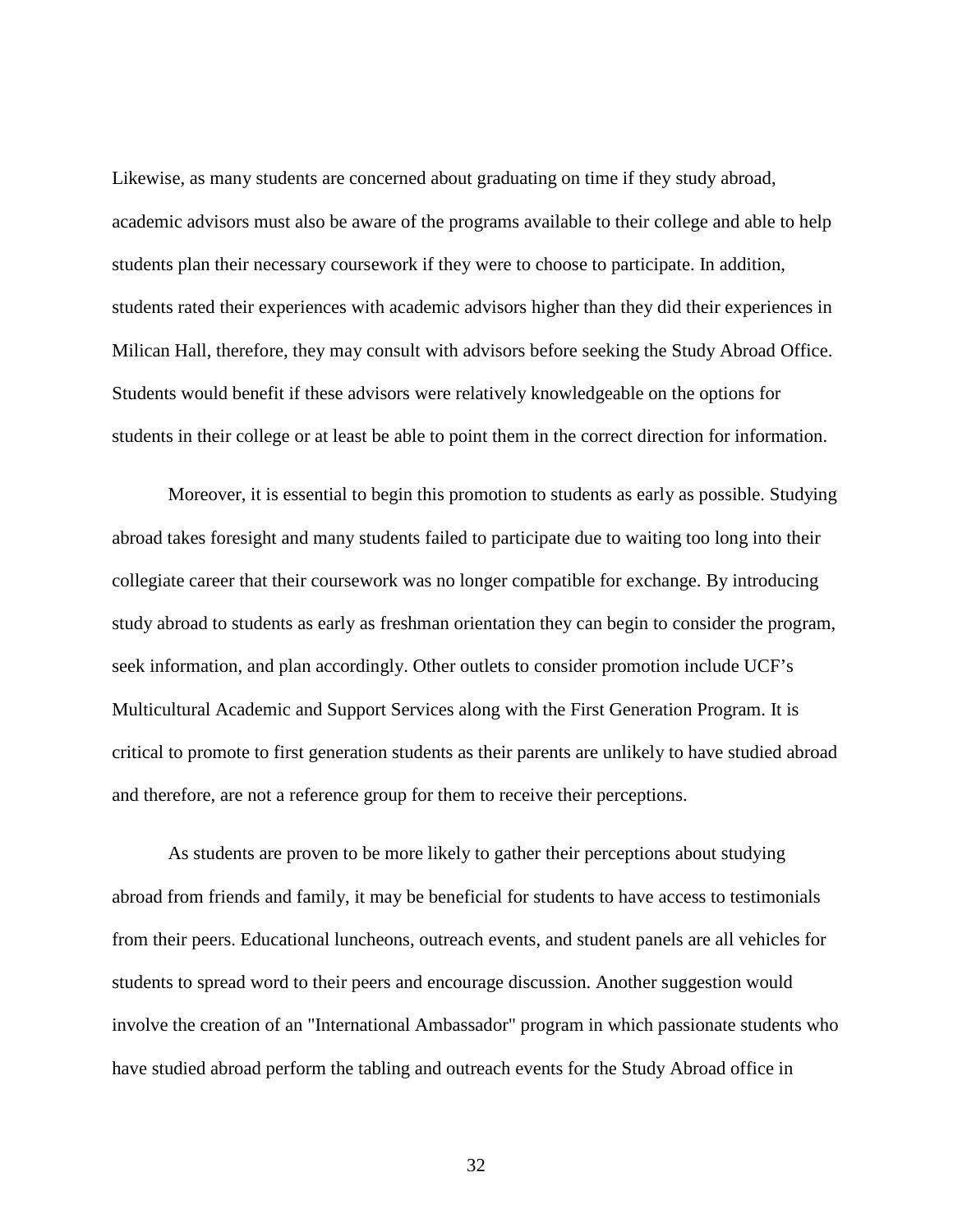exchange for their UCF Study Abroad fee of \$350 being compensated by the department. This is an inexpensive method of hiring seasonal staff to promote the programs rather than allocating current staff time and energy towards the marketing efforts.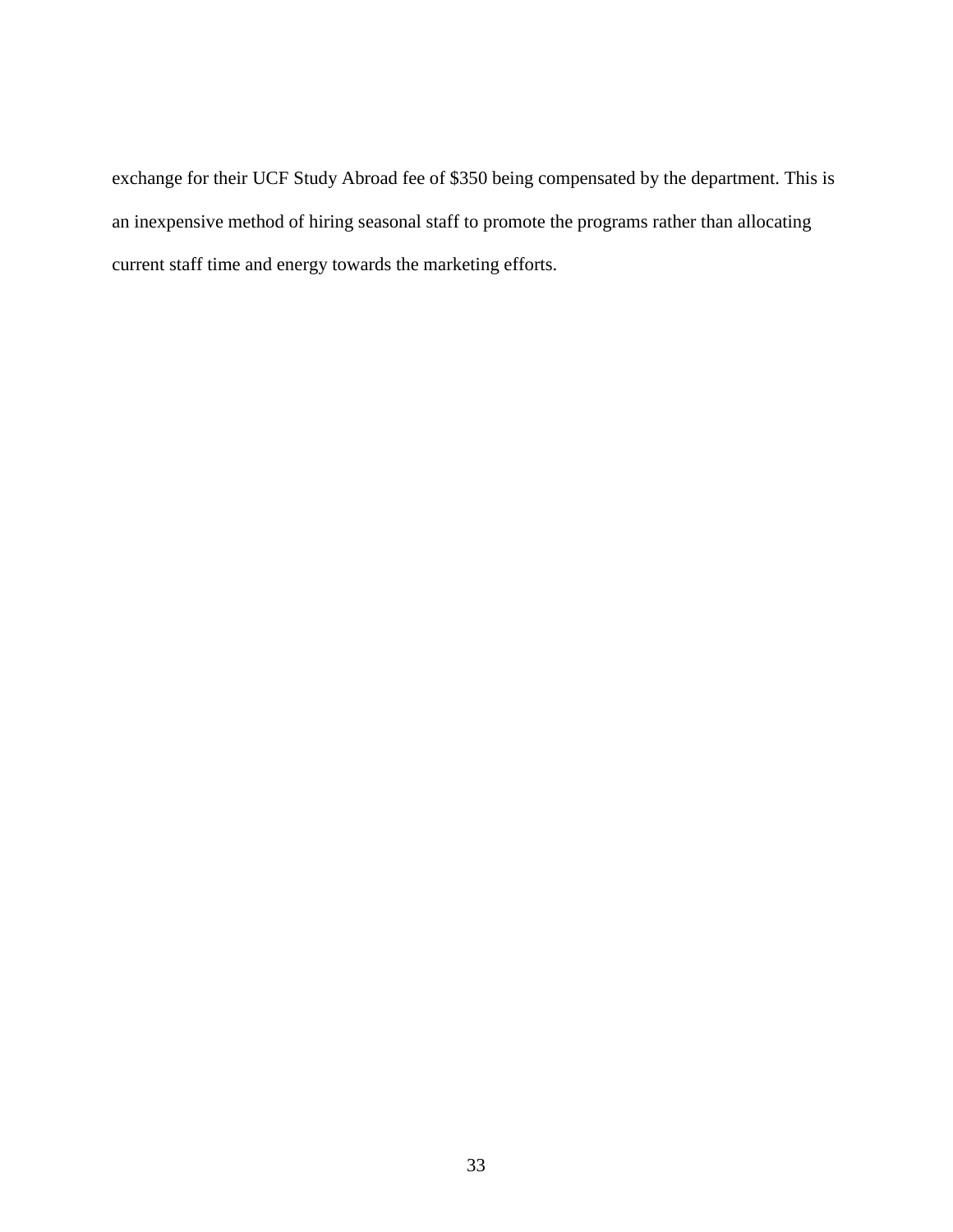# **Conclusions**

<span id="page-40-0"></span>This proposal investigated the topic of student intent to study abroad and its transformation into action within undergraduate universities in the United States. A populous and diverse university such as the University of Central Florida is a prime location to study the barriers inhibiting students from following through with this intent. By first understanding attitude formation, common barriers, and the consumer profile through prior studies, this research moved forward with a concrete base from which to build. A pilot study was able to identify perceptions from a slice of the undergraduate student population at UCF and direct further research towards a more accurate and penetrative study. From this insight, two focus groups were completed in efforts to gain a deeper understanding of student perspective and motives. Finally, a survey was distributed to cater to a broader audience in which more diversified information about the perceived obstacles to study abroad could be analyzed quantitatively.

Based on the research gathered from these methods, the hypothesis that UCF students are most deterred by the perception that studying abroad in unaffordable was proven correct. In addition, the fear of graduation delay was exhibited as the second most common obstacle as the hypothesis predicted. The study was unable to verify whether STEM majors were most susceptible to this belief, and it is recommended that this topic be researched further in the future. Lastly, this study validated the hypothesis that UCF students are most likely to form their perceptions based off the experiences and opinions acquired by friends and family.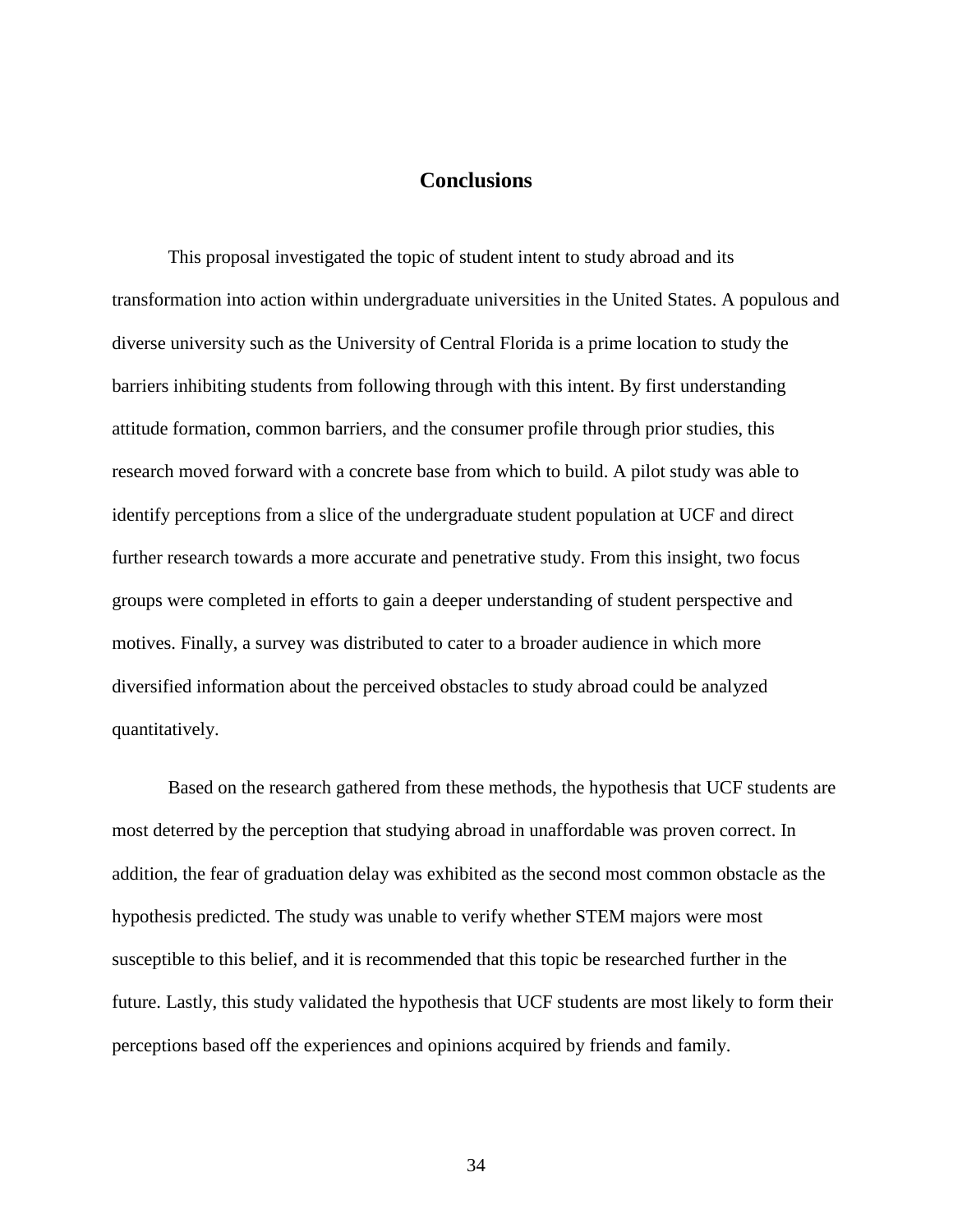However, this study shed light on more topics than the hypothesis predicted. Student concerns were identified within the marketing mix of Study Abroad and the research was able to extract their overall perception of product, price, place and promotion relating to the UCF department. This opens the door to an abundance of potential research to be explored. As this study was primarily a qualitative study, research that investigates the marketing mix of the Study Abroad department and the consumer behavior patterns of UCF students in a quantitative manner can contribute additional information towards the case.

It is suggested that a financial study be conducted about the allocation of "excess" funds by students. For those students that felt they could not afford to study abroad, it is intriguing to learn where any supplemental money is spent- participation in Greek life, dining out, vacation, shopping for new clothing, etc. and could delineate the financial priorities of students. Another recommended topic of investigation would be the correlation between parents' experience travelling and a student's likelihood to study abroad. In addition, it would be prosperous to analyze the effects of community college culture on transfer students' likelihood to study abroad.

This research was conducted in aim to assist the department of Study Abroad at UCF in gaining a more in-depth understanding of their target market so that corrective measures can be taken to inspire a greater number of students to follow through with their intent to study abroad. Nevertheless, the acumen amassed from the study may illuminate solutions to similar dilemmas at other universities across the nation. The United States has a long road ahead before reaching one million students abroad, but it starts at each university by learning more about its consumers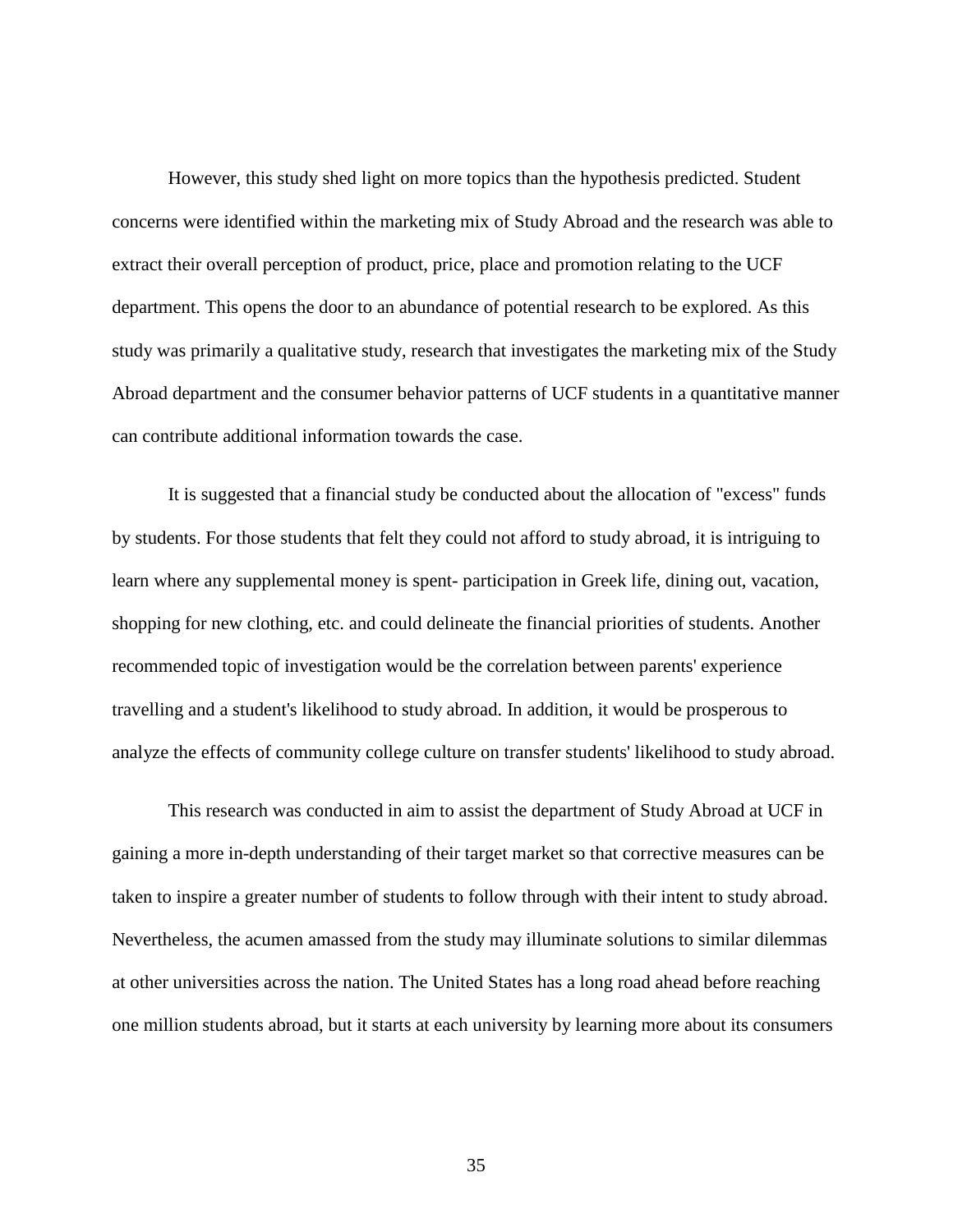and making adjustments based on their needs. This research is taking one step down that long road to a future with a more internationally competitive and culturally competent generation.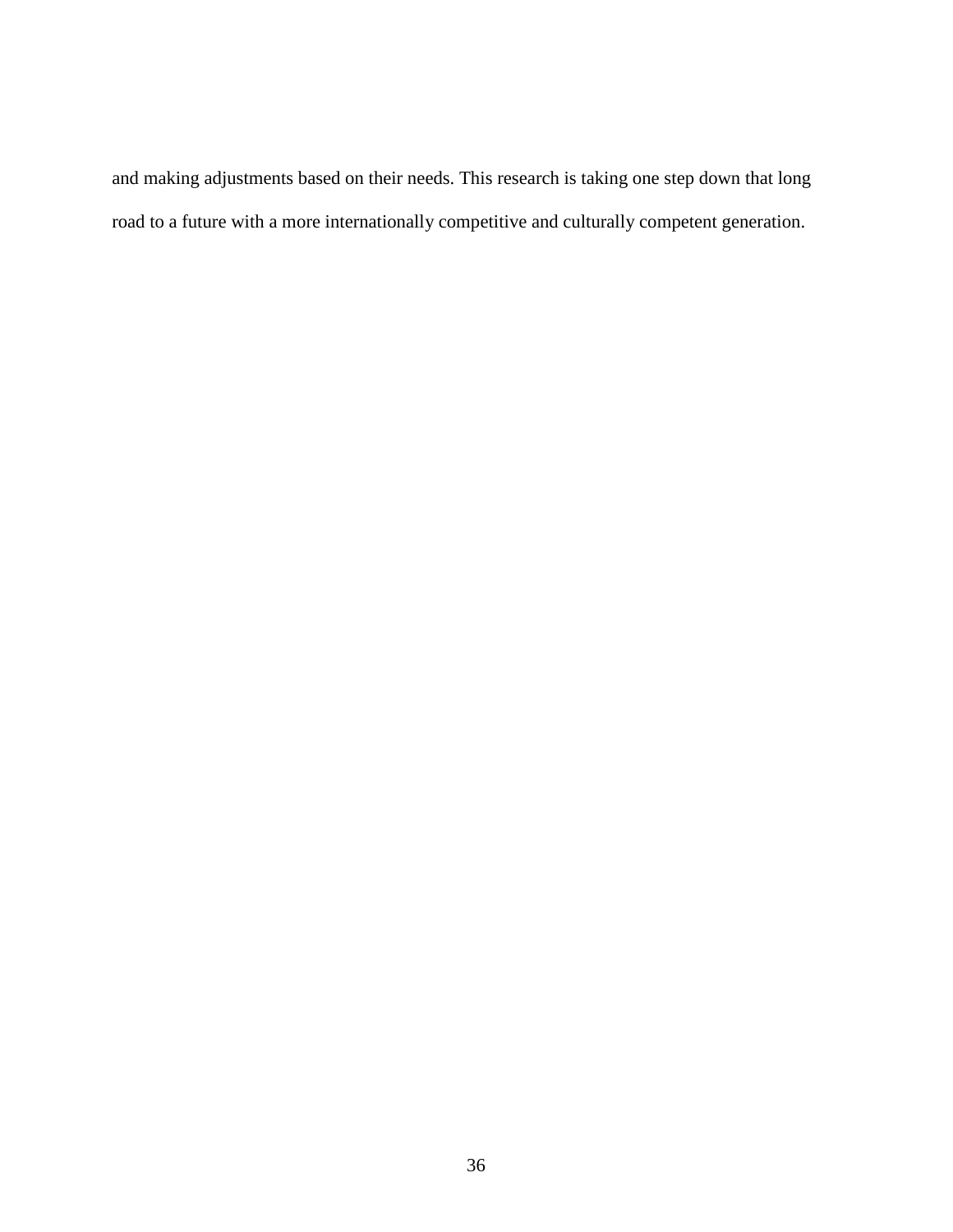**APPENDIX A: PILOT STUDY SURVEY**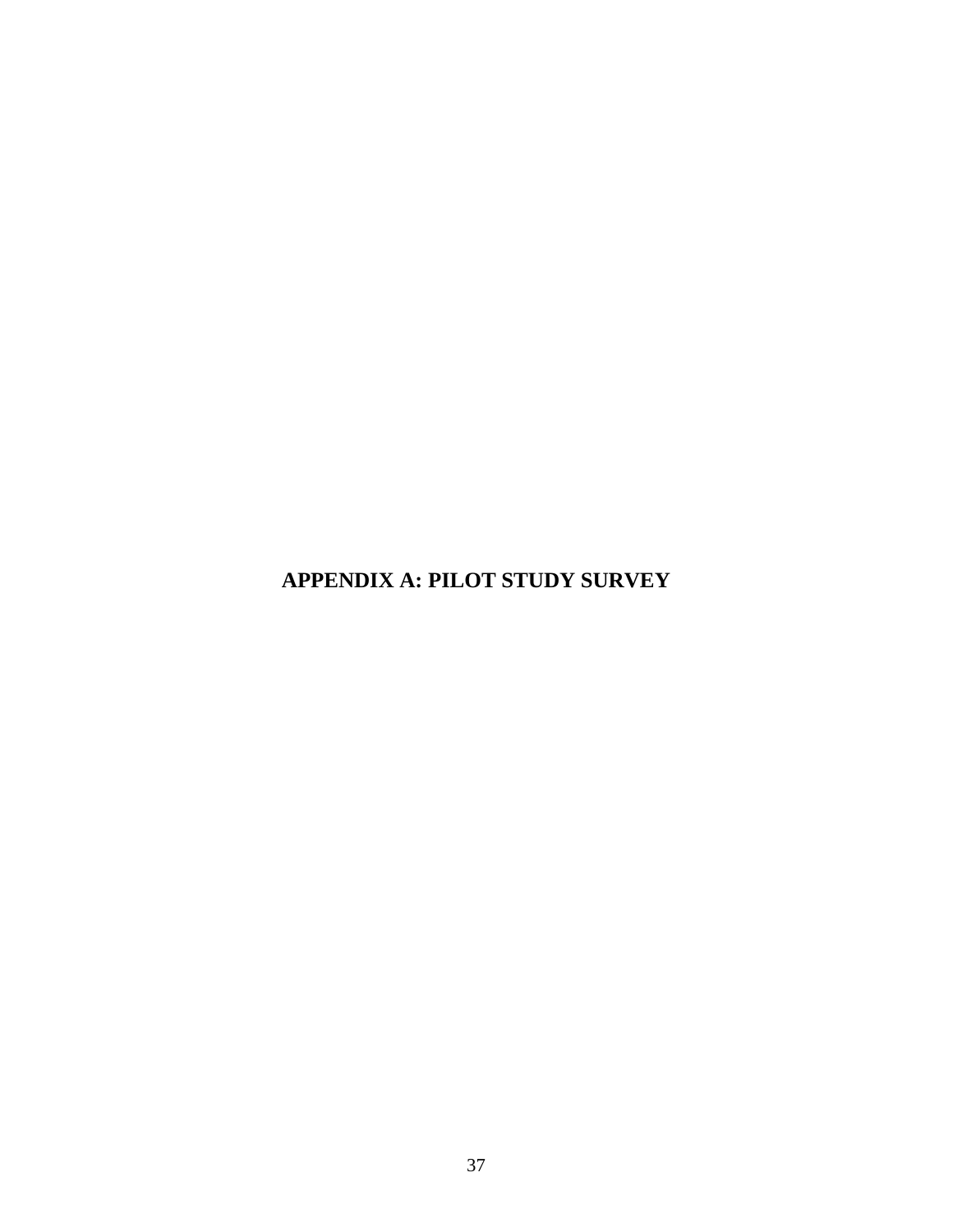# **Appendix A**

<span id="page-44-0"></span>This is the survey distributed to undergraduate students at the University of Central Florida, which acted as a pilot study.

My name is Jessie Walker and I am a Marketing major conducting research for my Honors in the Major thesis proposal. This survey is a pilot study to identify which barriers prevent University of Central Florida students from studying abroad.

1. Please mark how much you agree or disagree with the following statements Note\* Studying abroad is defined as a semester or more spent abroad in which the student receives academic credit.

|                                                                                                      | Strongly<br>Disagree | Disagree | Somewhat<br>Disagree | Neither<br>Agree nor<br>Disagree | Somewhat<br>Agree | Agree | Strongly<br>Agree |
|------------------------------------------------------------------------------------------------------|----------------------|----------|----------------------|----------------------------------|-------------------|-------|-------------------|
| I entered<br>college<br>wanting to<br>study abroad.                                                  |                      |          |                      |                                  |                   |       |                   |
| I still plan to<br>study abroad<br>during my<br>undergraduate<br>degree.                             |                      |          |                      |                                  |                   |       |                   |
| Studying<br>abroad will<br>not be<br>possible<br>before I<br>complete my<br>undergraduate<br>degree. |                      |          |                      |                                  |                   |       |                   |
| Studying<br>abroad is<br>beneficial to<br>me socially<br>and<br>academically.                        |                      |          |                      |                                  |                   |       |                   |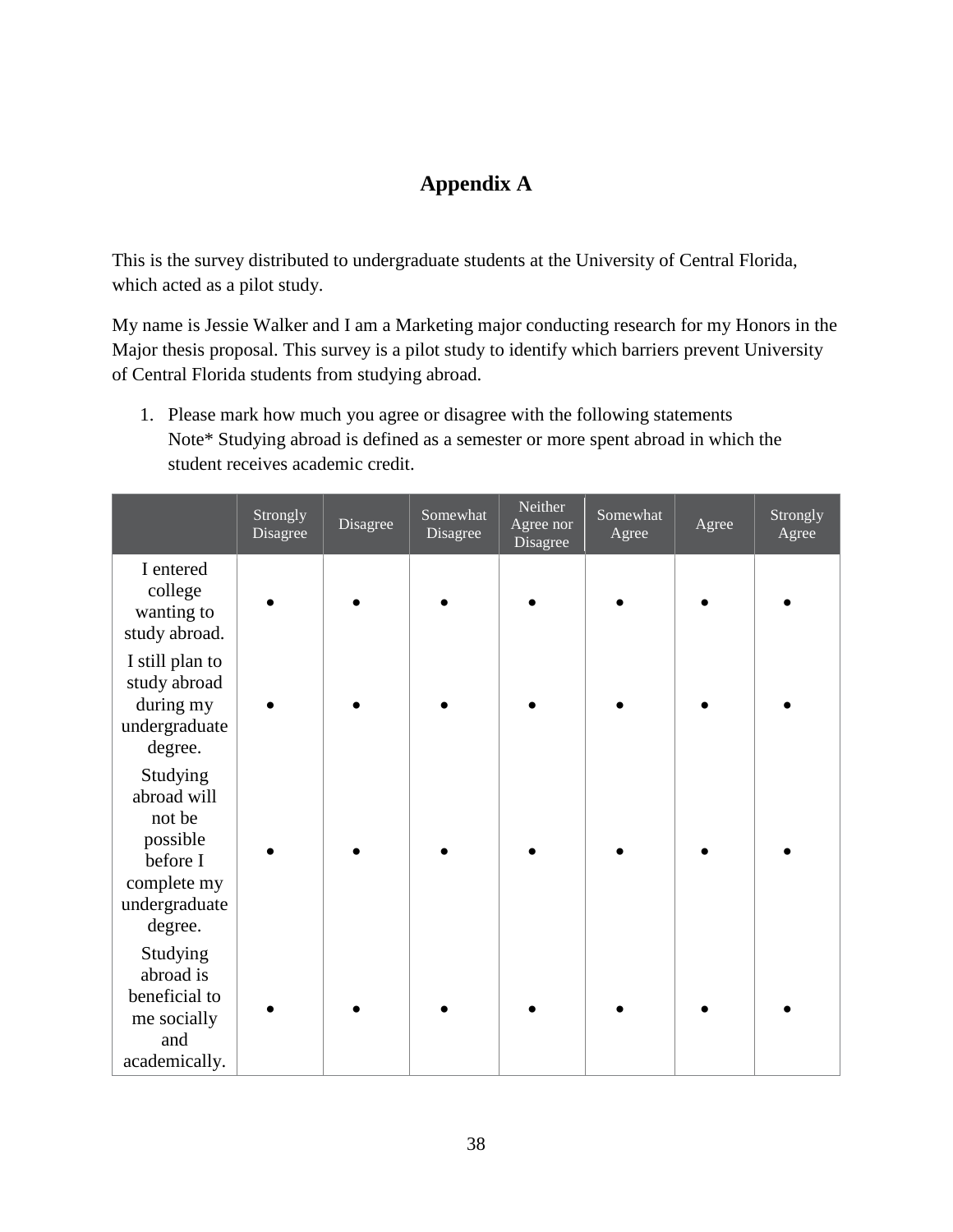2. Please mark how much you agree or disagree with the following statements: Note\* Studying abroad is defined as a semester or more spent abroad in which the student receives academic credit.

|                                                                                            | Strongly<br>Disagree | Disagree | Somewhat<br>Disagree | Neither<br>Agree nor<br>Disagree | Somewhat<br>Agree | Agree | Strongly<br>Agree |
|--------------------------------------------------------------------------------------------|----------------------|----------|----------------------|----------------------------------|-------------------|-------|-------------------|
| I can't<br>afford to<br>study<br>abroad.                                                   |                      |          |                      |                                  |                   |       |                   |
| I will need<br>to take out<br>loans and<br>go into debt<br>to study<br>abroad.             |                      |          |                      |                                  |                   |       |                   |
| There are<br>scholarships<br>I can<br>receive to<br>help me pay<br>for studying<br>abroad. |                      |          |                      |                                  |                   |       |                   |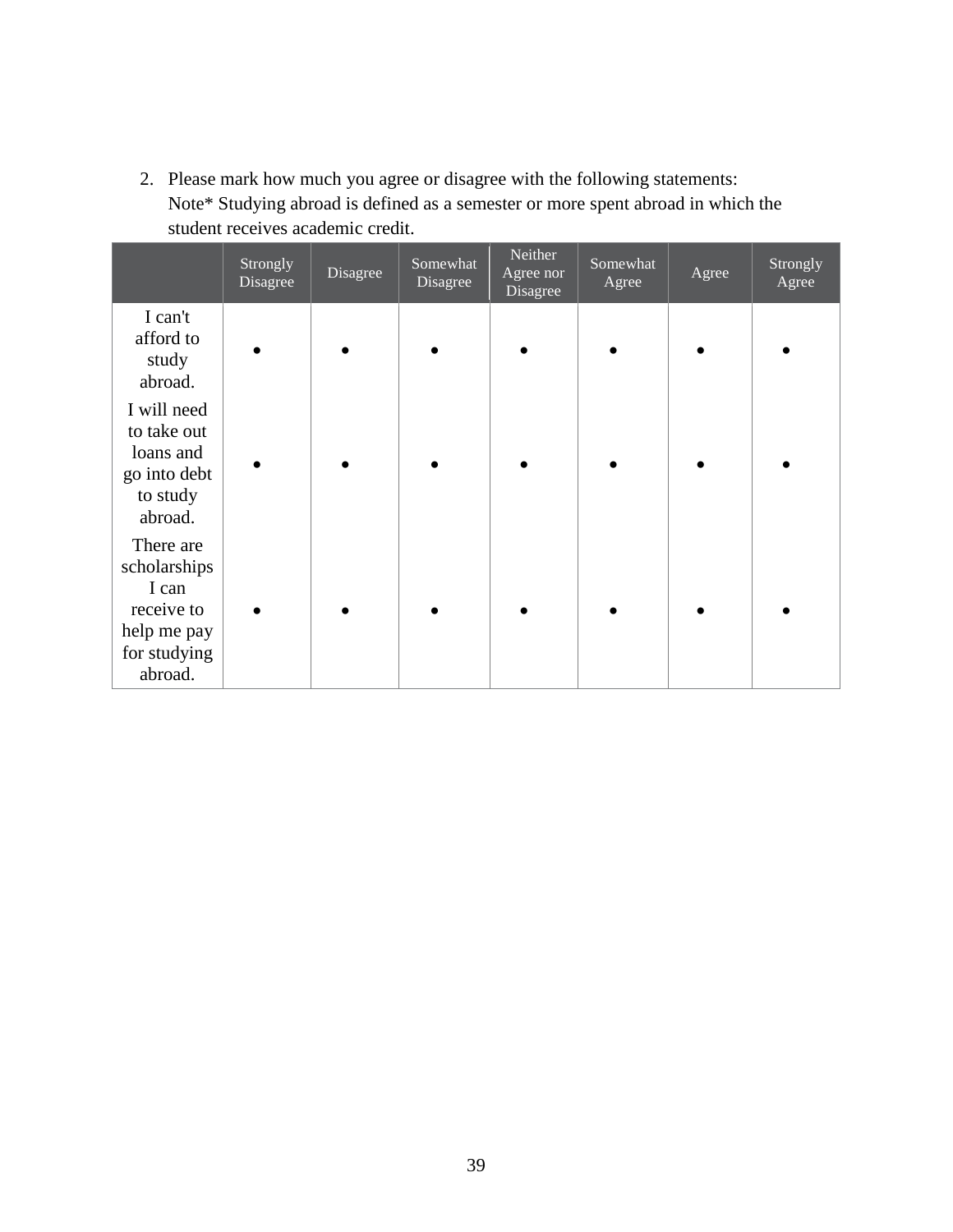3. How much do you think studying abroad costs IN ADDITION to normal UCF tuition rates?

Note\* Studying abroad is defined as a semester or more spent abroad in which the student receives academic credit.

4. Please mark how much you agree or disagree with the following statements

\_\_\_\_\_\_\_\_\_\_\_\_\_\_\_\_\_\_\_\_\_\_\_\_\_\_\_\_\_\_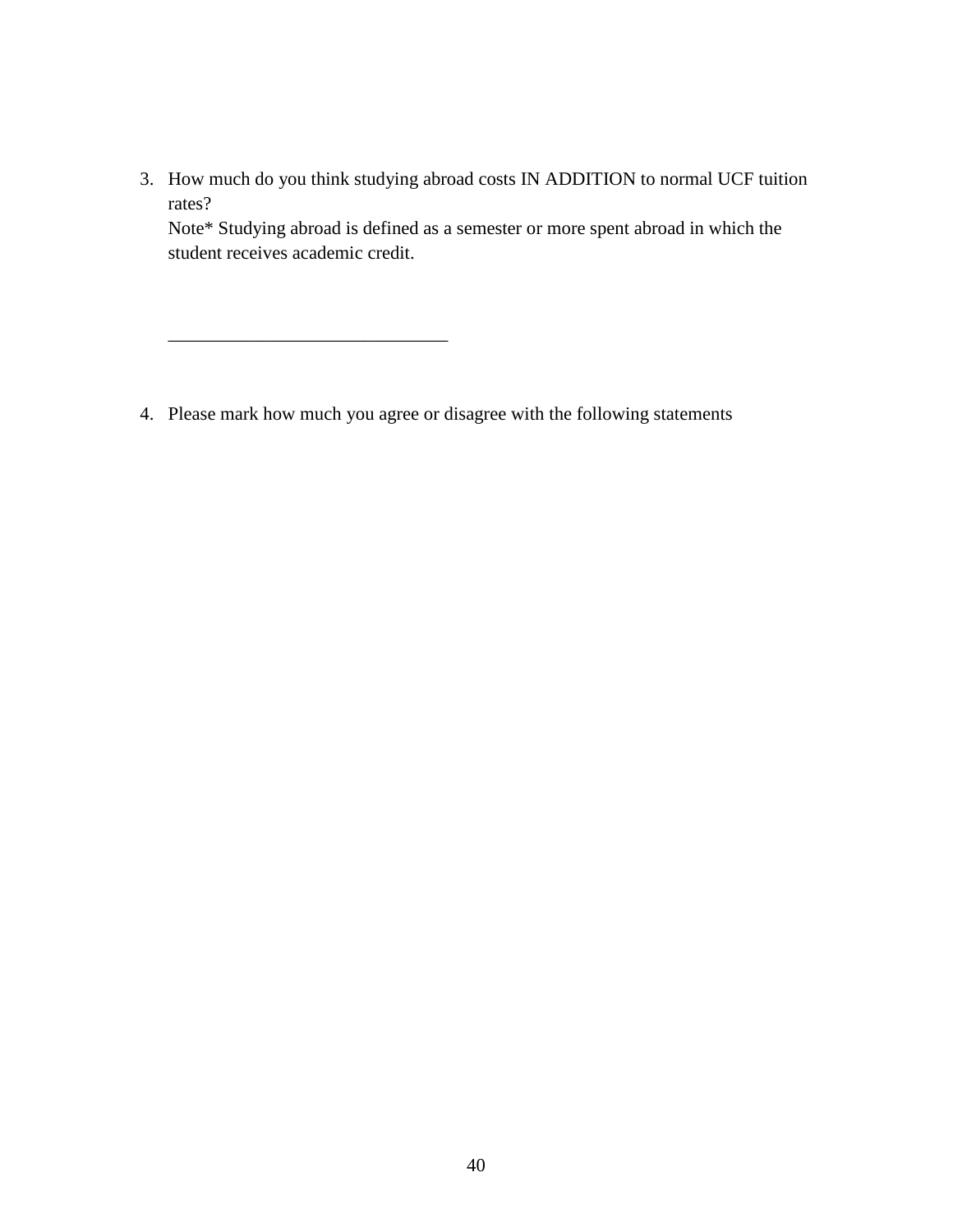| Note* Studying abroad is defined as a semester or more spent abroad in which the |  |
|----------------------------------------------------------------------------------|--|
| student receives academic credit.                                                |  |

|                                                                                   | Strongly<br>Disagree | Disagree | Somewhat<br>Disagree | Neither<br>Agree nor<br>Disagree | Somewhat<br>Agree | Agree | Strongly<br>Agree |
|-----------------------------------------------------------------------------------|----------------------|----------|----------------------|----------------------------------|-------------------|-------|-------------------|
| I will not<br>be able to<br>graduate<br>on time if<br>I study<br>abroad.          |                      |          |                      |                                  |                   |       |                   |
| They do<br>not offer<br>academic<br>credit for<br>my major<br>to study<br>abroad. |                      |          |                      |                                  |                   |       |                   |
| I am<br>worried I<br>will have<br>to study<br>in a<br>language                    |                      |          |                      |                                  |                   |       |                   |
| other<br>than<br>English if<br>I study<br>abroad.                                 |                      |          |                      |                                  |                   |       |                   |
| My major<br>does not<br>have the                                                  |                      |          |                      |                                  |                   |       |                   |
| flexibility<br>to allow<br>studying<br>abroad.                                    |                      |          |                      |                                  |                   |       |                   |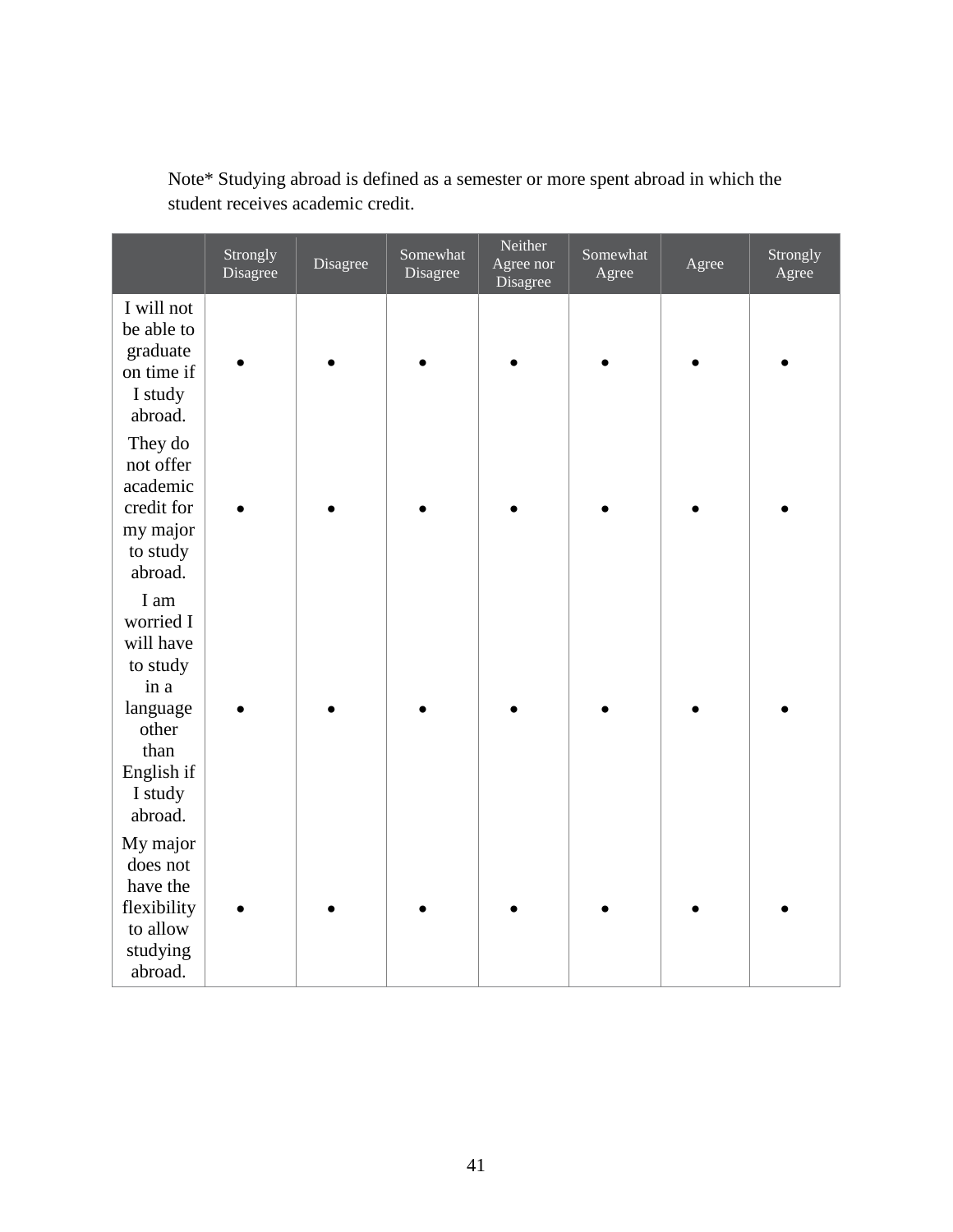5. Please mark how much you agree or disagree with the following statements: Note\* Studying abroad is defined as a semester or more spent abroad in which the student receives academic credit.

|                                                                             | Strongly<br>Disagree | Disagree | Somewhat<br>Disagree | Neither<br>Agree<br>nor<br>Disagree | Somewhat<br>Agree | Agree | Strongly<br>Agree |
|-----------------------------------------------------------------------------|----------------------|----------|----------------------|-------------------------------------|-------------------|-------|-------------------|
| I will miss my family<br>and friends too much<br>if I study abroad.         |                      |          |                      |                                     |                   |       |                   |
| I have too many<br>familial/relationship<br>obligations to study<br>abroad. |                      |          |                      |                                     |                   |       |                   |
| I have too many<br>extracurricular<br>obligations to study<br>abroad.       |                      |          |                      |                                     |                   |       |                   |
| I fear<br>racism/discrimination<br>in my host country if<br>I study abroad. |                      |          |                      |                                     |                   |       |                   |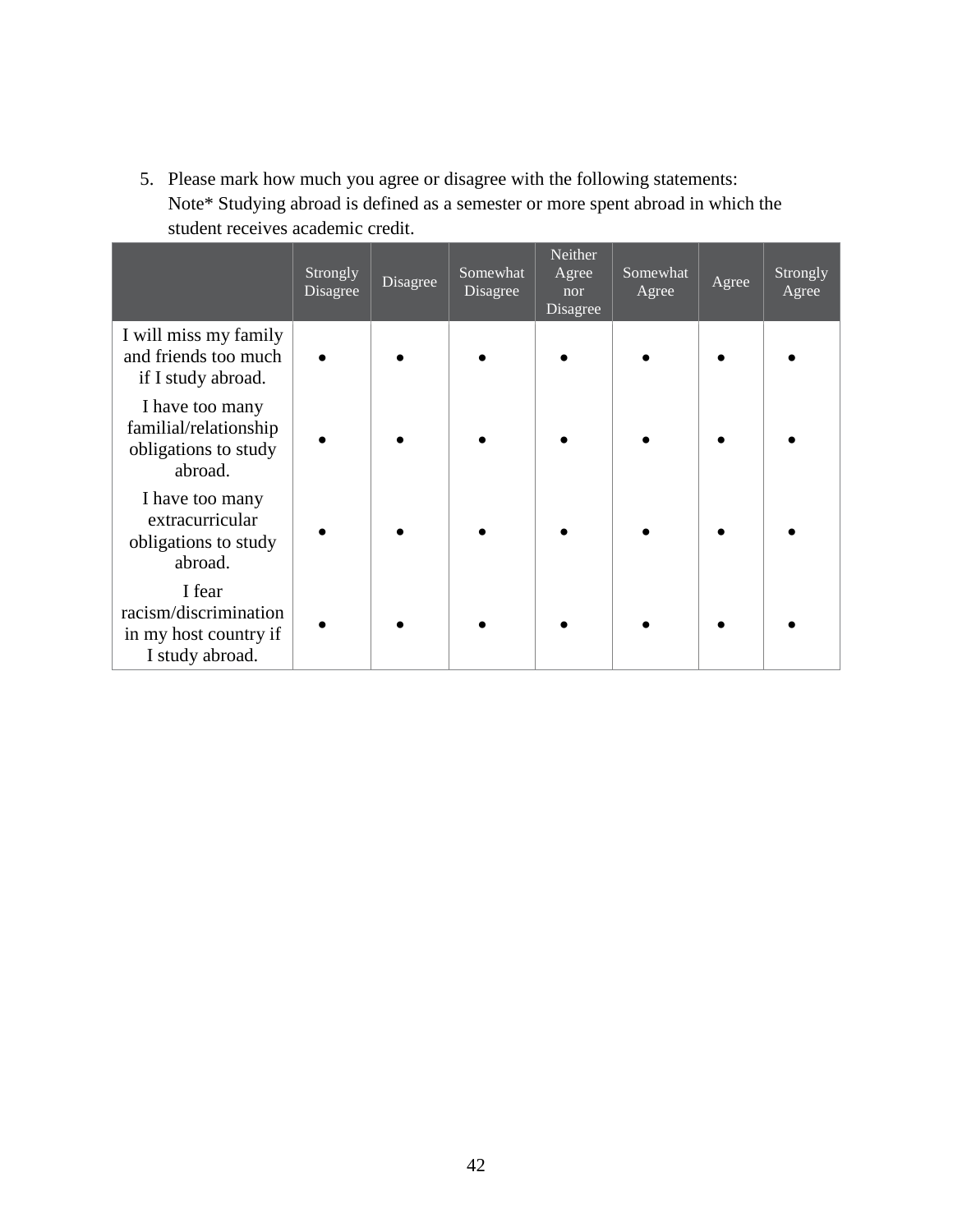6. Please mark how much you agree or disagree with the following statements: Note\* Studying abroad is defined as a semester or more spent abroad in which the student receives academic credit.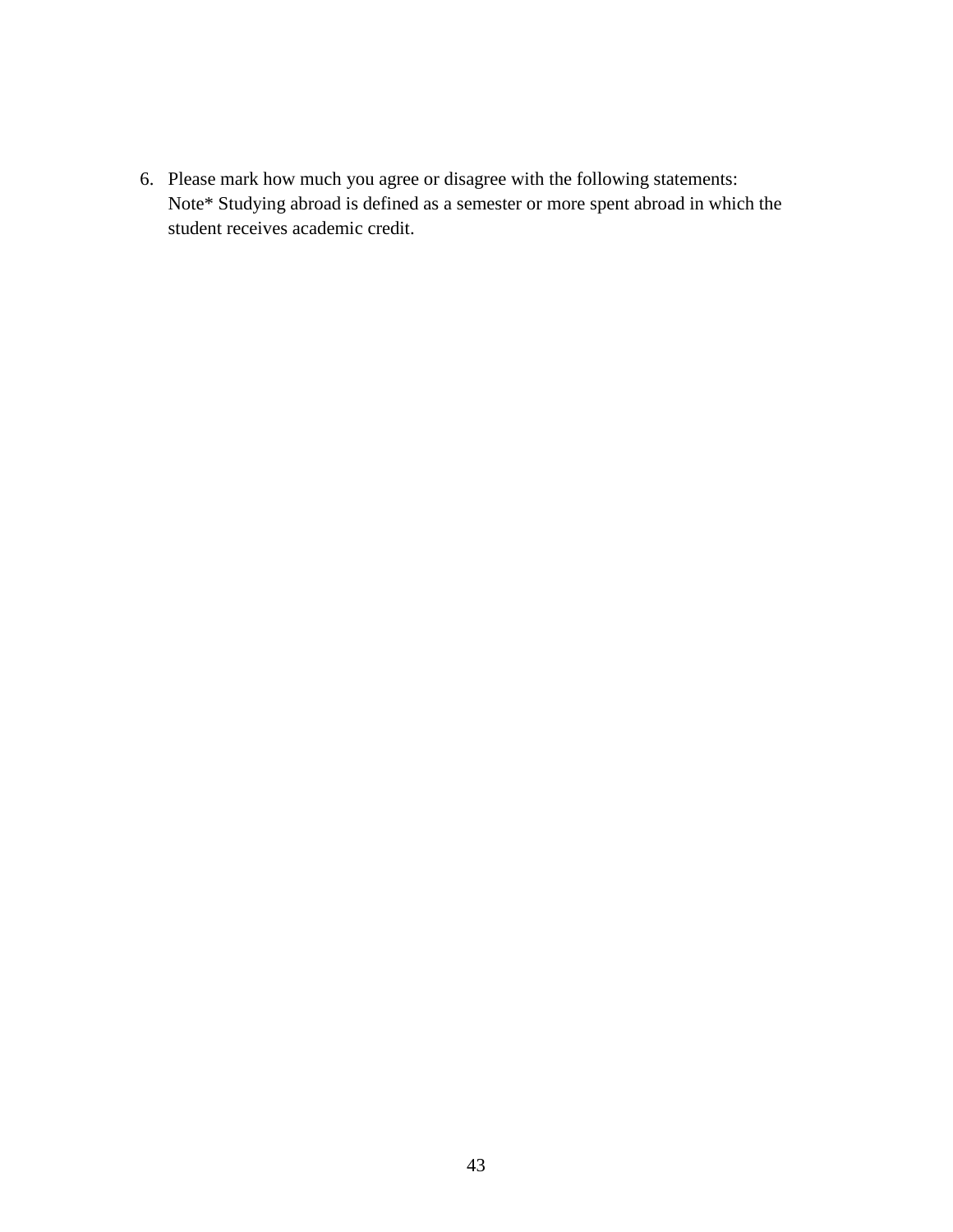|                                                                                                                                      | Strongly<br>Disagree | Disagree | Somewhat<br>Disagree | Neither<br>Agree nor<br>Disagree | Somewhat<br>Agree | Agree | Strongly<br>Agree |
|--------------------------------------------------------------------------------------------------------------------------------------|----------------------|----------|----------------------|----------------------------------|-------------------|-------|-------------------|
| I know<br>about study<br>abroad<br>from<br>friends and<br>family with<br>experiences<br>studying<br>abroad.                          |                      |          |                      |                                  |                   |       |                   |
| I know<br>about study<br>abroad<br>from<br>meeting<br>with<br>members<br>of UCF<br>faculty to<br>learn more<br>about the<br>program. |                      |          |                      |                                  |                   |       |                   |
| I know<br>about study<br>abroad<br>from<br>attending<br>events or<br>orientations<br>to learn<br>more about<br>the<br>program.       |                      |          |                      |                                  |                   |       |                   |
| I am<br>uninformed<br>about<br>studying<br>abroad.                                                                                   |                      |          |                      |                                  |                   |       |                   |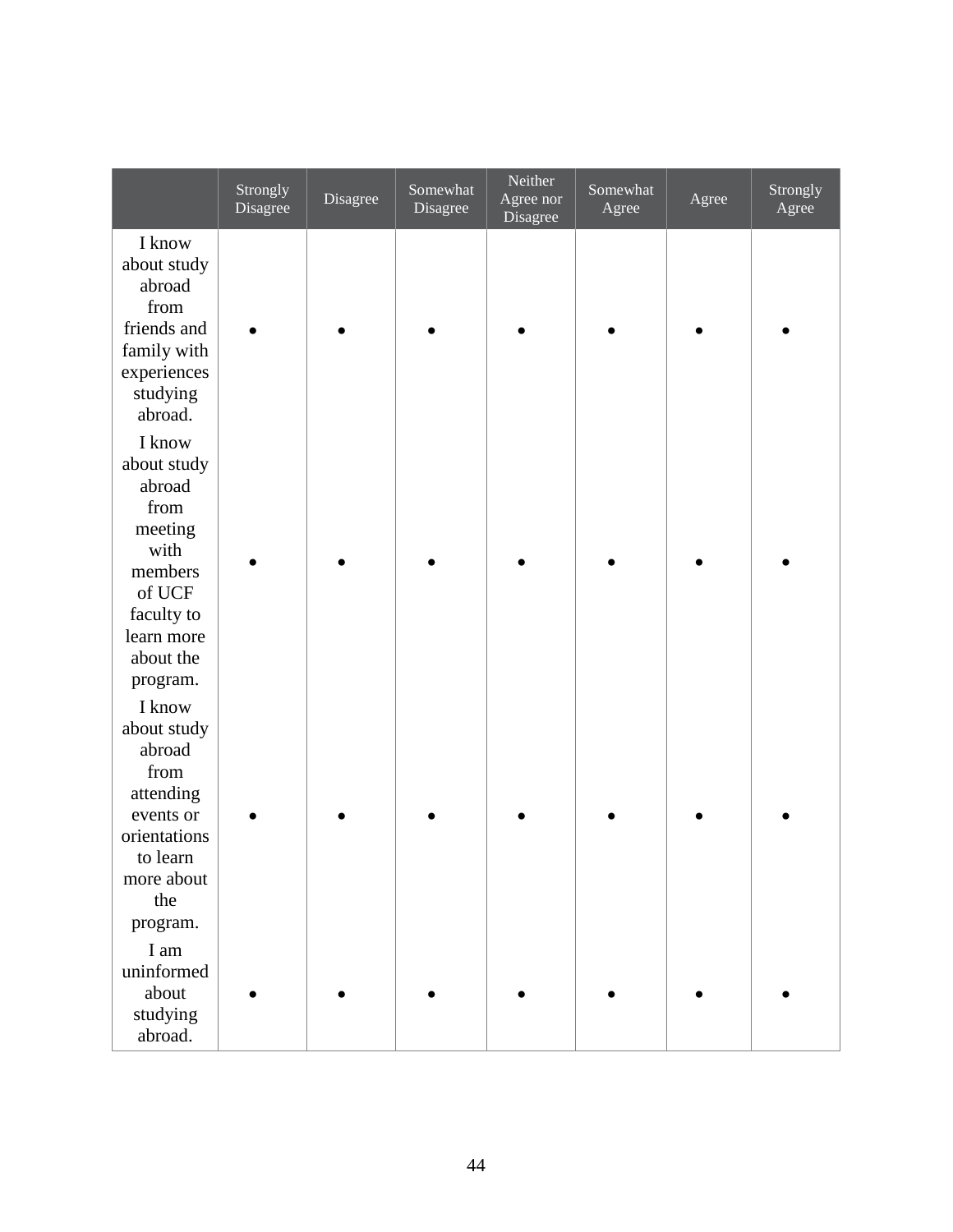You will now be shown several facts concerning UCF study abroad and asked to answer some of the previous questions once more.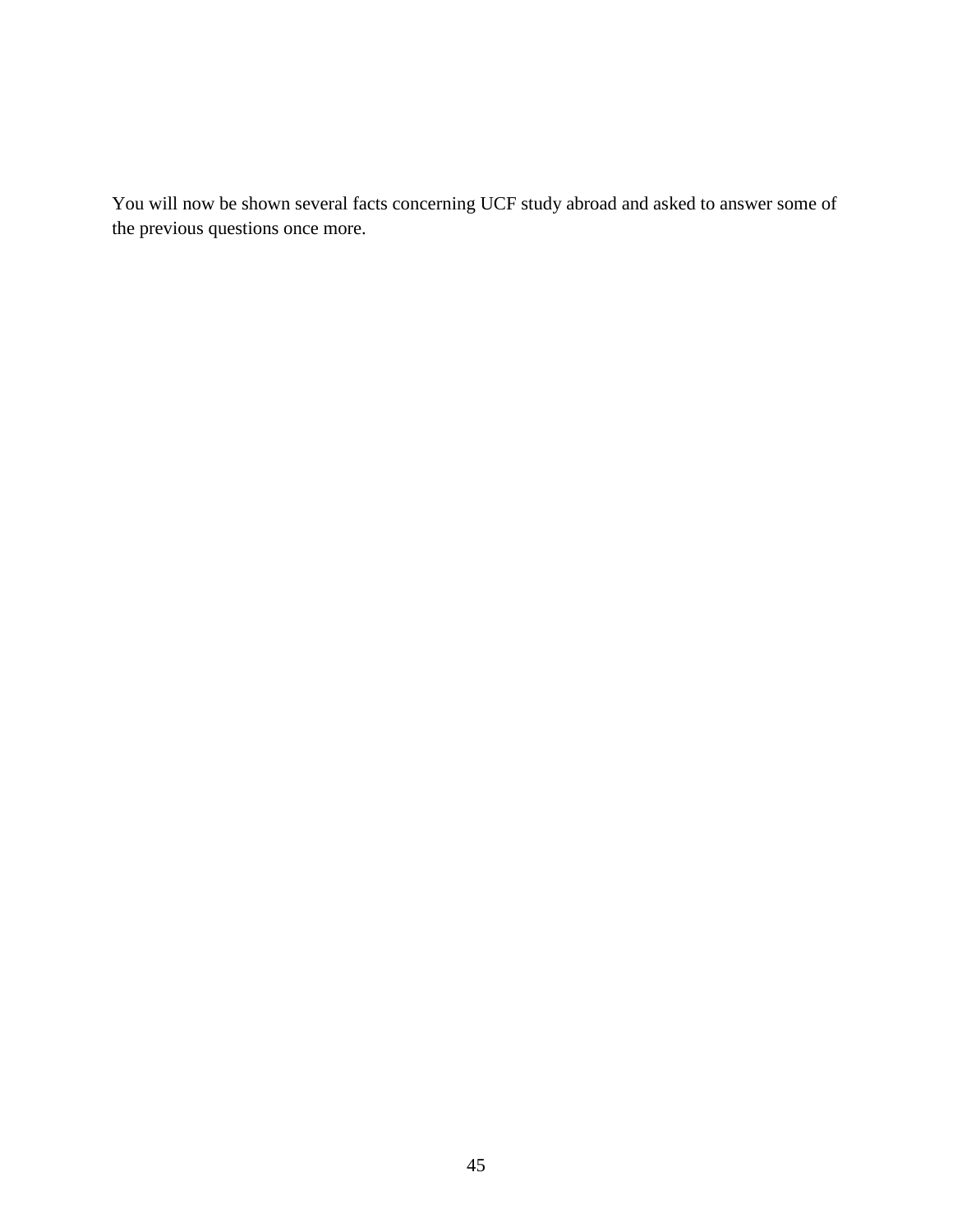7. All study abroad programs vary in cost. However in each, students pay the same UCF tuition as if they were studying in Orlando. The only cost administered by the university is a \$350 Study Abroad fee to pay for administrative support and resources. Bright Futures, Florida Prepaid, and UCF Pegasus scholarships still apply as long as the student is enrolled full-time.

There are 17 UCF Study Abroad scholarships available in addition to Pell Grants and hundreds listed on the UCF FInancial Aid website which is updated with opportunities regularly.

Below is an example of the study abroad costs, including UCF tuition, to spend a semester in Hong Kong through the College of Engineering and Computer Science. Please open the link in a separate window and review the costs before answering the questions below.

https://studyabroad.ucf.edu/index.cfm?FuseAction=Programs.BudgetSheet&Term=Sprin g&Program\_ID=10089">Hong Kong Study Abroad

Please mark how much you agree or disagree with the following statements Note\* Studying abroad is defined as a semester or more spent abroad in which the student receives academic credit.

|                                                                                            | Strongly<br>Disagree | Disagree | Somewhat<br>Disagree | Neither<br>Agree nor<br>Disagree | Somewhat<br>Agree | Agree | Strongly<br>Agree |
|--------------------------------------------------------------------------------------------|----------------------|----------|----------------------|----------------------------------|-------------------|-------|-------------------|
| I can't<br>afford to<br>study<br>abroad.                                                   |                      |          |                      |                                  |                   |       |                   |
| I will need<br>to take out<br>loans and<br>go into debt<br>to study<br>abroad.             |                      |          |                      |                                  |                   |       |                   |
| There are<br>scholarships<br>I can<br>receive to<br>help me pay<br>for studying<br>abroad. |                      |          |                      |                                  |                   |       |                   |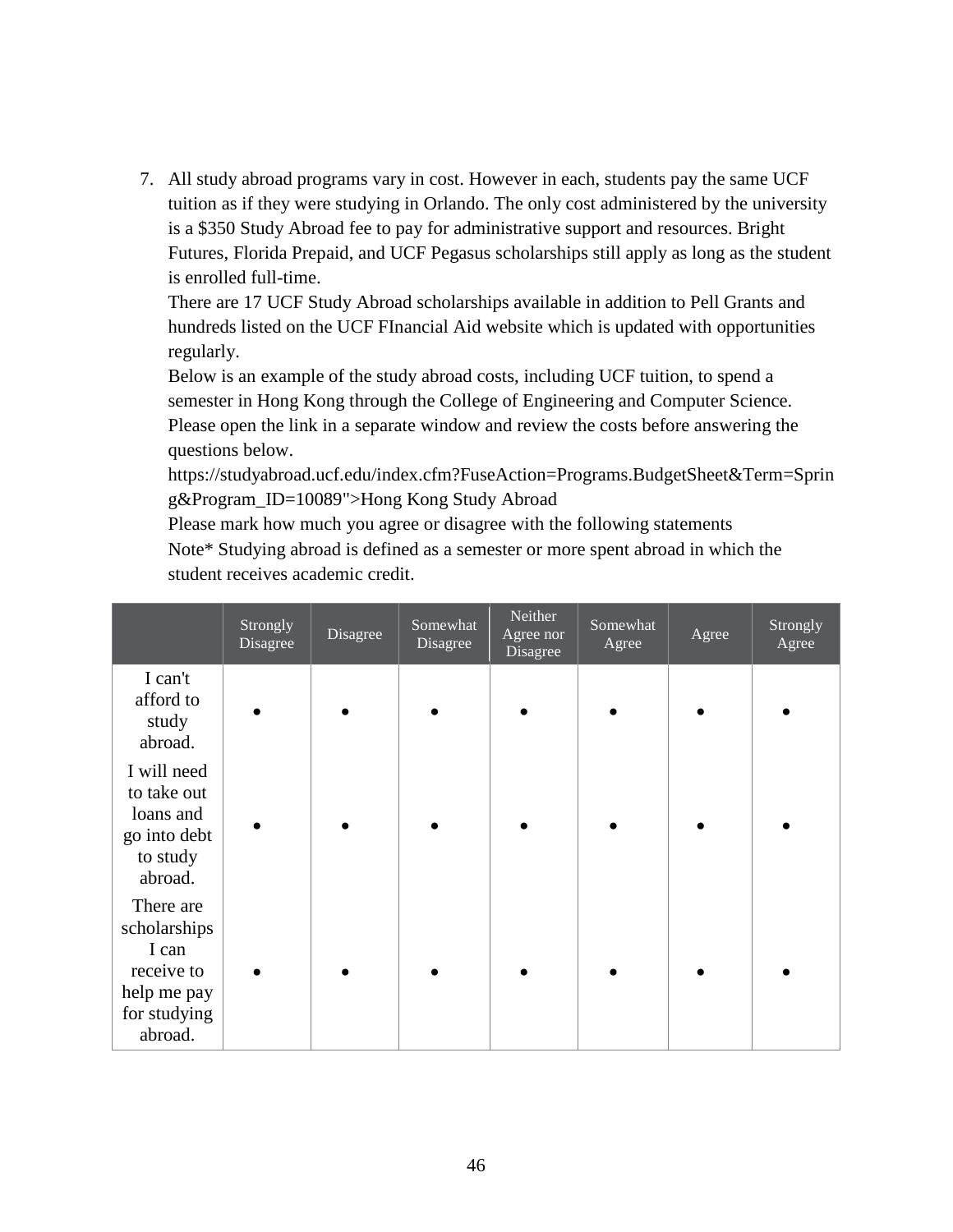8. UCF offers approximately 41 study abroad programs, 9 of which hold classes in a language other than English. However, students must first pass a proficiency test to be admitted.

Currently, there are 8 majors that have programs in which a student can earn academic credit studying abroad. These include: business, communication, engineering, hospitality, political science, math, English, and foreign languages.

Please mark how much you agree or disagree with the following statements:

Note\* Studying abroad is defined as a semester or more spent abroad in which the student receives academic credit.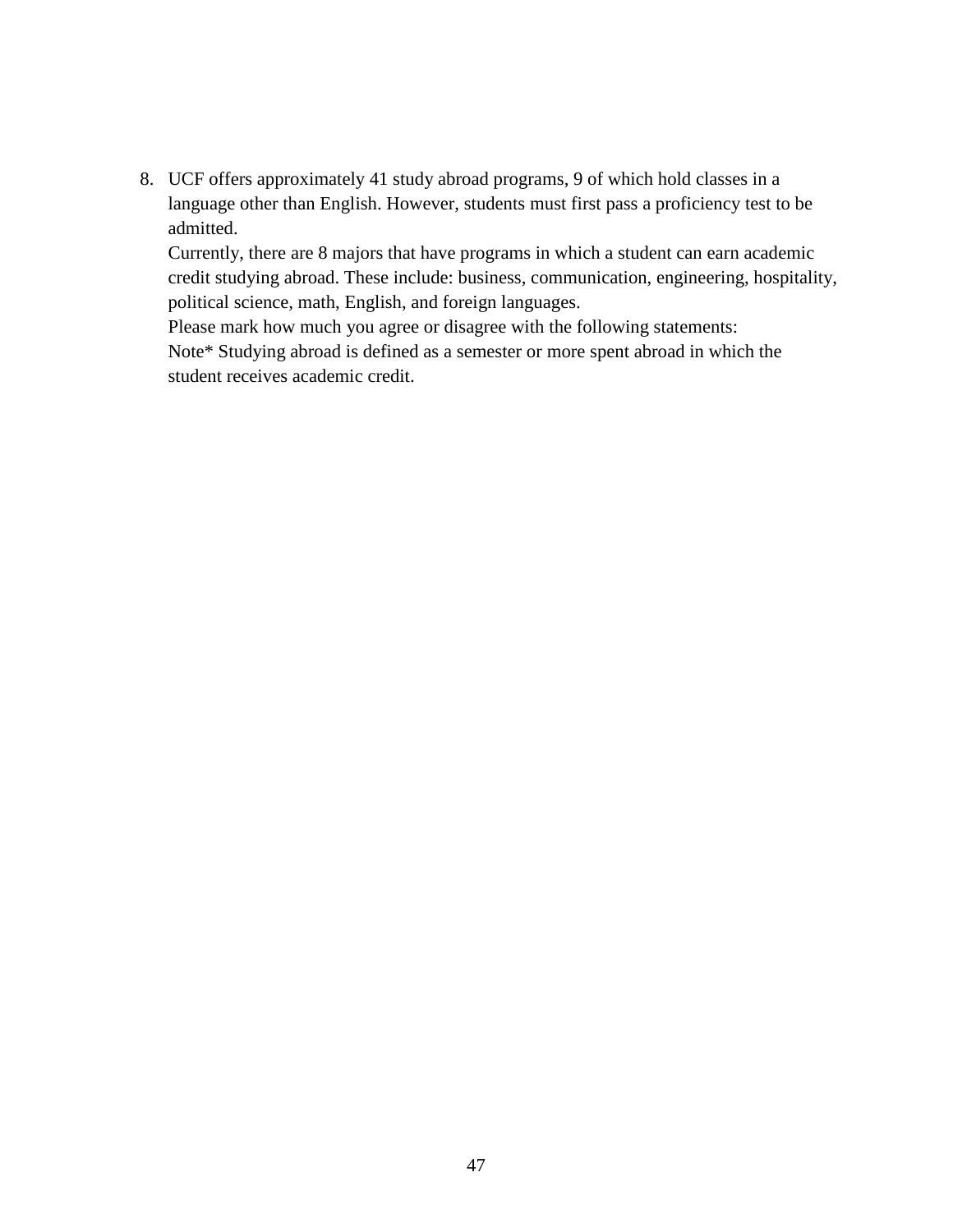|                                                                                                          | Strongly<br>Disagree | Disagree | Somewhat<br>Disagree | Neither<br>Agree nor<br>Disagree | Somewhat<br>Agree | Agree | Strongly<br>Agree |
|----------------------------------------------------------------------------------------------------------|----------------------|----------|----------------------|----------------------------------|-------------------|-------|-------------------|
| I will not<br>be able to<br>graduate<br>on time if<br>I study<br>abroad.                                 |                      |          |                      |                                  |                   |       |                   |
| They do<br>not offer<br>academic<br>credit for<br>my major<br>to study<br>abroad.                        |                      |          |                      |                                  |                   |       |                   |
| I am<br>worried I<br>will have<br>to study<br>in a<br>language<br>other<br>than<br>English if<br>I study |                      |          |                      |                                  |                   |       |                   |
| abroad.<br>My major<br>does not<br>have the<br>flexibility<br>to allow<br>studying<br>abroad.            |                      |          |                      |                                  |                   |       |                   |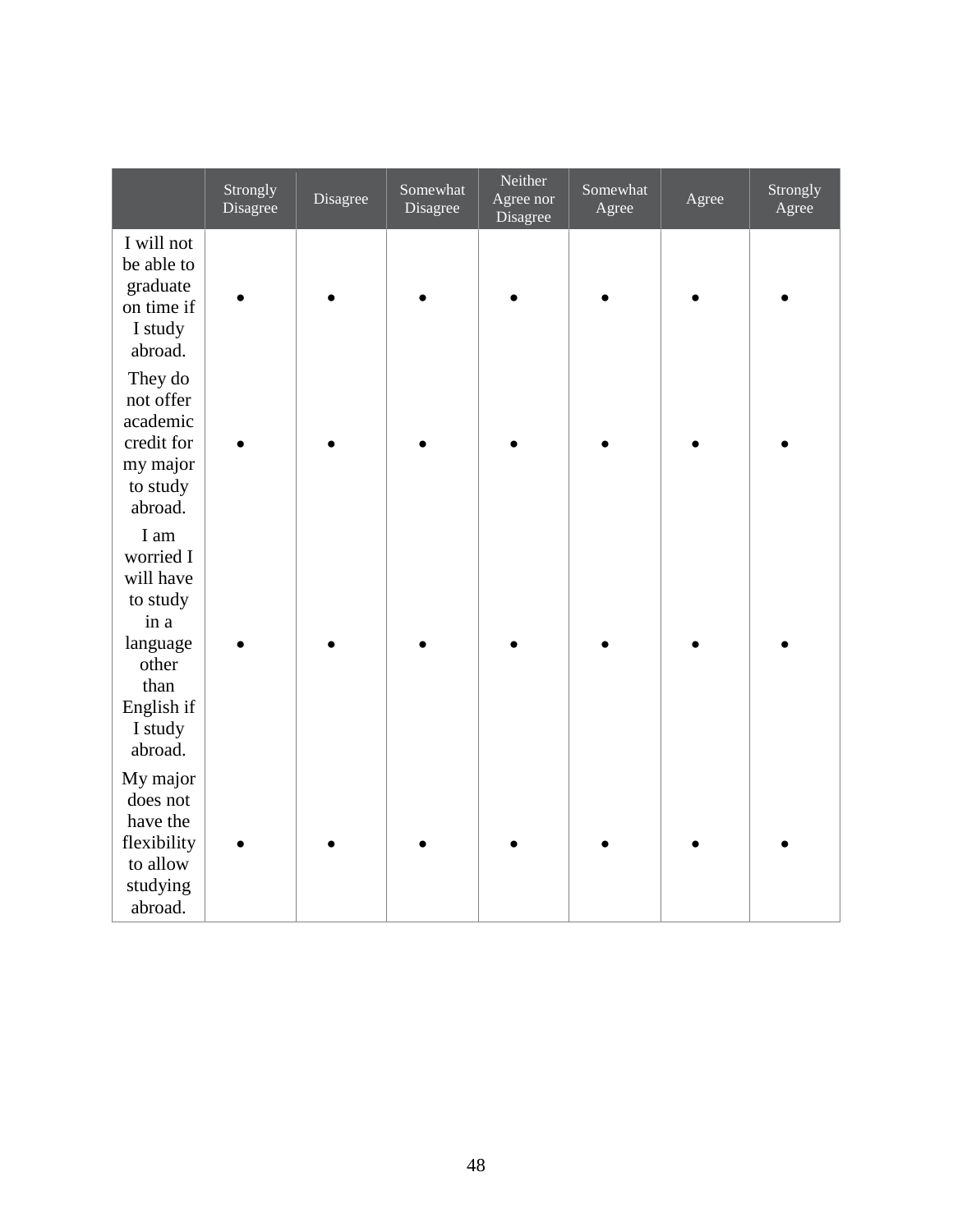- 9. What is your sex?
- Male
- Female

10. What is your class standing?

- Freshman
- Sophomore
- Junior
- Senior

11. To which college do you belong?

- College of Arts and Humanities
- College of Business Administration
- College of Education and Human Performance
- College of Engineering and Computer Science
- College of Health and Public Affairs
- College of Nursing
- College of Optics and Photonics
- Rosen College of Hospitality Management
- College of Sciences

12. Please specify your ethnicity.

- Hispanic or Latino
- Not Hispanic or Latino

13. Please specify your race.

- White
- Black or African-American
- American-Indian or Alaska Native
- Asian
- Native Hawaiian or Other Pacific Islander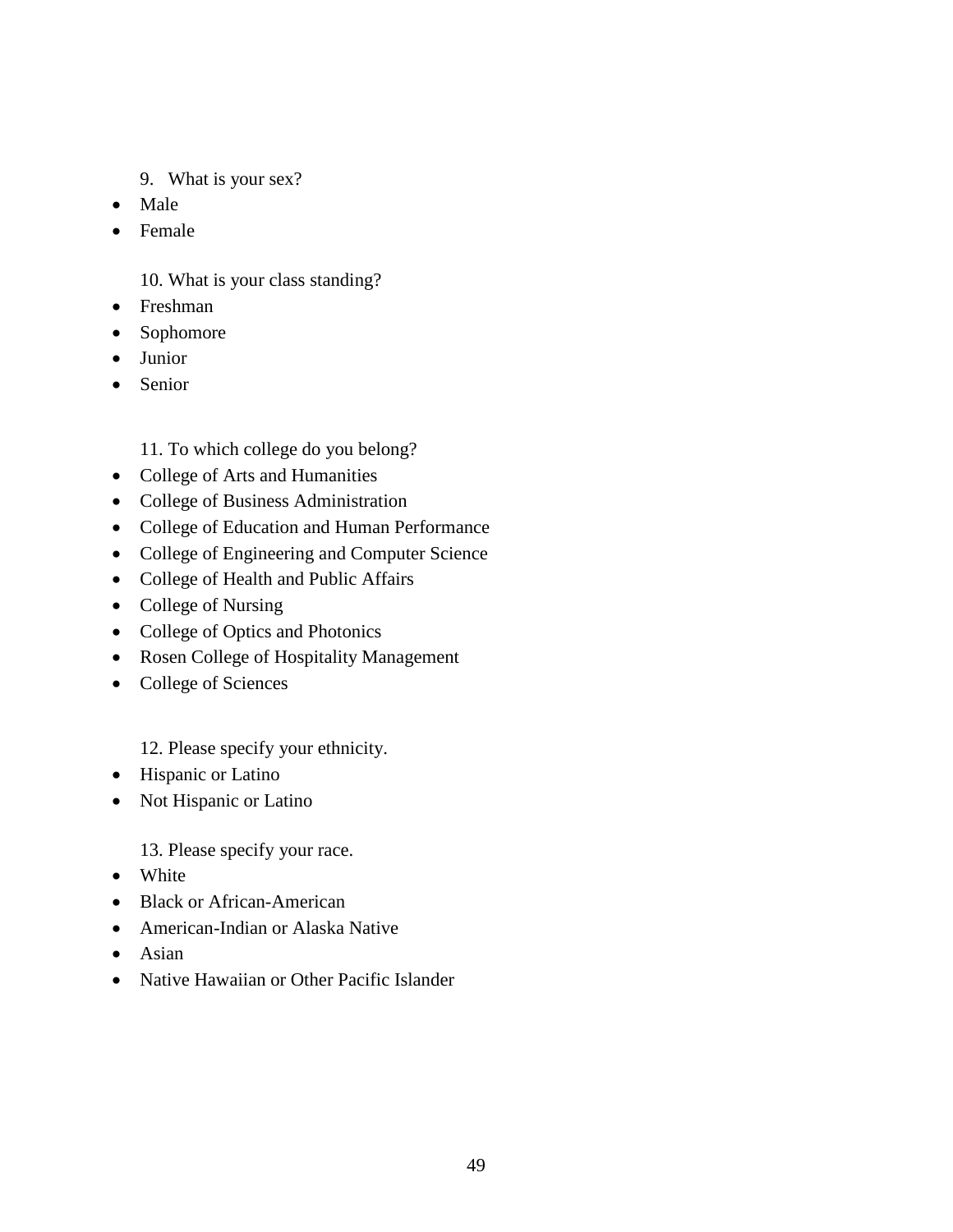# **APPENDIX B: SURVEY**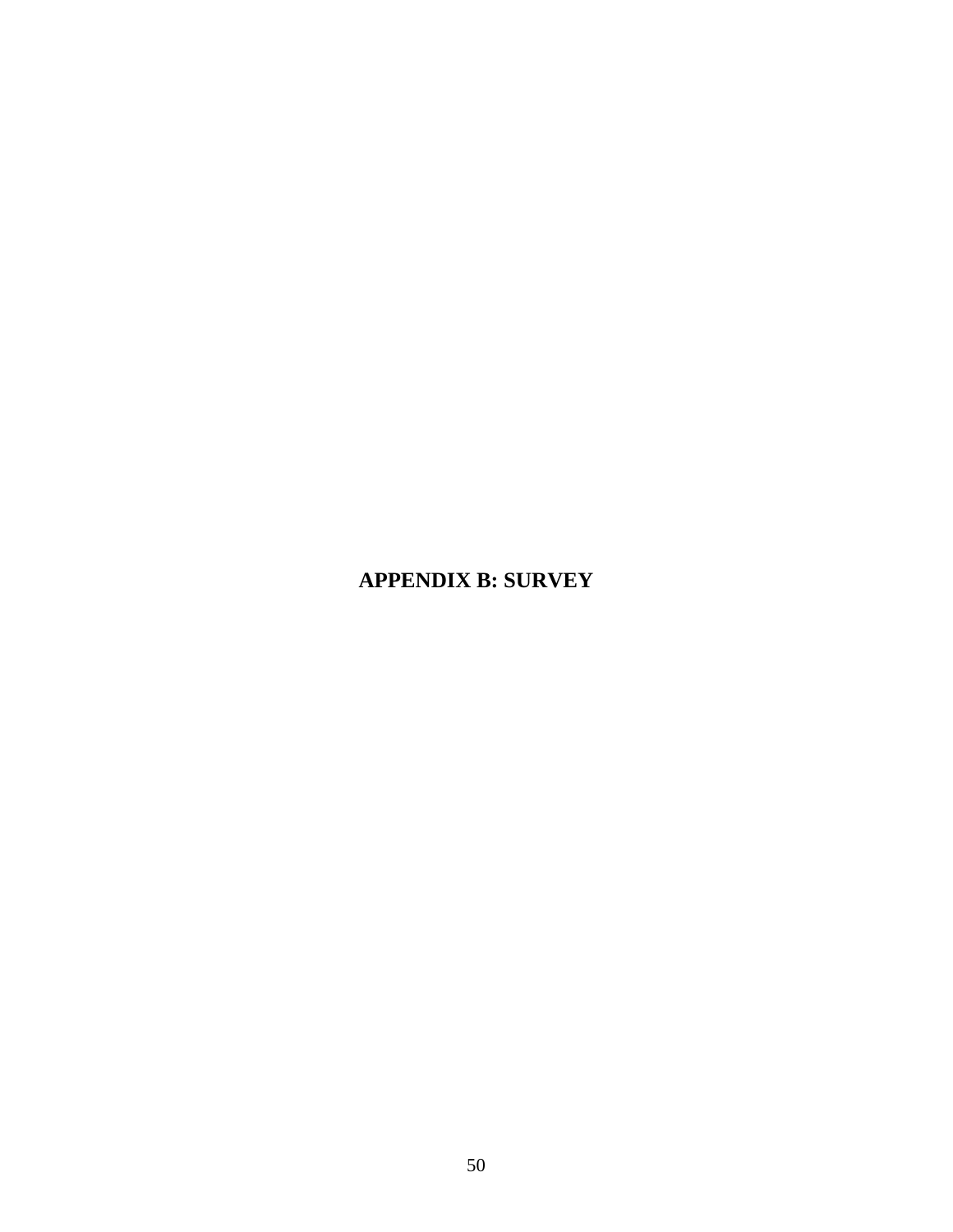# **Appendix B**

<span id="page-57-0"></span>Study Abroad - Fall

My name is Jessie Walker and I am a Marketing major conducting research for my Honors in the Major thesis. This survey will be used to learn more about UCF student perceptions about study abroad.

Q1 Please indicate your interest in study abroad.

- Never interested in study abroad
- I want to study abroad
- I used to want to study abroad
- I studied abroad

Q2 How knowledgeable do you consider yourself on the topic of studying abroad?

- Not knowledgable
- Somewhat knowledgable
- Very knowledgable

Q3 Please rank where you receive your knowledge about study abroad, 1 being the most prominent.(Drag and drop the statements into the correct order)

- \_\_\_\_\_\_ Study Abroad office (this includes Study Abroad Fair and promotions on campus)
- \_\_\_\_\_\_ Friends and family
- \_\_\_\_\_\_ Professors and academic advisors
- Other

Q4 During your collegiate experience, how frequently have you observed these staff members promoting studying abroad?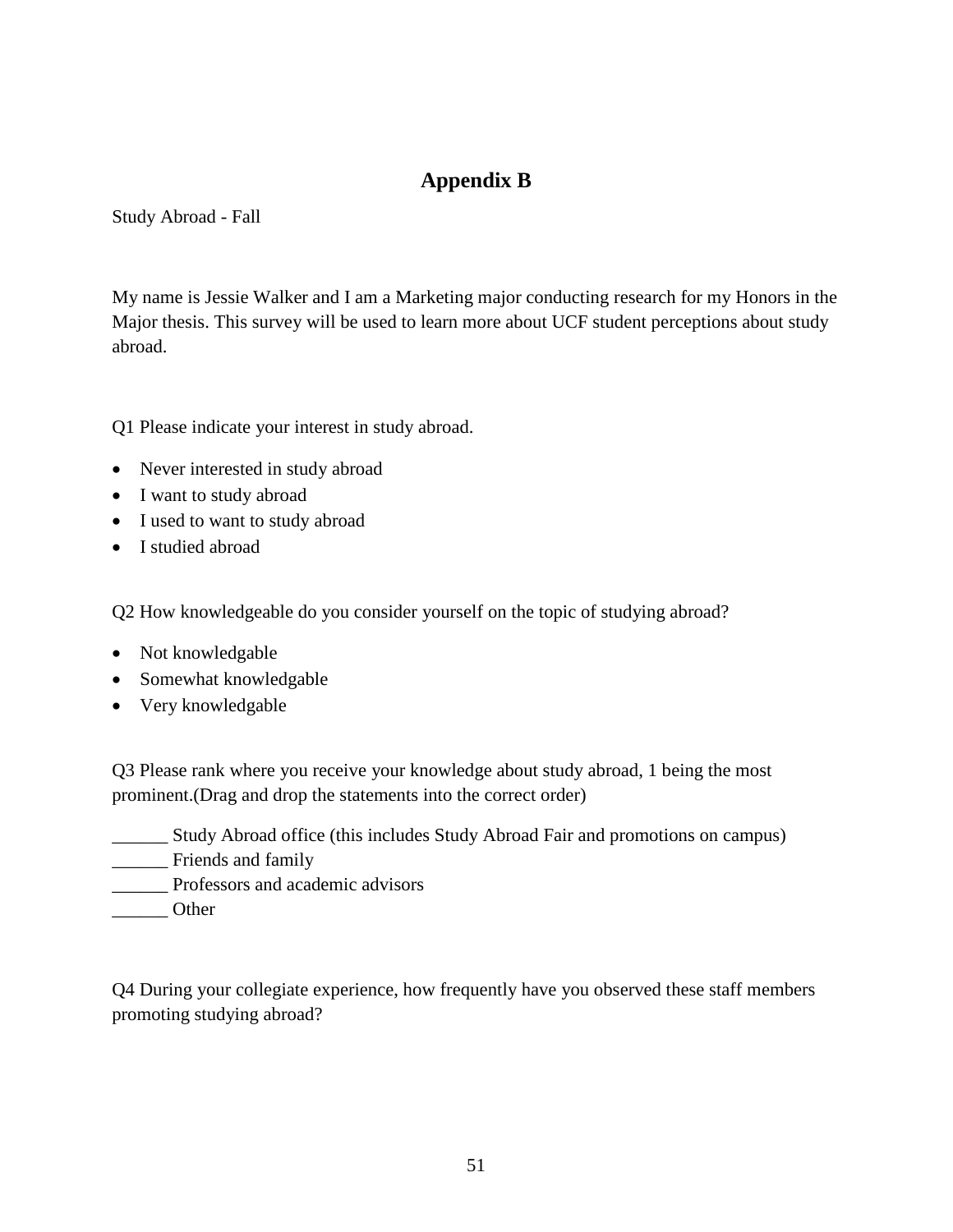|                               | <b>Never</b> | Rarely | Occasionally | Very frequently |
|-------------------------------|--------------|--------|--------------|-----------------|
| Professors                    |              |        |              |                 |
| <b>Study Abroad</b><br>Office |              |        |              |                 |

Q5 Please rate your overall experiences with:

- \_\_\_\_\_\_ Visiting academic advisors
- \_\_\_\_\_\_ Visiting the Student Union
- \_\_\_\_\_\_ Visiting Milican Hall

Q6 Below are common reasons students cite for not studying abroad. Please rank the order you personally perceive these obstacles, 1 being the most difficult to overcome.(Drag and drop the statements into the correct order)

Too expensive \_\_\_\_\_\_ Won't be able to graduate on time \_\_\_\_\_\_ Family/relationship committments \_\_\_\_\_\_ Social obligations (example: ROTC, Greek life, etc.) \_\_\_\_\_\_ Other

Q7 How much do you think studying abroad costs IN ADDITION to normal UCF tuition rates?Note\* Studying abroad is defined as a semester or more spent abroad in which the student receives academic credit.

Q8 In addition to the cost of UCF tuition, how much would you be WILLING to pay to study abroad?

Q9 Where is the Study Abroad office located?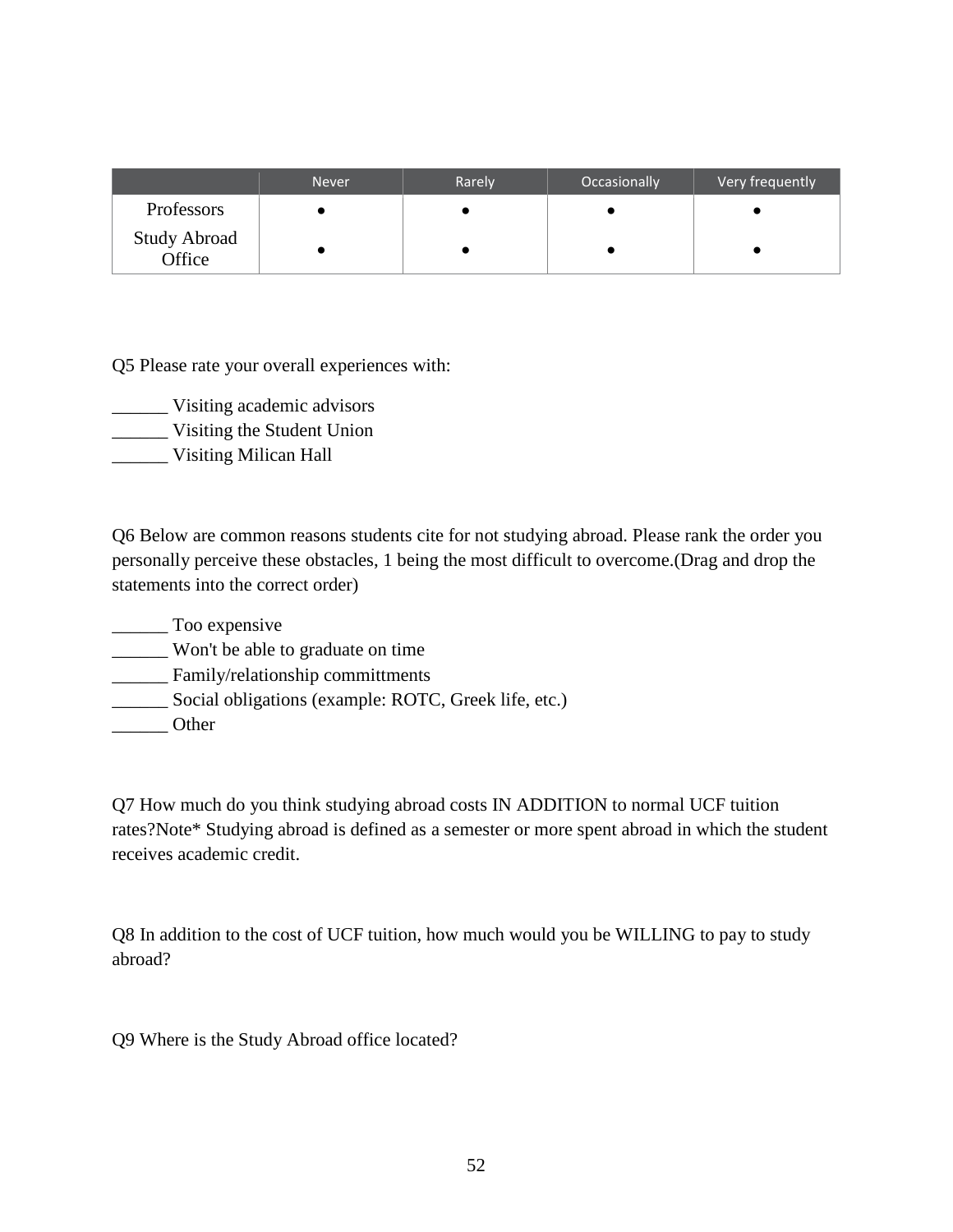- Milican Hall
- Student Union
- Howard Phillips Hall
- Career Services

Q10 Please mark how much you agree or disagree with the following statements:Note\* Studying abroad is defined as a semester or more spent abroad in which the student receives academic credit.

|                                                                                            | Strongly<br>Disagree | Disagree | Somewhat<br>Disagree | Neither<br>Agree nor<br><b>Disagree</b> | Somewhat<br>Agree | Agree | Strongly<br>Agree |
|--------------------------------------------------------------------------------------------|----------------------|----------|----------------------|-----------------------------------------|-------------------|-------|-------------------|
| I can't<br>afford to<br>study<br>abroad.                                                   |                      |          |                      |                                         |                   |       |                   |
| I will need<br>to take out<br>loans and<br>go into debt<br>to study<br>abroad.             |                      |          |                      |                                         |                   |       |                   |
| There are<br>scholarships<br>I can<br>receive to<br>help me pay<br>for studying<br>abroad. |                      |          |                      |                                         |                   |       |                   |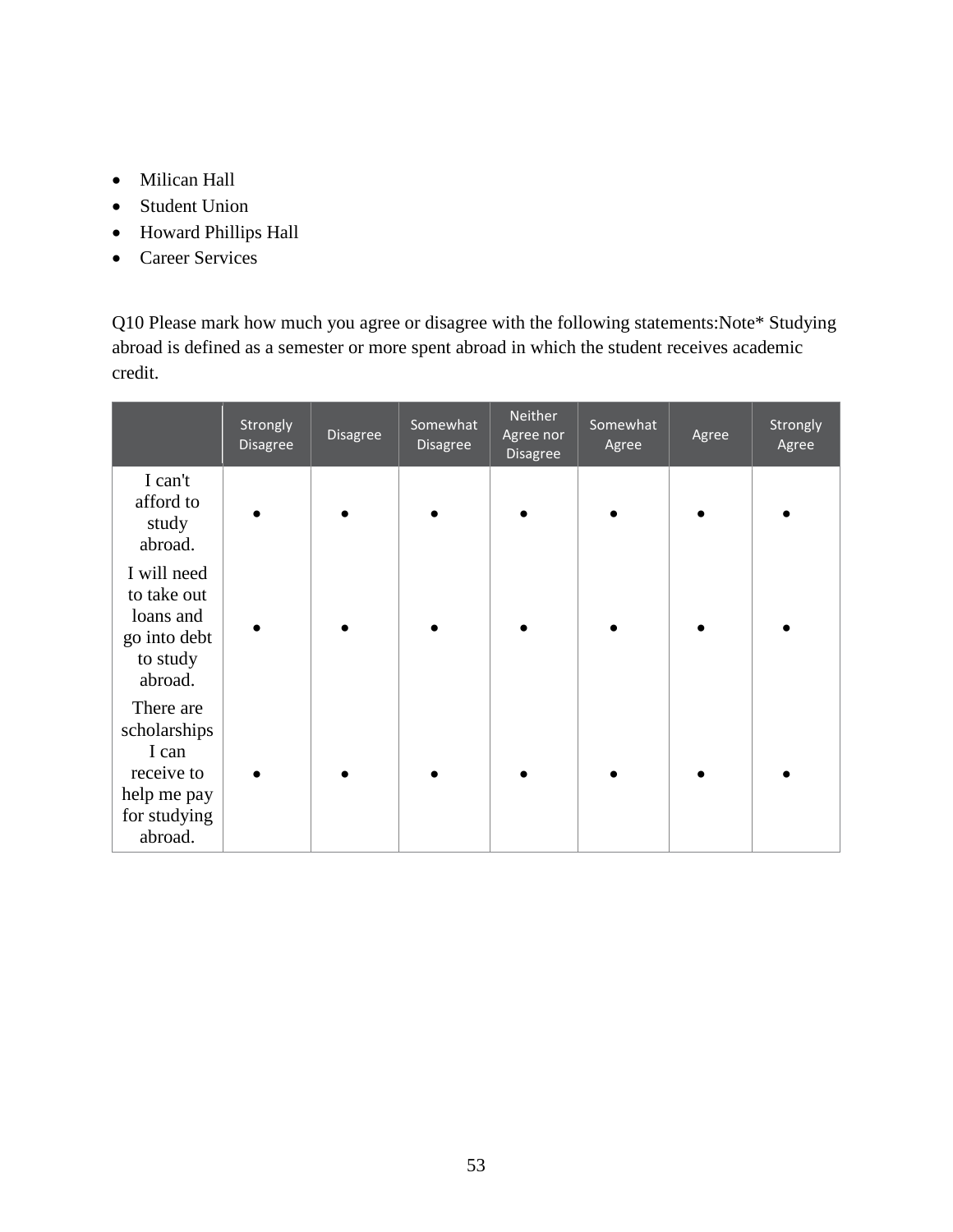Q11 Please mark how much you agree or disagree with the following statements:Note\* Studying abroad is defined as a semester or more spent abroad in which the student receives academic credit.

|                                                                                                                     | Strongly<br>Disagree | Disagree | Somewhat<br>Disagree | Neither<br>Agree nor<br>Disagree | Somewhat<br>Agree | Agree | Strongly<br>Agree |
|---------------------------------------------------------------------------------------------------------------------|----------------------|----------|----------------------|----------------------------------|-------------------|-------|-------------------|
| I will not<br>be able to<br>graduate<br>on time if<br>I study<br>abroad.                                            |                      |          |                      |                                  |                   |       |                   |
| They do<br>not offer<br>academic<br>credit for<br>my major<br>to study<br>abroad.                                   |                      |          |                      |                                  |                   |       |                   |
| I am<br>worried I<br>will have<br>to study<br>in a<br>language<br>other<br>than<br>English if<br>I study<br>abroad. |                      |          |                      |                                  |                   |       |                   |
| My major<br>does not<br>have the<br>flexibility<br>to allow<br>studying<br>abroad.                                  |                      |          |                      |                                  |                   |       |                   |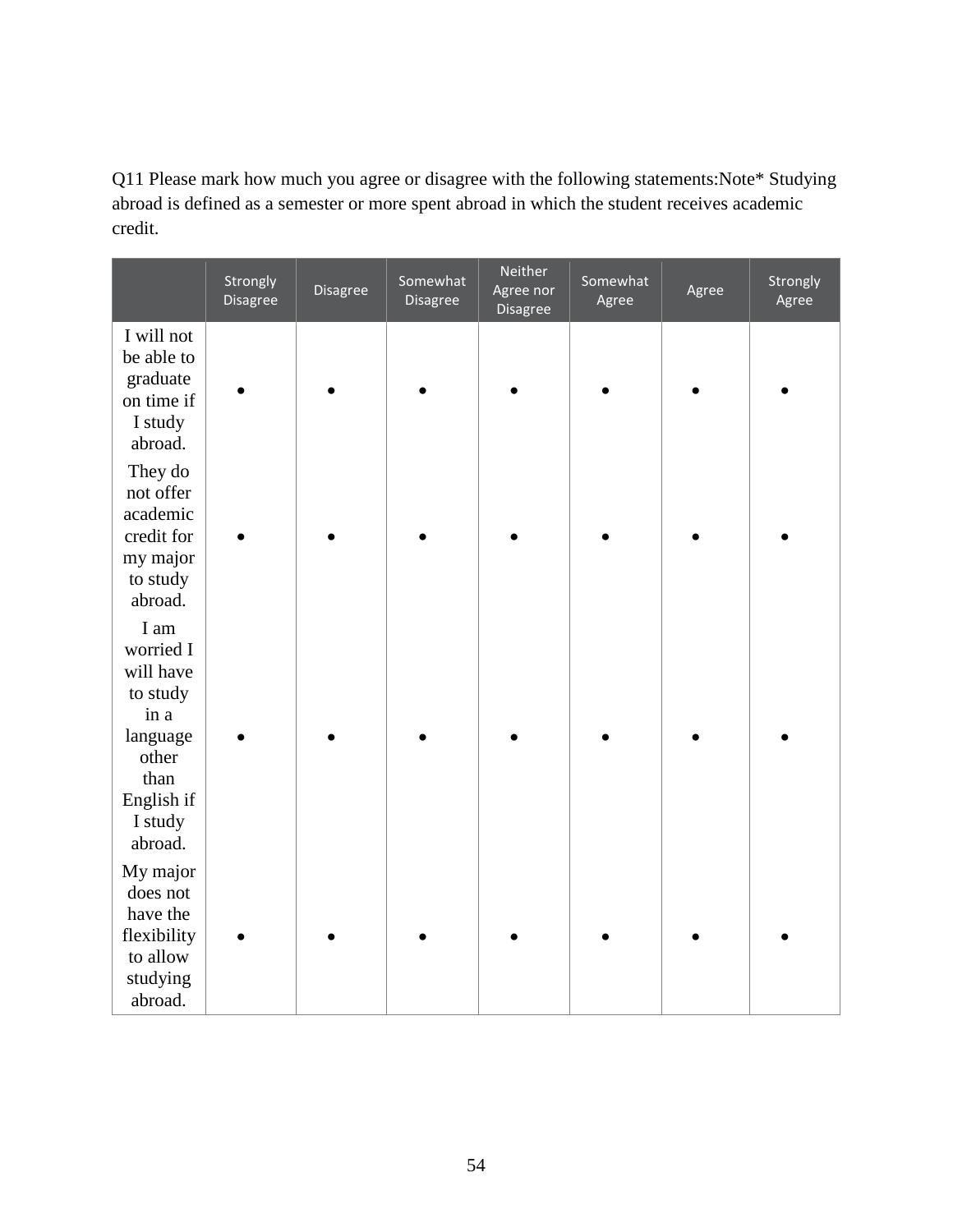Q12 You will now be shown several facts concerning UCF study abroad and asked to answer some of the previous questions once more.

Q13 All study abroad programs vary in cost. However in each, students pay the same UCF tuition as if they were studying in Orlando. The only cost administered by the university is a \$350 Study Abroad fee to pay for administrative support and resources. Bright Futures, Florida Prepaid, and UCF Pegasus scholarships still apply as long as the student is enrolled fulltime. There are 17 UCF Study Abroad scholarships available in addition to Pell Grants and hundreds listed on the UCF FInancial Aid website which is updated with opportunities regularly. Below is an example of the study abroad costs to spend a semester in Hong Kong through the College of Engineering and Computer Science. This is including UCF tuition, housing, and meals. Please open the link IN A SEPARATE WINDOW and review the costs before answering the questions below. Hong Kong Study Abroad Please mark how much you agree or disagree with the following statements: Note\* Studying abroad is defined as a semester or more spent abroad in which the student receives academic credit.

|                                                                                            | Strongly<br><b>Disagree</b> | <b>Disagree</b> | Somewhat<br>Disagree | Neither<br>Agree nor<br><b>Disagree</b> | Somewhat<br>Agree | Agree | Strongly<br>Agree |
|--------------------------------------------------------------------------------------------|-----------------------------|-----------------|----------------------|-----------------------------------------|-------------------|-------|-------------------|
| I can't<br>afford to<br>study<br>abroad.                                                   |                             |                 |                      |                                         |                   |       |                   |
| I will need<br>to take out<br>loans and<br>go into debt<br>to study<br>abroad.             |                             |                 |                      |                                         |                   |       |                   |
| There are<br>scholarships<br>I can<br>receive to<br>help me pay<br>for studying<br>abroad. |                             |                 |                      |                                         |                   |       |                   |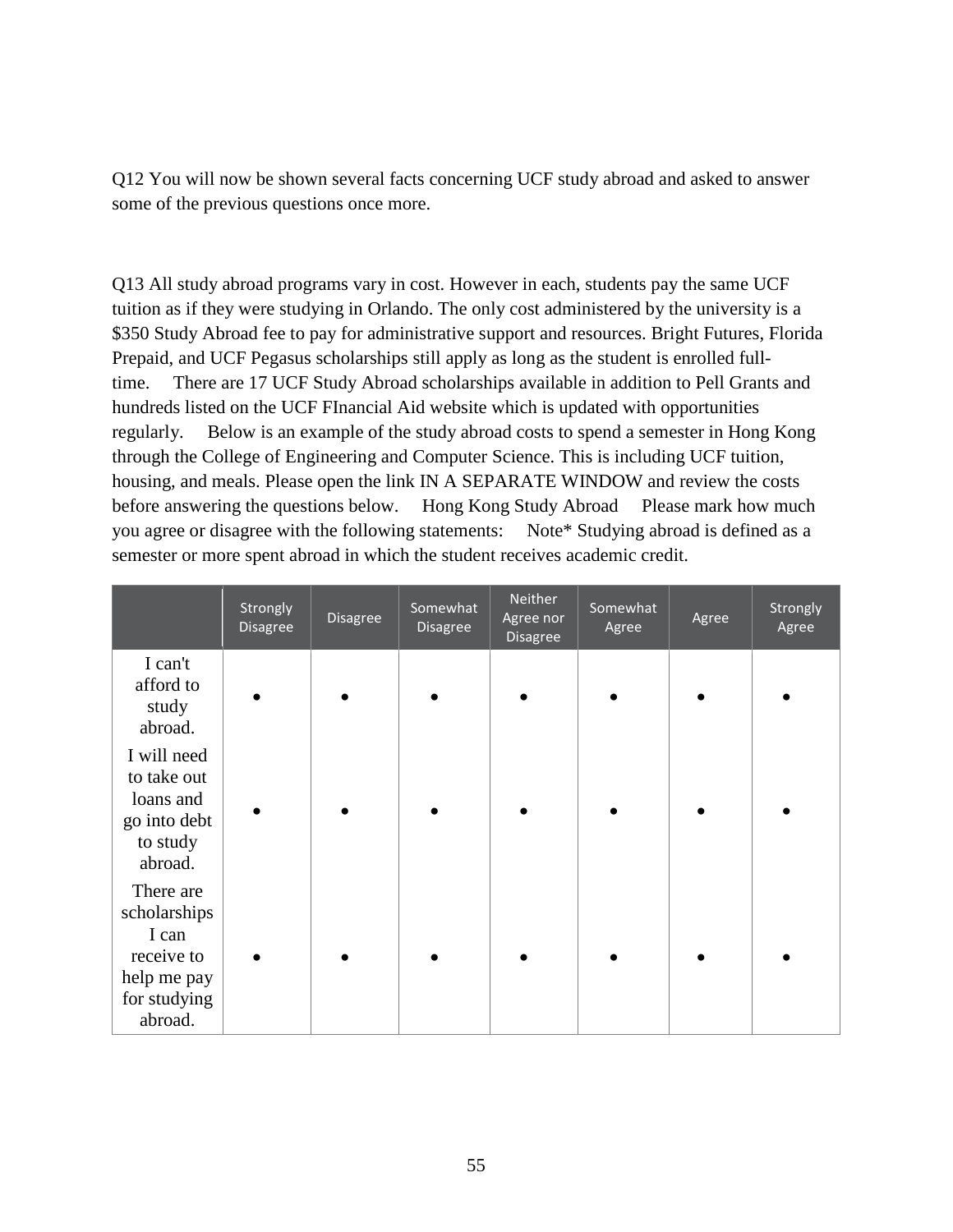Q14 UCF offers approximately 41 study abroad programs, 9 of which hold classes in a language other than English. However, students must first pass a proficiency test to be admitted.Currently, there are 8 majors that have programs in which a student can earn academic credit studying abroad. These include: business, communication, engineering, hospitality, political science, math, English, and foreign languages.Please mark how much you agree or disagree with the following statements:Note\* Studying abroad is defined as a semester or more spent abroad in which the student receives academic credit.

|                                                                                                                     | Strongly<br>Disagree | Disagree | Somewhat<br>Disagree | Neither<br>Agree nor<br>Disagree | Somewhat<br>Agree | Agree | Strongly<br>Agree |
|---------------------------------------------------------------------------------------------------------------------|----------------------|----------|----------------------|----------------------------------|-------------------|-------|-------------------|
| I will not<br>be able to<br>graduate<br>on time if<br>I study<br>abroad.                                            |                      |          |                      |                                  |                   |       |                   |
| They do<br>not offer<br>academic<br>credit for<br>my major<br>to study<br>abroad.                                   |                      |          |                      |                                  |                   |       |                   |
| I am<br>worried I<br>will have<br>to study<br>in a<br>language<br>other<br>than<br>English if<br>I study<br>abroad. |                      |          |                      |                                  |                   |       |                   |
| My major<br>does not<br>have the<br>flexibility<br>to allow<br>studying<br>abroad.                                  |                      |          |                      |                                  |                   |       |                   |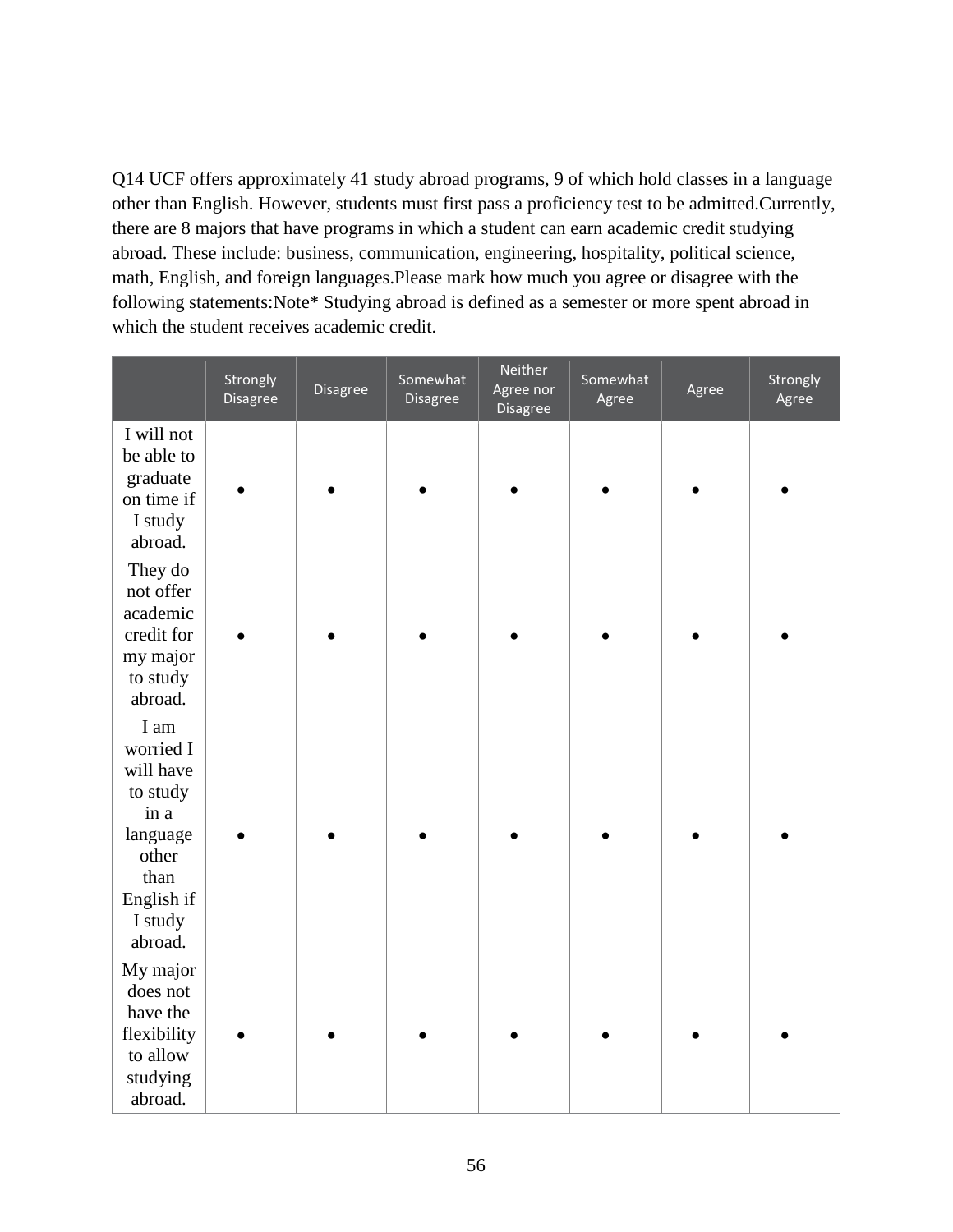# Q15 What is your sex?

- Male
- Female

# Q16 What is your class standing?

- Freshman
- Sophomore
- Junior
- Senior
- Alumni

Q17 Are you a transfer student?

- Yes
- No

Q18 To which college do you belong?

- College of Arts and Humanities
- College of Business Administration
- College of Education and Human Performance
- College of Engineering and Computer Science
- College of Health and Public Affairs
- College of Nursing
- College of Optics and Photonics
- Rosen College of Hospitality Management
- College of Sciences
- College of Medicine

Q19 Please specify your ethnicity.

- Hispanic or Latino
- Not Hispanic or Latino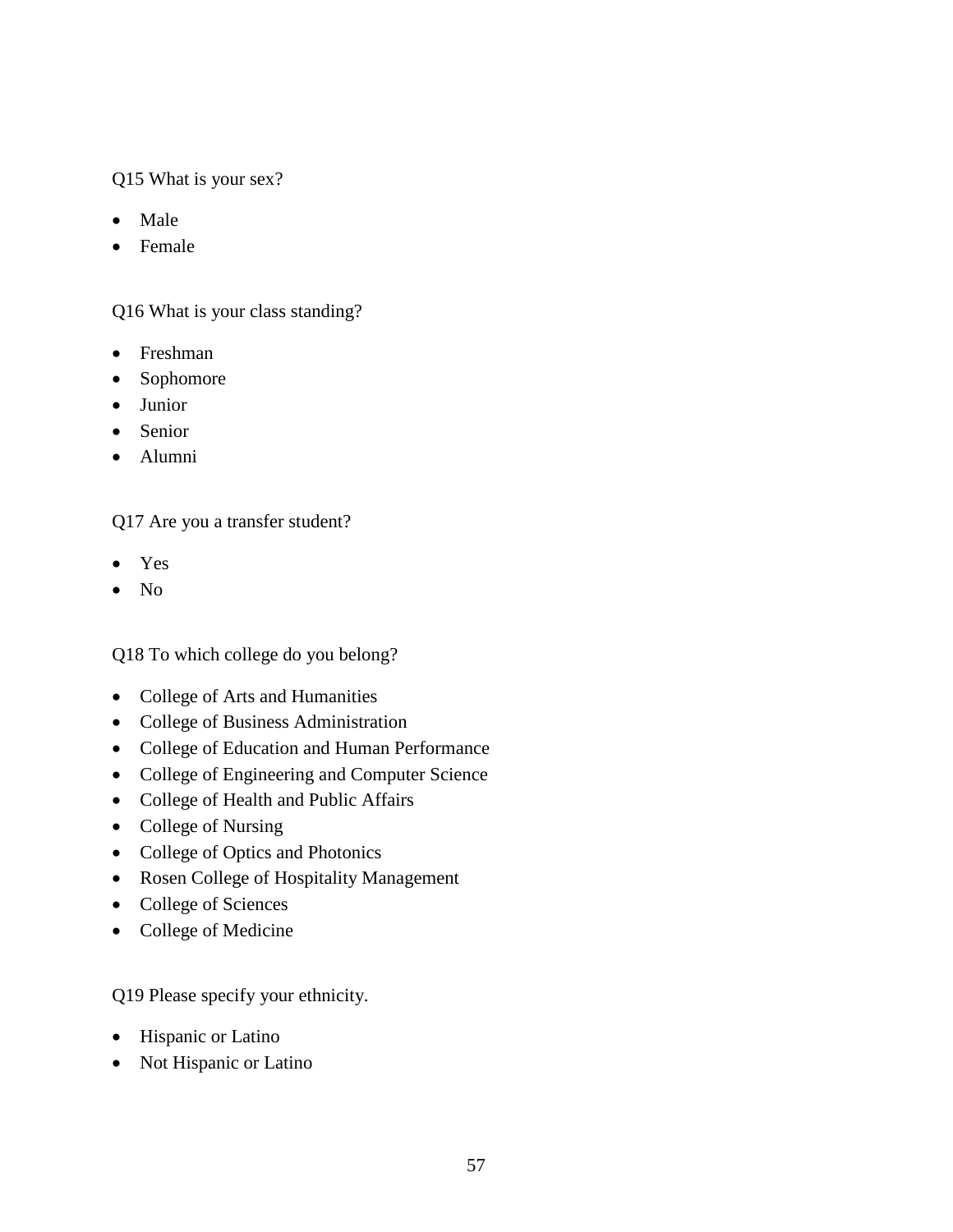Q20 Please specify your race.

- White
- Black or African-American
- American-Indian or Alaska Native
- Asian
- Native Hawaiian or Other Pacific Islander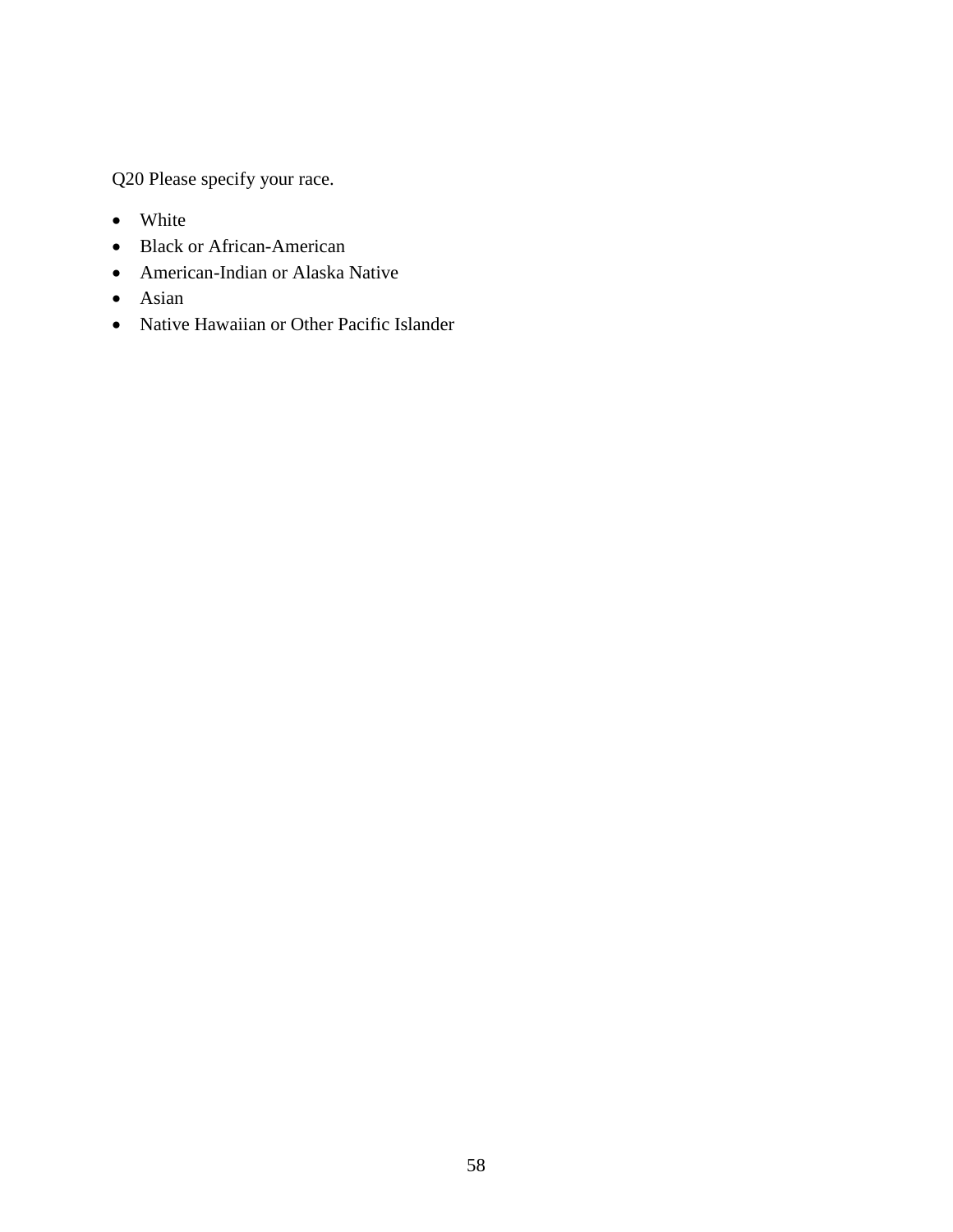## **References**

- <span id="page-65-0"></span>Adler, N. (2002). *International Dimensions of Organizational Behavior*, South-Western College Pub., Cincinnati, OH.
- Doyle, S., Gendall, P., Meyer, L. H., Hoek, J., Tait, C., McKenzie, L., & Loorparg, A. (2010). An Investigation of Factors Associated with Student Participation in Study Abroad. *Journal of Studies In International Education*, *14*(5), 471-490.
- Friedman, T.L. (2007). *The World is Flat*. New York, NY: Picador/Farrar, Strauss and Giroux.
- Goldstein, S. B., & Kim, R. I. (2006). Predictors of US college students' participation in study abroad programs: A longitudinal study. *International Journal of Intercultural Relations*, 30507-521. doi:10.1016/j.ijintrel.2005.10.001
- Gordon, P. J., Patterson, T., & Cherry, J. (2014). Increasing international study abroad rates for business students. *Academy of Educational Leadership Journal*, *18*(3), 77-86.
- Hackney, K., Boggs, D., & Borozan, A. (2012). An Empirical Study of Student Willingness to Study Abroad. *Journal of Teaching In International Business* 23, no. 2. 123-144.
- Hamir, H. (2011). Go Abroad and Graduate On-Time: Study Abroad Participation, Degree Completion, and Time-to-Degree. *Educational Administration: Theses, Dissertations, and Student Research.* Paper 65.
- Joiner, S. & Bakalis T. (2004), Participation in tertiary study abroad programs: the role of personality, *International Journal of Educational Management*, *18*(5). 286-291.
- Lincoln Commission Report (2005).Global Competencies and National Needs: One million Americans studying abroad. *Commission on the Abraham Lincoln Study Abroad Fellowship Program*
- Loberg, L. (2012). Exploring Factors that Lead to Participation in Study Abroad. *UCLA: Education - Ed.D. Leadership* 0659. Retrieved from: https://escholarship.org/uc/item/6jg575sg
- Luo, J., & Jamieson-Drake, D. (2015). Predictors of Study Abroad Intent, Participation, and College Outcomes. *Research in Higher Education*, 56(1), 29-56.
- Nyaupane, G. P., Paris, C. M., & Teye, V. (2011). Study abroad motivations, destination selection and pre-trip attitude formation. *International Journal of Tourism Research*, *13*(3), 205-217. doi:10.1002/jtr.811
- OECD, (2011), Education at a glance 2011: Highlights, retrieved from http://www.oecdilibrary.org/education/education-at-a-glance-2011\_eag\_highlights-2011-en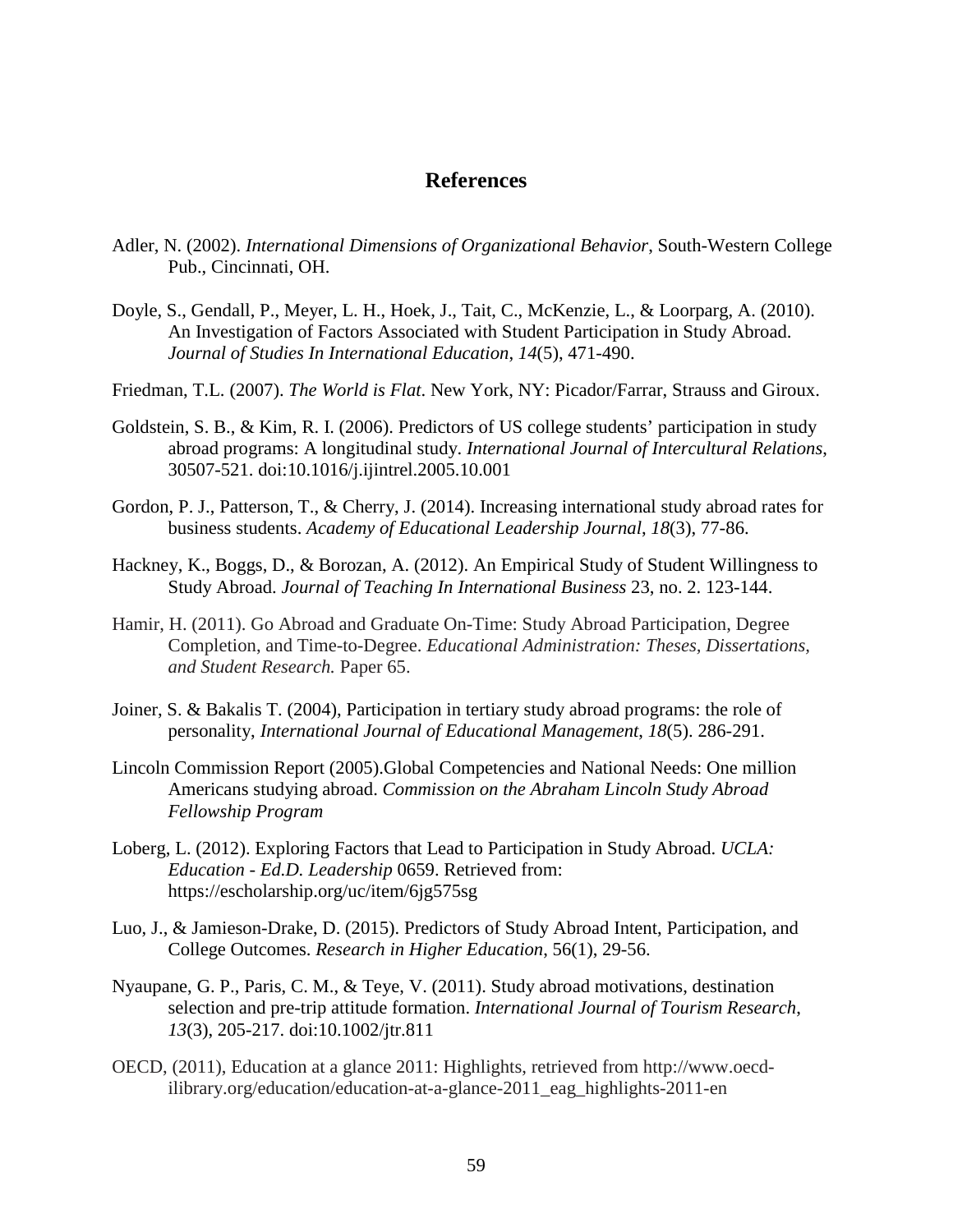- Otero, M. S., & McCoshan, A. (2006). *Survey of the socio-economic background of ERASMUS students: Final Report*. Birmingham, UK: ECOTEC Research and Consulting.
- Paige, R. M., Fry, G. W., Stallman, E. M., Josic, J., & Jon, J-E. (2009). Study abroad for global engagement: The long-term impact of mobility experiences. *Intercultural Education, 20*(1-2), 29-44.
- Presley, A., Damron-Martinez, D., & Zhang, L. (2010). A Study of Business Student Choice to Study Abroad: A Test of the Theory of Planned Behavior. *Journal of Teaching in International Business*, *21*(4), 227-247.
- Relyea, C., Cocchiara, F. K., & Studdard, N. L. (2008). The Effect of Perceived Value in the Decision to Participate in Study Abroad Programs. *Journal of Teaching in International Business*, *19*(4), 346-361.
- Rust, V., Dhanatya, C., Furuto, L. L., & Kheiltash, O. (2008). Student Involvement as Predictive of College Freshmen Plans to Study Abroad. *Frontiers: The Interdisciplinary Journal of Study Abroad*, *15*, 1-16.
- Salisbury, M. H., Paulsen, M. B., & Pascarella, E. T. (2010). To See the World or Stay at Home: Applying an Integrated Student Choice Model to Explore the Gender Gap in the Intent to Study Abroad. *Research in Higher Education*, *51*(7), 615-640.
- Salisbury, M. H., Paulsen, M. B., & Pascarella, E. T. (2011). Why do All the Study Abroad Students Look Alike? Applying an Integrated Student Choice Model to Explore Differences in the Factors that Influence White and Minority Students' Intent to Study Abroad. *Research in Higher Education*, (2). 123.
- Sanchez, C. M., Fornerino, M., & Zhang, M. (2006). Motivations and the Intent to Study Abroad among U.S., French, and Chinese Students. *Journal of Teaching in International Business*, *18*(1), 27-52.
- Spiering, K., & Erickson, S. (2006). Study Abroad as Innovation: Applying the Diffusion Model to International Education. *International Education Journal*, *7*(3), 314-322.
- Stroud, A. H. (2010). Who Plans (Not) to Study Abroad? An Examination of U.S. Student Intent. *Journal of Studies in International Education*, *14*(5), 491-507.
- Sutton, R. C., & Rubin, D. L. (2004). The GLOSSARI Project: Initial Findings from a System Wide Research Initiative on Study Abroad Learning Outcomes. *Frontiers: The Interdisciplinary Journal of Study Abroad*, *10*, 65-82.
- Taylor, M., & Rivera, J. D. (2011). Understanding students interest and barriers to study abroad: An exploratory study. *Consortium Journal of Hospitality & Tourism*, *15*(2), 56-72.